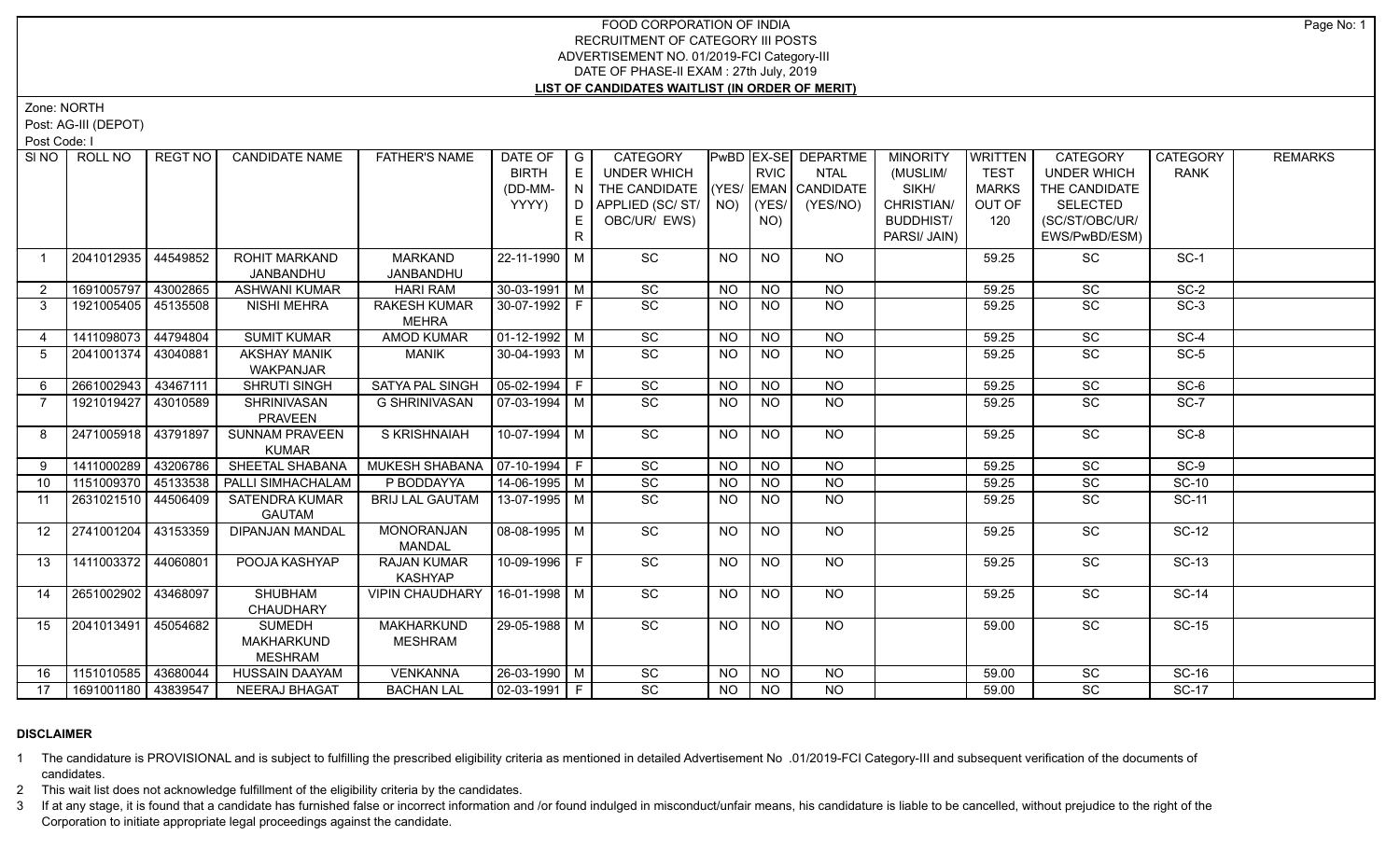Zone: NORTH

Post: AG-III (DEPOT)

Post Code: I

|    | SINO ROLL NO        | REGT NO  | <b>CANDIDATE NAME</b>   | <b>FATHER'S NAME</b>             | DATE OF                | $\overline{\phantom{a}}$ $\overline{\phantom{a}}$ | <b>CATEGORY</b>    |                 |                | <b>PwBD EX-SE DEPARTME</b> | <b>MINORITY</b>  | <b>WRITTEN</b> | <b>CATEGORY</b>    | <b>CATEGORY</b> | <b>REMARKS</b> |
|----|---------------------|----------|-------------------------|----------------------------------|------------------------|---------------------------------------------------|--------------------|-----------------|----------------|----------------------------|------------------|----------------|--------------------|-----------------|----------------|
|    |                     |          |                         |                                  | <b>BIRTH</b>           | E                                                 | <b>UNDER WHICH</b> |                 | <b>RVIC</b>    | <b>NTAL</b>                | (MUSLIM/         | <b>TEST</b>    | <b>UNDER WHICH</b> | <b>RANK</b>     |                |
|    |                     |          |                         |                                  | (DD-MM-                | N                                                 | THE CANDIDATE      |                 |                | (YES/ EMAN CANDIDATE       | SIKH/            | <b>MARKS</b>   | THE CANDIDATE      |                 |                |
|    |                     |          |                         |                                  | YYYY)                  | D                                                 | APPLIED (SC/ST/    |                 | $NO)$ (YES/    | (YES/NO)                   | CHRISTIAN/       | OUT OF         | <b>SELECTED</b>    |                 |                |
|    |                     |          |                         |                                  |                        | E                                                 | OBC/UR/ EWS)       |                 | NO)            |                            | <b>BUDDHIST/</b> | 120            | (SC/ST/OBC/UR/     |                 |                |
|    |                     |          |                         |                                  |                        | $\mathsf{R}$                                      |                    |                 |                |                            | PARSI/ JAIN)     |                | EWS/PwBD/ESM)      |                 |                |
| 18 | 1731003686          | 44268050 | SHASHI KANT ARYA        | <b>HARISH KUMAR</b>              | 26-04-1991   M         |                                                   | SC                 | NO.             | NO             | NO.                        |                  | 59.00          | SC                 | <b>SC-18</b>    |                |
|    |                     |          |                         | ARYA                             |                        |                                                   |                    |                 |                |                            |                  |                |                    |                 |                |
| 19 | 1931009259          | 44158709 | NEERAJ ATROLIYA         | <b>MADANLAL</b>                  | $01-06-1991$ M         |                                                   | SC                 | NO              | <b>NO</b>      | <b>NO</b>                  |                  | 59.00          | SC                 | <b>SC-19</b>    |                |
|    |                     |          |                         | <b>ATROLIYA</b>                  |                        |                                                   |                    |                 |                |                            |                  |                |                    |                 |                |
| 20 | 2631012779 43556446 |          | <b>AMIT KUMAR SINGH</b> | <b>PL KUREEL</b>                 | 18-09-1992 M           |                                                   | SC                 | <b>NO</b>       | N <sub>O</sub> | N <sub>O</sub>             |                  | 59.00          | SC                 | $SC-20$         |                |
| 21 | 1431006990 43379263 |          | <b>MUNESH KUMAR</b>     | <b>KUNWER PAL</b>                | 15-06-1994 M           |                                                   | $\overline{SC}$    | <b>NO</b>       | <b>NO</b>      | NO                         |                  | 59.00          | SC                 | SC-21           |                |
|    |                     |          |                         | <b>SINGH</b>                     |                        |                                                   |                    |                 |                |                            |                  |                |                    |                 |                |
| 22 | 1591009070          | 43537363 | <b>JAGBIR SINGH</b>     | <b>RAMDHARI</b>                  | 21-03-1995 M           |                                                   | $\overline{SC}$    | <b>NO</b>       | <b>NO</b>      | N <sub>O</sub>             |                  | 59.00          | <b>SC</b>          | $SC-22$         |                |
| 23 | 2221006019 44623184 |          | <b>HARPREET SINGH</b>   | <b>MAJOR SINGH</b>               | $01-07-1995$ M         |                                                   | SC                 | <b>NO</b>       | <b>NO</b>      | <b>NO</b>                  |                  | 59.00          | SC                 | <b>SC-23</b>    |                |
| 24 | 1581003191          | 43260712 | RAHUL PASWAN            | <b>RAM VILAS</b>                 | 12-12-1995 M           |                                                   | $\overline{SC}$    | NO.             | <b>NO</b>      | N <sub>O</sub>             |                  | 59.00          | SC                 | $SC-24$         |                |
|    |                     |          |                         | <b>PASWAN</b>                    |                        |                                                   |                    |                 |                |                            |                  |                |                    |                 |                |
| 25 | 2631033870          | 43023923 | <b>ASHISH KUMAR</b>     | DHRUWA KUMAR                     | $\boxed{07-05-1988}$ M |                                                   | $\overline{SC}$    | <b>NO</b>       | <b>NO</b>      | <b>NO</b>                  |                  | 58.75          | SC                 | $SC-25$         |                |
| 26 | 2691012772          | 43727637 | <b>ANUJ KUMAR</b>       | <b>ANAND</b>                     | $20 - 01 - 1991$ M     |                                                   | $\overline{SC}$    | <b>NO</b>       | N <sub>O</sub> | N <sub>O</sub>             |                  | 58.75          | $\overline{SC}$    | $SC-26$         |                |
| 27 | 2221011251          | 43631537 | <b>SUMANPREET KAUR</b>  | <b>DARSHAN SINGH</b>             | $10-02-1991$ F         |                                                   | $\overline{SC}$    | <b>NO</b>       | N <sub>O</sub> | $N$ O                      | <b>SIKH</b>      | 58.75          | $\overline{SC}$    | <b>SC-27</b>    |                |
| 28 | 2631039527          | 43274966 | RASHMI KANAUJIA         | <b>HKLAL</b>                     | 21-01-1992 F           |                                                   | $\overline{SC}$    | <b>NO</b>       | <b>NO</b>      | <b>NO</b>                  |                  | 58.75          | SC                 | <b>SC-28</b>    |                |
| 29 | 2601003619          | 43355332 | <b>SACHIN</b>           | <b>MOTI LAL</b>                  | $03-06-1992$ M         |                                                   | $\overline{SC}$    | <b>NO</b>       | <b>NO</b>      | <b>NO</b>                  |                  | 58.75          | <b>SC</b>          | $SC-29$         |                |
|    |                     |          | CHAUDHARY               | CHAUDHARY                        |                        |                                                   |                    |                 |                |                            |                  |                |                    |                 |                |
| 30 | 2681016736 43193149 |          | AARIN RAJ               | UPENDRA PASWAN                   | $18-08-1993$ M         |                                                   | SC                 | <b>NO</b>       | <b>NO</b>      | <b>NO</b>                  |                  | 58.75          | SC                 | <b>SC-30</b>    |                |
| 31 | 1691001949 44852977 |          | <b>RISHAV THAPA</b>     | <b>PARSHOTAM</b><br><b>KUMAR</b> | 12-04-1995   M         |                                                   | <b>SC</b>          | <b>NO</b>       | NO             | <b>NO</b>                  |                  | 58.75          | SC                 | SC-31           |                |
| 32 | 2321021071          | 44991419 | JITEDNRA KUMAR          | <b>CHHITAR MAL</b>               | 15-07-1995   M         |                                                   | SC                 | NO.             | NO.            | <b>NO</b>                  |                  | 58.75          | <b>SC</b>          | SC-32           |                |
|    |                     |          | <b>DEWAT</b>            | <b>DEWAT</b>                     |                        |                                                   |                    |                 |                |                            |                  |                |                    |                 |                |
| 33 | 2261000420          | 43326766 | POONAM KASHYAP          | <b>DARSHAN PAL</b>               | $17-12-1996$ F         |                                                   | SC                 | $\overline{NO}$ | N <sub>O</sub> | $\overline{NQ}$            |                  | 58.75          | $\overline{SC}$    | $SC-33$         |                |
| 34 | 1411107303          | 44036546 | <b>SHASHI KANT</b>      | <b>DHARMVIR SINGH</b>            | $20-10-1987$ M         |                                                   | SC                 | NO.             | <b>NO</b>      | $\overline{NO}$            |                  | 58.50          | SC                 | $SC-34$         |                |
| 35 | 2321033552          | 43703245 | NAVEEN KUMAR            | RAM PHOOL ATAL                   | 28-07-1990 M           |                                                   | $\overline{SC}$    | <b>NO</b>       | <b>NO</b>      | NO                         |                  | 58.50          | SC                 | <b>SC-35</b>    |                |
|    |                     |          | ATAL                    |                                  |                        |                                                   |                    |                 |                |                            |                  |                |                    |                 |                |
| 36 | 2061008609 44578777 |          | <b>MANISH HIRALAL</b>   | <b>HIRALAL BHIKAJI</b>           | $07-09-1991$ M         |                                                   | $\overline{SC}$    | NO              | <b>NO</b>      | NO                         |                  | 58.50          | <b>SC</b>          | $SC-36$         |                |
|    |                     |          | <b>MORE</b>             | MORE                             |                        |                                                   |                    |                 |                |                            |                  |                |                    |                 |                |

### **DISCLAIMER**

1 The candidature is PROVISIONAL and is subject to fulfilling the prescribed eligibility criteria as mentioned in detailed Advertisement No .01/2019-FCI Category-III and subsequent verification of the documents of candidates.

2 This wait list does not acknowledge fulfillment of the eligibility criteria by the candidates.

3 If at any stage, it is found that a candidate has furnished false or incorrect information and /or found indulged in misconduct/unfair means, his candidature is liable to be cancelled, without prejudice to the right of t Corporation to initiate appropriate legal proceedings against the candidate.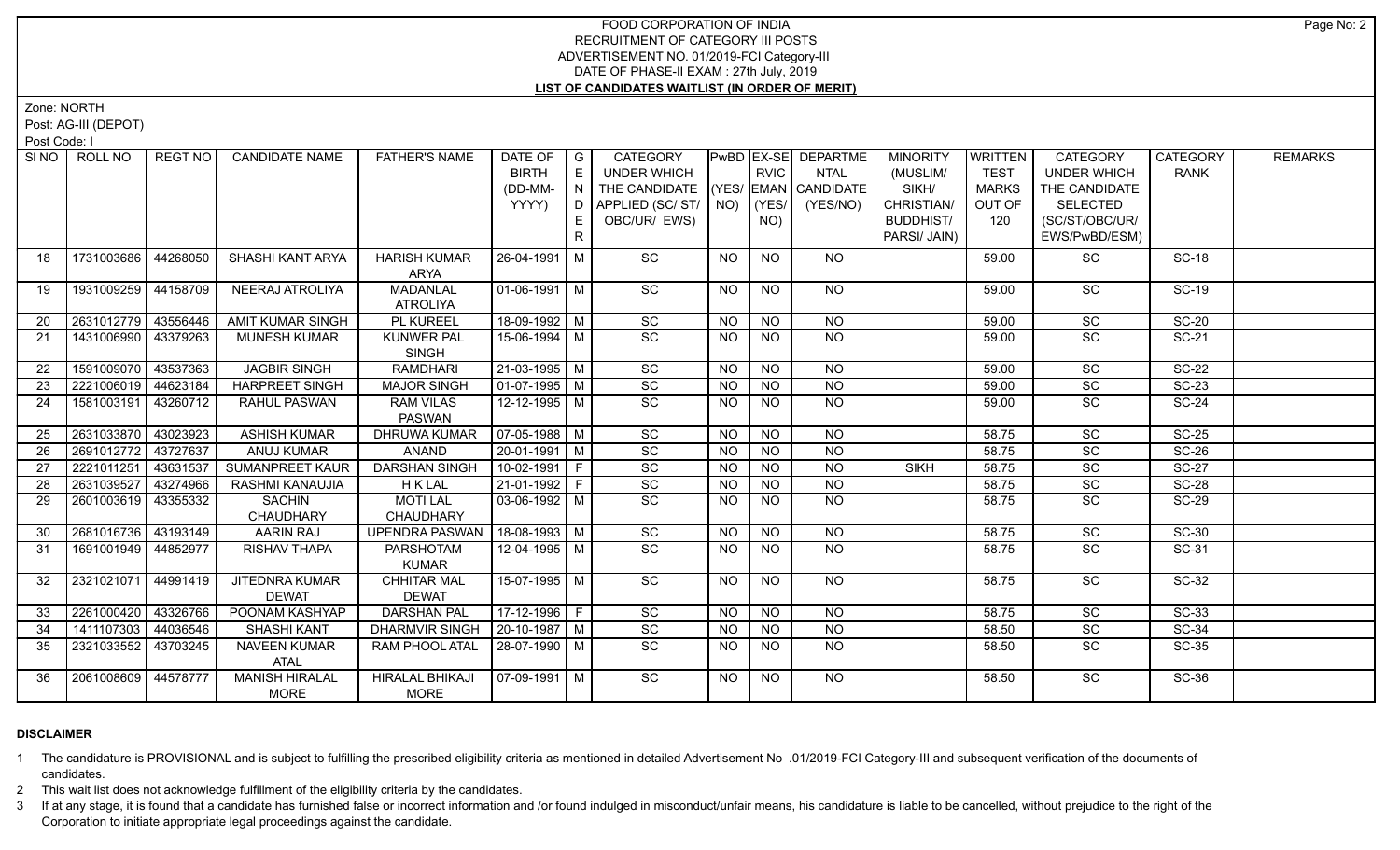Zone: NORTH

Post: AG-III (DEPOT)

Post Code: I

|                 | SINO   ROLL NO      | REGT NO I | <b>CANDIDATE NAME</b> | <b>FATHER'S NAME</b>   | DATE OF              | $\overline{G}$   | <b>CATEGORY</b>                    |                 |                 | PwBD EX-SE DEPARTME | <b>MINORITY</b>  | <b>WRITTEN</b> | <b>CATEGORY</b>    | <b>CATEGORY</b> | <b>REMARKS</b> |
|-----------------|---------------------|-----------|-----------------------|------------------------|----------------------|------------------|------------------------------------|-----------------|-----------------|---------------------|------------------|----------------|--------------------|-----------------|----------------|
|                 |                     |           |                       |                        | <b>BIRTH</b>         | E                | <b>UNDER WHICH</b>                 |                 | <b>RVIC</b>     | <b>NTAL</b>         | (MUSLIM/         | <b>TEST</b>    | <b>UNDER WHICH</b> | <b>RANK</b>     |                |
|                 |                     |           |                       |                        | (DD-MM-              | $\mathsf{LN}$ ). | THE CANDIDATE (YES/ EMAN CANDIDATE |                 |                 |                     | SIKH/            | <b>MARKS</b>   | THE CANDIDATE      |                 |                |
|                 |                     |           |                       |                        | YYYY)                | D                | APPLIED (SC/ST/                    |                 | $NO)$ (YES/     | (YES/NO)            | CHRISTIAN/       | OUT OF         | <b>SELECTED</b>    |                 |                |
|                 |                     |           |                       |                        |                      | E.               | OBC/UR/ EWS)                       |                 | NO)             |                     | <b>BUDDHIST/</b> | 120            | (SC/ST/OBC/UR/     |                 |                |
|                 |                     |           |                       |                        |                      | $\mathsf{R}$     |                                    |                 |                 |                     | PARSI/ JAIN)     |                | EWS/PwBD/ESM)      |                 |                |
| 37              | 1151001758          | 44957072  | <b>GORLA SWAJITH</b>  | <b>GORLA UDAYA</b>     | $05-02-1992$ M       |                  | SC                                 | <b>NO</b>       | <b>NO</b>       | <b>NO</b>           |                  | 58.50          | SC                 | <b>SC-37</b>    |                |
|                 |                     |           | <b>KUMAR</b>          | <b>BHASKAR</b>         |                      |                  |                                    |                 |                 |                     |                  |                |                    |                 |                |
| 38              | 1541000214          | 43840166  | <b>ROHINI JARORA</b>  | <b>JOGINDER SINGH</b>  | 21-03-1992 F         |                  | SC                                 | NO              | <b>NO</b>       | <b>NO</b>           |                  | 58.50          | SC                 | <b>SC-38</b>    |                |
| 39              | 1411065650          | 43313427  | <b>VINAY KUMAR</b>    | O P KUREEL             | 08-12-1992 M         |                  | SC                                 | <b>NO</b>       | <b>NO</b>       | $\overline{NQ}$     |                  | 58.50          | SC                 | <b>SC-39</b>    |                |
| 40              | 2691007421          | 44087942  | <b>RUCHI MANGE</b>    | <b>SURENDRA SINGH</b>  | 11-07-1993 F         |                  | <b>SC</b>                          | NO.             | <b>NO</b>       | <b>NO</b>           |                  | 58.50          | SC                 | <b>SC-40</b>    |                |
|                 |                     |           |                       | <b>MANGE</b>           |                      |                  |                                    |                 |                 |                     |                  |                |                    |                 |                |
| 41              | 2691009571          | 43917316  | <b>ABHISHEK SINGH</b> | <b>BHOOPAL SINGH</b>   | 19-12-1994 M         |                  | SC                                 | $\overline{NQ}$ | N <sub>O</sub>  | $\overline{NQ}$     |                  | 58.50          | $\overline{SC}$    | $SC-41$         |                |
| 42              | 1541002206          | 43497874  | <b>SUDHIR KUMAR</b>   | <b>RAJESH KUMAR</b>    | $04 - 04 - 1995$ M   |                  | $\overline{SC}$                    | NO.             | $\overline{NQ}$ | $\overline{NO}$     |                  | 58.50          | SC                 | $SC-42$         |                |
| 43              | 2761006753          | 43789069  | <b>VIJAY KUMAR</b>    | <b>MANOJ KUMAR</b>     | 26-09-1996 M         |                  | SC                                 | <b>NO</b>       | $\overline{NQ}$ | N <sub>O</sub>      |                  | 58.50          | SC                 | $SC-43$         |                |
| 44              | 2261001330          | 43321842  | <b>RAHUL KUMAR</b>    | <b>TARLOK CHAND</b>    | $20 - 05 - 1990$ M   |                  | $\overline{SC}$                    | <b>NO</b>       | $\overline{NQ}$ | $\overline{NQ}$     |                  | 58.25          | $\overline{SC}$    | <b>SC-44</b>    |                |
| 45              | 1601000868          | 43227058  | <b>SURENDER KUMAR</b> | YAD RAM                | $24 - 03 - 1991$ M   |                  | SC                                 | <b>NO</b>       | N <sub>O</sub>  | $\overline{NQ}$     |                  | 58.25          | $\overline{SC}$    | <b>SC-45</b>    |                |
| 46              | 2621001592          | 43155746  | <b>ASHISH KUMAR</b>   | <b>SEWA LAL</b>        | 25-12-1991 M         |                  | SC                                 | <b>NO</b>       | <b>NO</b>       | <b>NO</b>           |                  | 58.25          | SC                 | <b>SC-46</b>    |                |
| 47              | 2601008826 43672521 |           | <b>SIKANDER</b>       | <b>DEENA NATH</b>      | 27-03-1992 M         |                  | SC                                 | <b>YES</b>      | $\overline{NQ}$ | $\overline{NQ}$     |                  | 58.25          | SC;PwBD-C          | $SC-47$         |                |
|                 |                     |           |                       | <b>PASWAN</b>          |                      |                  |                                    |                 |                 |                     |                  |                |                    |                 |                |
| 48              | 2621006634          | 43068739  | <b>ANJALI SINGH</b>   | <b>RAM KHALAWAN</b>    | 30-08-1992 F         |                  | SC                                 | <b>YES</b>      | <b>NO</b>       | NO                  |                  | 58.25          | SC;PwBD-C          | <b>SC-48</b>    |                |
|                 |                     |           |                       | SUMAN                  |                      |                  |                                    |                 |                 |                     |                  |                |                    |                 |                |
| 49              | 1451006819 43079856 |           | PRASHANT KUMAR        | <b>KIRANPAL</b>        | 20-11-1992 M         |                  | SC                                 | <b>NO</b>       | <b>NO</b>       | <b>NO</b>           |                  | 58.25          | SC                 | <b>SC-49</b>    |                |
| 50              | 2611004225          | 43618936  | SHIVENDRA KUMAR       | <b>INDRAJEET SINGH</b> | 14-04-1993 M         |                  | $\overline{SC}$                    | NO.             | <b>NO</b>       | <b>NO</b>           |                  | 58.25          | <b>SC</b>          | <b>SC-50</b>    |                |
|                 |                     |           | <b>SINGH</b>          |                        |                      |                  |                                    |                 |                 |                     |                  |                |                    |                 |                |
| 51              | 2551002076          | 43341286  | AISHWARYA SINGH       | <b>LAL BAHADUR</b>     | $16-08-1993$ F       |                  | SC                                 | NO              | NO              | N <sub>O</sub>      |                  | 58.25          | SC                 | $SC-51$         |                |
| 52 <sub>2</sub> | 1691008036 43418492 |           | <b>LUCKY KUNDAL</b>   | <b>JAGDISH RAJ</b>     | $22-09-1993$ M       |                  | SC                                 | <b>NO</b>       | N <sub>O</sub>  | N <sub>O</sub>      |                  | 58.25          | $\overline{SC}$    | $SC-52$         |                |
| 53              | 1701001227          | 43176166  | <b>KIRTI BALA</b>     | <b>SANTOKH SINGH</b>   | $04 - 02 - 1996$   F |                  | SC                                 | <b>NO</b>       | <b>NO</b>       | $N$ O               |                  | 58.25          | SC                 | SC-53           |                |
| 54              | 1411100039          | 43268837  | POOJA TAMTA           | <b>KASTURI LAL</b>     | 17-04-1996 F         |                  | SC                                 | NO              | <b>NO</b>       | NO                  |                  | 58.25          | <b>SC</b>          | <b>SC-54</b>    |                |
|                 |                     |           |                       | <b>TAMTA</b>           |                      |                  |                                    |                 |                 |                     |                  |                |                    |                 |                |
| 55              | 1191003611          | 44462252  | <b>ENDRAVALLI</b>     | E NATRAJA              | $01-01-1997$ M       |                  | SC                                 | <b>NO</b>       | <b>NO</b>       | NO                  |                  | 58.25          | SC                 | <b>SC-55</b>    |                |
|                 |                     |           | RAJKUMAR              |                        |                      |                  |                                    |                 |                 |                     |                  |                |                    |                 |                |
| 56              | 2051002049 43903961 |           | CHANDRABODHI          | <b>GANGADHAR</b>       | 14-04-1988 M         |                  | SC                                 | <b>NO</b>       | NO              | $N$ <sup>O</sup>    | <b>BUDDHIST</b>  | 58.00          | $\overline{SC}$    | $SC-56$         |                |
|                 |                     |           | <b>GANGADHAR</b>      | <b>CHANDOBA</b>        |                      |                  |                                    |                 |                 |                     |                  |                |                    |                 |                |
|                 |                     |           | <b>GAJBHARE</b>       | <b>GAJBAHRE</b>        |                      |                  |                                    |                 |                 |                     |                  |                |                    |                 |                |

# **DISCLAIMER**

1 The candidature is PROVISIONAL and is subject to fulfilling the prescribed eligibility criteria as mentioned in detailed Advertisement No .01/2019-FCI Category-III and subsequent verification of the documents of candidates.

2 This wait list does not acknowledge fulfillment of the eligibility criteria by the candidates.

3 If at any stage, it is found that a candidate has furnished false or incorrect information and /or found indulged in misconduct/unfair means, his candidature is liable to be cancelled, without prejudice to the right of t Corporation to initiate appropriate legal proceedings against the candidate.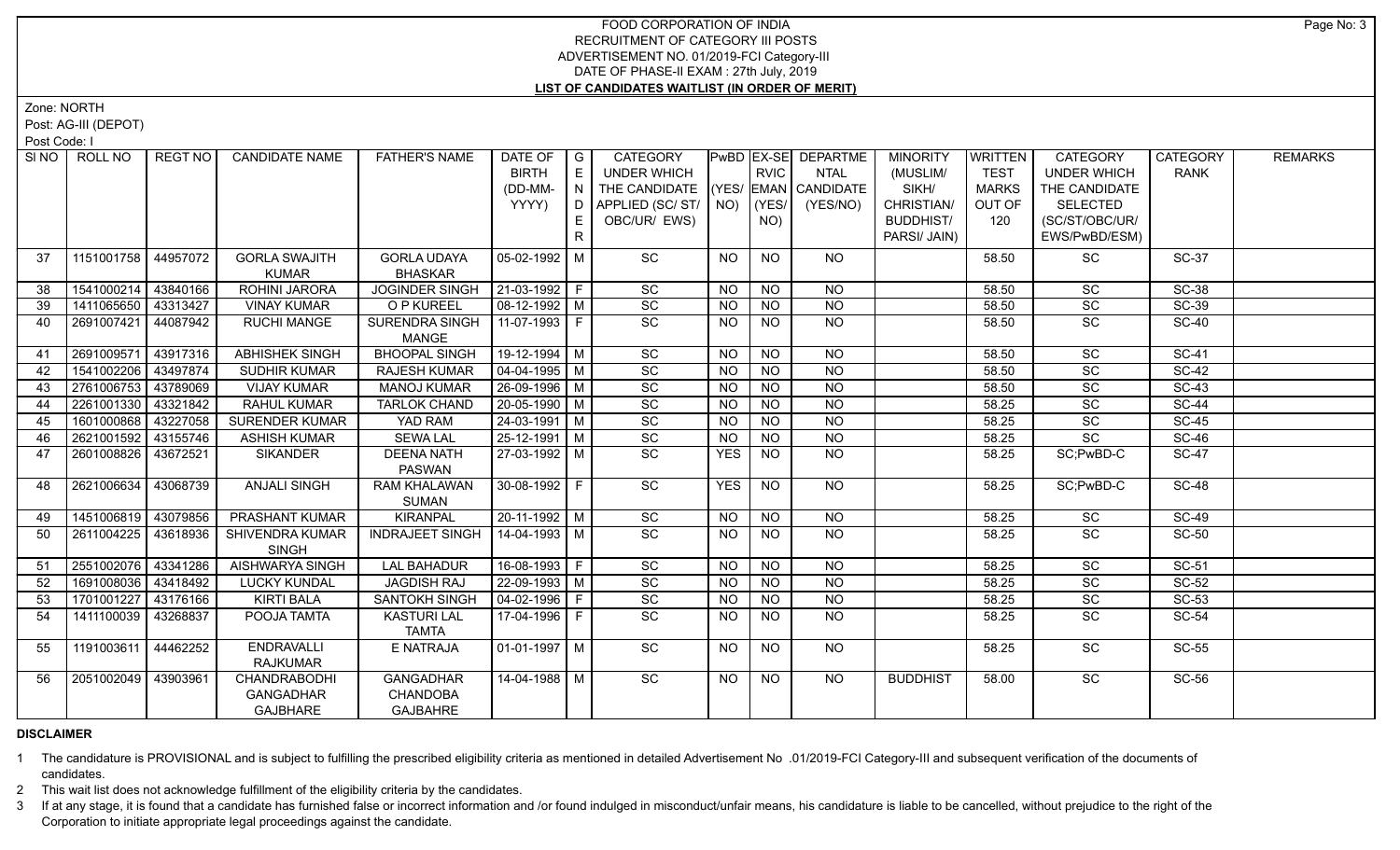Zone: NORTH

Post: AG-III (DEPOT)

Post Code: I

| SINO I | ROLL NO               | <b>REGT NO</b> | <b>CANDIDATE NAME</b>                | <b>FATHER'S NAME</b>              | DATE OF   G            |                                    | <b>CATEGORY</b>                    |                |                 | PwBD EX-SE DEPARTME | <b>MINORITY</b>  | <b>WRITTEN</b> | <b>CATEGORY</b>    | <b>CATEGORY</b> | <b>REMARKS</b> |
|--------|-----------------------|----------------|--------------------------------------|-----------------------------------|------------------------|------------------------------------|------------------------------------|----------------|-----------------|---------------------|------------------|----------------|--------------------|-----------------|----------------|
|        |                       |                |                                      |                                   | <b>BIRTH</b>           | E                                  | UNDER WHICH                        |                | <b>RVIC</b>     | <b>NTAL</b>         | (MUSLIM/         | <b>TEST</b>    | <b>UNDER WHICH</b> | <b>RANK</b>     |                |
|        |                       |                |                                      |                                   | (DD-MM-                | $\mathsf{L} \mathsf{N} \mathsf{L}$ | THE CANDIDATE (YES/ EMAN CANDIDATE |                |                 |                     | SIKH/            | <b>MARKS</b>   | THE CANDIDATE      |                 |                |
|        |                       |                |                                      |                                   | YYYY)                  |                                    | D APPLIED (SC/ ST/ NO)             |                | (YES/           | (YES/NO)            | CHRISTIAN/       | OUT OF         | <b>SELECTED</b>    |                 |                |
|        |                       |                |                                      |                                   |                        | E.                                 | OBC/UR/ EWS)                       |                | NO)             |                     | <b>BUDDHIST/</b> | 120            | (SC/ST/OBC/UR/     |                 |                |
|        |                       |                |                                      |                                   |                        | R                                  |                                    |                |                 |                     | PARSI/ JAIN)     |                | EWS/PwBD/ESM)      |                 |                |
| 57     | 1351058654            | 43903792       | <b>ANJU KUMARI</b>                   | SHAILENDRA DAS                    | 29-04-1989 F           |                                    | $\operatorname{\textsf{SC}}$       | <b>NO</b>      | <b>NO</b>       | <b>NO</b>           |                  | 58.00          | SC                 | <b>SC-57</b>    |                |
| 58     | 1351062650            | 44658320       | RAVIKANT KUMAR                       | <b>BISHNUDEO</b><br><b>PASWAN</b> | 05-01-1990   M         |                                    | SC                                 | <b>NO</b>      | NO.             | NO.                 |                  | 58.00          | <b>SC</b>          | <b>SC-58</b>    |                |
| 59     | 2341003595            | 43559248       | <b>MADHU RAJ</b>                     | <b>OM PRAKASH</b>                 | 08-04-1990 F           |                                    | SC                                 | <b>NO</b>      | <b>NO</b>       | <b>NO</b>           |                  | 58.00          | SC                 | <b>SC-59</b>    |                |
| 60     | 2041012168 43793429   |                | <b>MRUNAL ASHOK</b>                  | <b>ASHOK UKEY</b>                 | 18-09-1991 F           |                                    | $\overline{SC}$                    | <b>NO</b>      | <b>NO</b>       | <b>NO</b>           | <b>BUDDHIST</b>  | 58.00          | SC                 | SC-60           |                |
|        |                       |                | <b>UKEY</b>                          |                                   |                        |                                    |                                    |                |                 |                     |                  |                |                    |                 |                |
| 61     | 2551005745 43793704   |                | <b>PRAMILA SINGH</b>                 | <b>RUKAM SINGH</b>                | $\boxed{09-11-1991}$ F |                                    | SC                                 | N <sub>O</sub> | $\overline{NO}$ | $\overline{NO}$     |                  | 58.00          | $\overline{SC}$    | $SC-61$         |                |
| 62     | 1371013634 43174878   |                | <b>KAPIL</b>                         | <b>KRISHAN KUMAR</b>              | $24-01-1992$ M         |                                    | SC                                 | <b>NO</b>      | $\overline{NO}$ | $\overline{NQ}$     |                  | 58.00          | SC                 | $SC-62$         |                |
| 63     | 1191006282 43896111   |                | <b>REMALLI VIJAY</b>                 | R VEERA MOHAN                     | 09-08-1992 M           |                                    | $\overline{SC}$                    | <b>NO</b>      | <b>NO</b>       | NO                  |                  | 58.00          | $\overline{SC}$    | $SC-63$         |                |
|        |                       |                | <b>KUMAR</b>                         | RAO                               |                        |                                    |                                    |                |                 |                     |                  |                |                    |                 |                |
| 64     | 1201008653 44431519   |                | NAVEEN BASAVALA                      | BASAVALA                          | 08-05-1993   M         |                                    | $\overline{SC}$                    | <b>NO</b>      | <b>NO</b>       | NO                  |                  | 58.00          | $\overline{SC}$    | SC-64           |                |
|        |                       |                |                                      | SIMHACHALAM                       |                        |                                    |                                    |                |                 |                     |                  |                |                    |                 |                |
| 65     | 1411059435 43003187   |                | <b>RAVI KUMAR</b>                    | <b>ASHOK KUMAR</b>                | $\sqrt{08-08-1993}$ M  |                                    | $\overline{SC}$                    | <b>NO</b>      | <b>NO</b>       | <b>NO</b>           |                  | 58.00          | SC                 | $SC-65$         |                |
| 66     | 1411072083 44292365   |                | <b>PRATEEK</b>                       | <b>JAGDEESH MOHAN</b>             | $18-08-1993$ M         |                                    | $\overline{SC}$                    | <b>NO</b>      | <b>NO</b>       | <b>NO</b>           |                  | 58.00          | $\overline{SC}$    | $SC-66$         |                |
| 67     | 1701000990 43720578   |                | <b>ROHIT KUMAR</b>                   | <b>MOHAN LAL</b>                  | $\boxed{03-01-1994}$ M |                                    | $\overline{SC}$                    | <b>NO</b>      | <b>NO</b>       | $N$ O               |                  | 58.00          | $\overline{SC}$    | SC-67           |                |
| 68     | 1411001362            | 43445709       | VINOD BHARDWAJ                       | <b>KRISHAN LAL</b>                | $\boxed{02-03-1994}$ M |                                    | $\overline{SC}$                    | <b>NO</b>      | <b>NO</b>       | $N$ O               |                  | 58.00          | $\overline{SC}$    | $SC-68$         |                |
| 69     | 2151012775 43725546   |                | OMKAR MAHANAND                       | <b>ISWAR CHANDRA</b><br>MAHANAND  | 23-10-1994 M           |                                    | $\overline{SC}$                    | <b>NO</b>      | NO.             | <b>NO</b>           |                  | 58.00          | $\overline{SC}$    | <b>SC-69</b>    |                |
| 70     | 2311007256            | 44720279       | YOGESH KUMAR                         | <b>NAND KISHOR</b>                | $\sqrt{07-08-1995}$ M  |                                    | SC                                 | <b>NO</b>      | $N$ O           | $N$ O               |                  | 58.00          | SC                 | <b>SC-70</b>    |                |
| 71     | 2621015603 44127337   |                | <b>DEEPSHIKHA</b><br><b>BHASKER</b>  | <b>HARI RAM</b><br><b>BHASKER</b> | $01-01-1996$ F         |                                    | $\overline{SC}$                    | NO.            | <b>NO</b>       | <b>NO</b>           |                  | 58.00          | SC                 | <b>SC-71</b>    |                |
| 72     | 1601001835   43613465 |                | <b>VIVEK KUMAR</b>                   | <b>SWARAN LAL</b>                 | 04-12-1988   M         |                                    | SC                                 | <b>NO</b>      | <b>NO</b>       | NO                  |                  | 57.75          | SC                 | <b>SC-72</b>    |                |
|        |                       |                | <b>KANSAL</b>                        | <b>KANSAL</b>                     |                        |                                    |                                    |                |                 |                     |                  |                |                    |                 |                |
| 73     | 1411001756 44017289   |                | <b>ABHISHEK SINGH</b>                | <b>CHARAN SINGH</b>               | 24-04-1992 M           |                                    | SC                                 | NO.            | <b>NO</b>       | NO                  |                  | 57.75          | $\overline{SC}$    | $SC-73$         |                |
| 74     | 1411004595 43946936   |                | <b>AKSHAY AKHARIA</b>                | <b>AJANT KUMAR</b>                | $\sqrt{05-06-1992}$ M  |                                    | SC                                 | <b>NO</b>      | <b>NO</b>       | <b>NO</b>           |                  | 57.75          | $\overline{SC}$    | $SC-74$         |                |
| 75     | 2041015869   43607976 |                | <b>PRATIK RAMESH</b><br><b>TIPLE</b> | RAMESH                            | 15-06-1992 M           |                                    | <b>SC</b>                          | NO.            | NO.             | <b>NO</b>           | <b>BUDDHIST</b>  | 57.75          | <b>SC</b>          | <b>SC-75</b>    |                |
| 76     | 2471005744 43550830   |                | <b>ALPHONS RAJU</b><br>KOMARAVALLI   | DAMODARAM K                       | 25-07-1993 M           |                                    | $\overline{SC}$                    | NO.            | <b>NO</b>       | NO.                 |                  | 57.75          | <b>SC</b>          | $SC-76$         |                |

# **DISCLAIMER**

1 The candidature is PROVISIONAL and is subject to fulfilling the prescribed eligibility criteria as mentioned in detailed Advertisement No .01/2019-FCI Category-III and subsequent verification of the documents of candidates.

2 This wait list does not acknowledge fulfillment of the eligibility criteria by the candidates.

3 If at any stage, it is found that a candidate has furnished false or incorrect information and /or found indulged in misconduct/unfair means, his candidature is liable to be cancelled, without prejudice to the right of t Corporation to initiate appropriate legal proceedings against the candidate.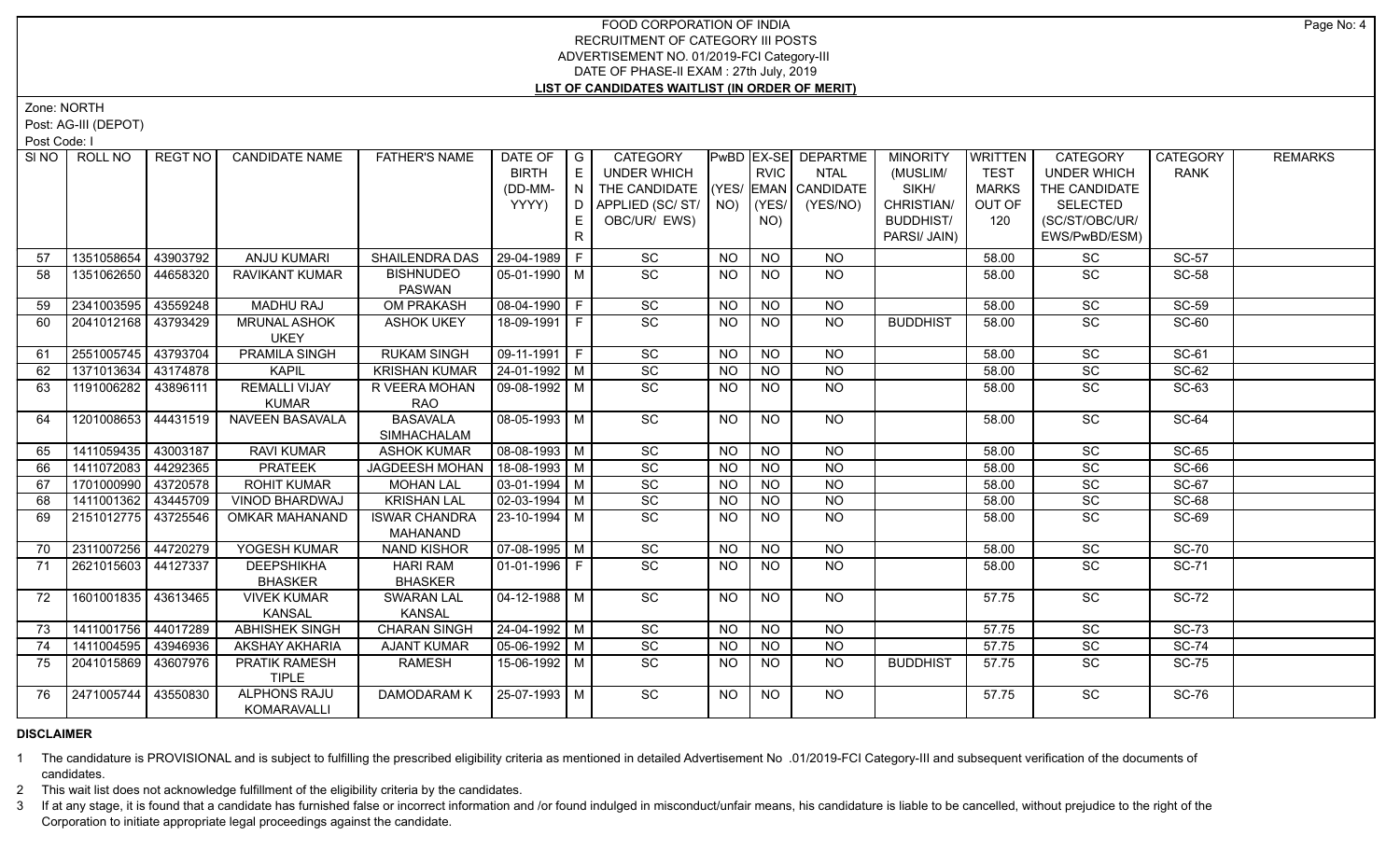Zone: NORTH

Post: AG-III (DEPOT)

Post Code: I

| SI <sub>NO</sub> | ROLL NO             | REGT NO  | <b>CANDIDATE NAME</b>    | <b>FATHER'S NAME</b> | DATE OF<br><b>BIRTH</b> | $\overline{\phantom{a}}$ G<br>E | <b>CATEGORY</b><br>UNDER WHICH |                | <b>RVIC</b>     | PwBD EX-SE DEPARTME<br><b>NTAL</b> | <b>MINORITY</b><br>(MUSLIM/ | <b>WRITTEN</b><br><b>TEST</b> | <b>CATEGORY</b><br><b>UNDER WHICH</b> | <b>CATEGORY</b><br><b>RANK</b> | <b>REMARKS</b> |
|------------------|---------------------|----------|--------------------------|----------------------|-------------------------|---------------------------------|--------------------------------|----------------|-----------------|------------------------------------|-----------------------------|-------------------------------|---------------------------------------|--------------------------------|----------------|
|                  |                     |          |                          |                      | (DD-MM-                 | I N I                           | THE CANDIDATE                  |                |                 | $ (YES/ EMAN )$ CANDIDATE          | SIKH/                       | <b>MARKS</b>                  | THE CANDIDATE                         |                                |                |
|                  |                     |          |                          |                      | YYYY)                   |                                 | D APPLIED (SC/ ST/   NO)       |                | $ $ (YES/       | (YES/NO)                           | CHRISTIAN/                  | OUT OF                        | <b>SELECTED</b>                       |                                |                |
|                  |                     |          |                          |                      |                         | E                               | OBC/UR/ EWS)                   |                | NO)             |                                    | <b>BUDDHIST/</b>            | 120                           | (SC/ST/OBC/UR/                        |                                |                |
|                  |                     |          |                          |                      |                         | R                               |                                |                |                 |                                    | PARSI/ JAIN)                |                               | EWS/PwBD/ESM)                         |                                |                |
|                  |                     |          |                          |                      |                         |                                 |                                |                |                 |                                    |                             |                               |                                       |                                |                |
| 77               | 2331003911          | 43476546 | <b>SUMAN</b>             | CHETRAM              | 26-01-1994 F            |                                 | SC                             | <b>NO</b>      | <b>NO</b>       | <b>NO</b>                          |                             | 57.75                         | SC                                    | <b>SC-77</b>                   |                |
| 78               | 2221004970          | 43411655 | <b>SUNNY</b>             | <b>MITHU RAM</b>     | 04-01-1995   M          |                                 | SC                             | <b>NO</b>      | <b>NO</b>       | <b>NO</b>                          |                             | 57.75                         | SC                                    | <b>SC-78</b>                   |                |
| 79               | 2321082081          | 43434281 | PALLAVI NAYAK            | RAJENDRA NAYAK       | $16-02-1995$ F          |                                 | $\overline{SC}$                | <b>NO</b>      | $N$ O           | N <sub>O</sub>                     |                             | 57.75                         | $\overline{SC}$                       | <b>SC-79</b>                   |                |
| 80               | 2261000211          | 43279679 | <b>NEELAM DEVI</b>       | <b>JAGDISH RAJ</b>   | 15-04-1995 F            |                                 | SC                             | <b>NO</b>      | <b>NO</b>       | <b>NO</b>                          |                             | 57.75                         | SC                                    | <b>SC-80</b>                   |                |
| 81               | 2631038395 44401417 |          | <b>AKANKSHA</b>          | <b>RAM BACHAN</b>    | 10-12-1995 F            |                                 | $\overline{SC}$                | NO.            | <b>NO</b>       | $N$ <sup>O</sup>                   |                             | 57.75                         | SC                                    | <b>SC-81</b>                   |                |
|                  |                     |          | CHAUDHARY                | CHAUDHARY            |                         |                                 |                                |                |                 |                                    |                             |                               |                                       |                                |                |
| 82               | 1321000773 43357761 |          | <b>MUKESH KUMAR</b>      | <b>DILIP RAM</b>     | $12-01-1996$ M          |                                 | SC                             | <b>NO</b>      | <b>NO</b>       | <b>NO</b>                          |                             | 57.75                         | SC                                    | $SC-82$                        |                |
| 83               | 1691008686          | 43123143 | <b>RANJEET KUMAR</b>     | RAJ KUMAR            | 02-02-1996   M          |                                 | SC                             | <b>NO</b>      | NO.             | NO.                                |                             | 57.75                         | SC                                    | SC-83                          |                |
|                  |                     |          | <b>THAPA</b>             |                      |                         |                                 |                                |                |                 |                                    |                             |                               |                                       |                                |                |
| 84               | 1191003316 43609742 |          | <b>NAMBURI TIRUPATHI</b> | RAMANJANEYULU        | $26 - 05 - 1996$ M      |                                 | SC                             | <b>NO</b>      | $\overline{NO}$ | $\overline{NO}$                    |                             | 57.75                         | SC                                    | <b>SC-84</b>                   |                |
|                  |                     |          | NAGARAJU                 |                      |                         |                                 |                                |                |                 |                                    |                             |                               |                                       |                                |                |
| 85               | 2311007275 44884938 |          | <b>SURENDRA KUMAR</b>    | <b>SANWAR MAL</b>    | 08-05-1997 M            |                                 | $\overline{SC}$                | <b>NO</b>      | <b>NO</b>       | NO                                 |                             | 57.75                         | SC                                    | <b>SC-85</b>                   |                |
|                  |                     |          | <b>BHAMI</b>             | <b>BHAMI</b>         |                         |                                 |                                |                |                 |                                    |                             |                               |                                       |                                |                |
| 86               | 2711004283 43556740 |          | <b>TUSHAR MOHAN</b>      | <b>JAGMOHAN</b>      | $27-03-1988$ M          |                                 | $\overline{SC}$                | N <sub>O</sub> | <b>NO</b>       | $N$ <sup>O</sup>                   |                             | 57.50                         | $\overline{SC}$                       | <b>SC-86</b>                   |                |
| 87               | 1411015886 43328648 |          | <b>AJAY KUMAR</b>        | <b>RAJ KUMAR</b>     | $30-10-1989$ M          |                                 | $\overline{SC}$                | <b>NO</b>      | $N$ O           | N                                  |                             | 57.50                         | $\overline{SC}$                       | $SC-87$                        |                |
| 88               | 2701003865          | 44905855 | <b>SUNIL BHARTI</b>      | <b>HARISH BHARTI</b> | 01-03-1991   M          |                                 | SC                             | NO.            | NO.             | <b>NO</b>                          |                             | 57.50                         | SC                                    | <b>SC-88</b>                   |                |
| 89               | 2541013789 43229132 |          | <b>AKASH KUMAR</b>       | RAVINDRA KUMAR       | 20-11-1991   M          |                                 | $\overline{SC}$                | <b>NO</b>      | <b>NO</b>       | N <sub>O</sub>                     |                             | 57.50                         | $\overline{SC}$                       | <b>SC-89</b>                   |                |
|                  |                     |          | <b>GAUTAM</b>            | <b>GAUTAM</b>        |                         |                                 |                                |                |                 |                                    |                             |                               |                                       |                                |                |
| 90               | 2631042304          | 43146877 | <b>JYOTI</b>             | NATTHU SINGH         | 08-07-1992 F            |                                 | SC                             | <b>NO</b>      | <b>NO</b>       | $N$ O                              |                             | 57.50                         | SC                                    | <b>SC-90</b>                   |                |
| 91               | 1371003983 44168611 |          | <b>RAJAT</b>             | <b>GURMEJ SINGH</b>  | 25-01-1993 M            |                                 | SC                             | <b>NO</b>      | <b>NO</b>       | N <sub>O</sub>                     |                             | 57.50                         | SC                                    | SC-91                          |                |
| 92               | 2161001730 44545871 |          | <b>SANJIV KUMAR</b>      | <b>KABINDRA NATH</b> | $\sqrt{05-12-1993}$ M   |                                 | $\overline{SC}$                | <b>NO</b>      | <b>NO</b>       | $N$ O                              |                             | 57.50                         | SC                                    | <b>SC-92</b>                   |                |
|                  |                     |          | <b>BEHERA</b>            | <b>BEHERA</b>        |                         |                                 |                                |                |                 |                                    |                             |                               |                                       |                                |                |
| 93               | 2741021307 44838021 |          | <b>ARUNIMA BISWAS</b>    | <b>KARUN CHANDRA</b> | 21-03-1994 F            |                                 | SC                             | NO             | <b>NO</b>       | NO                                 |                             | 57.50                         | SC                                    | <b>SC-93</b>                   |                |
|                  |                     |          |                          | <b>BISWAS</b>        |                         |                                 |                                |                |                 |                                    |                             |                               |                                       |                                |                |
| 94               | 2321038934          | 43172951 | <b>SUNIL DULARIA</b>     | <b>FATEH SINGH</b>   | 18-06-1994 M            |                                 | SC                             | <b>NO</b>      | NO              | NO                                 |                             | 57.50                         | $\overline{SC}$                       | $SC-94$                        |                |
|                  |                     |          |                          | <b>DULARIA</b>       |                         |                                 |                                |                |                 |                                    |                             |                               |                                       |                                |                |
| 95               | 1541002074          | 43323288 | <b>HARDEEP KAUR</b>      | <b>MAN SINGH</b>     | $30 - 06 - 1994$ F      |                                 | $\overline{SC}$                | <b>NO</b>      | <b>NO</b>       | <b>NO</b>                          | <b>SIKH</b>                 | 57.50                         | SC                                    | $SC-95$                        |                |
| 96               | 1201008249 43227342 |          | <b>RAKESH KUMAR</b>      | <b>BALAGA</b>        | 11-07-1994   M          |                                 | $\overline{SC}$                | NO.            | NO.             | <b>NO</b>                          |                             | 57.50                         | SC                                    | <b>SC-96</b>                   |                |
|                  |                     |          | <b>BALAGA</b>            | <b>DHARMARAO</b>     |                         |                                 |                                |                |                 |                                    |                             |                               |                                       |                                |                |

## **DISCLAIMER**

1 The candidature is PROVISIONAL and is subject to fulfilling the prescribed eligibility criteria as mentioned in detailed Advertisement No .01/2019-FCI Category-III and subsequent verification of the documents of candidates.

2 This wait list does not acknowledge fulfillment of the eligibility criteria by the candidates.

3 If at any stage, it is found that a candidate has furnished false or incorrect information and /or found indulged in misconduct/unfair means, his candidature is liable to be cancelled, without prejudice to the right of t Corporation to initiate appropriate legal proceedings against the candidate.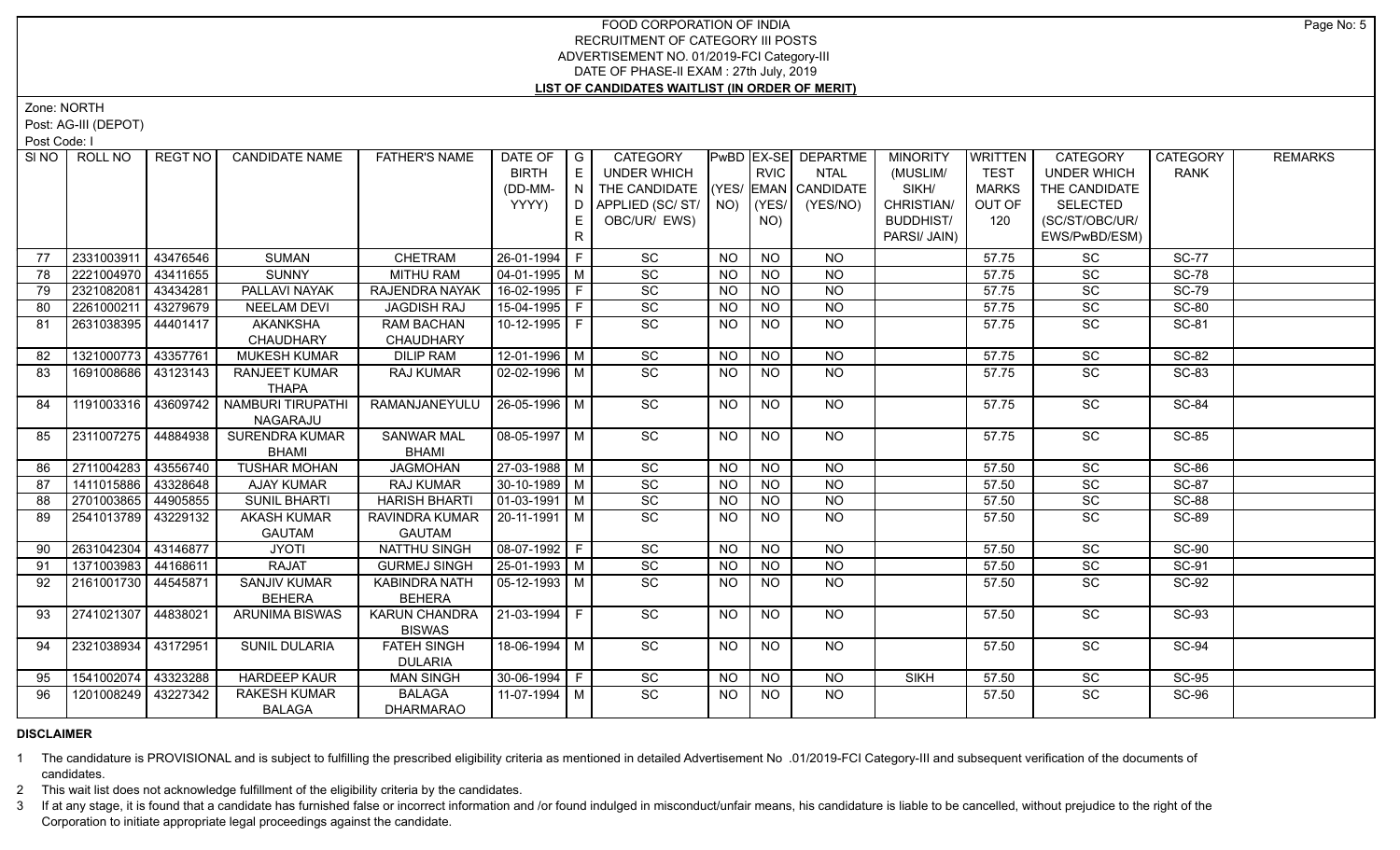Zone: NORTH

Post: AG-III (DEPOT)

Post Code: I

| SINO | ROLL NO             | REGT NO  | <b>CANDIDATE NAME</b>   | <b>FATHER'S NAME</b> | DATE OF            | $\overline{G}$ | <b>CATEGORY</b>    |                 |                 | <b>PwBD EX-SE DEPARTME</b> | <b>MINORITY</b>  | <b>WRITTEN</b> | <b>CATEGORY</b>    | <b>CATEGORY</b> | <b>REMARKS</b> |
|------|---------------------|----------|-------------------------|----------------------|--------------------|----------------|--------------------|-----------------|-----------------|----------------------------|------------------|----------------|--------------------|-----------------|----------------|
|      |                     |          |                         |                      | <b>BIRTH</b>       | E              | <b>UNDER WHICH</b> |                 | <b>RVIC</b>     | <b>NTAL</b>                | (MUSLIM/         | <b>TEST</b>    | <b>UNDER WHICH</b> | <b>RANK</b>     |                |
|      |                     |          |                         |                      | (DD-MM-            | N              | THE CANDIDATE      |                 |                 | (YES/ EMAN CANDIDATE       | SIKH/            | <b>MARKS</b>   | THE CANDIDATE      |                 |                |
|      |                     |          |                         |                      | YYYY)              | D              | APPLIED (SC/ST/    | NO)             | YES/            | (YES/NO)                   | CHRISTIAN/       | OUT OF         | <b>SELECTED</b>    |                 |                |
|      |                     |          |                         |                      |                    | E              | OBC/UR/ EWS)       |                 | NO)             |                            | <b>BUDDHIST/</b> | 120            | (SC/ST/OBC/UR/     |                 |                |
|      |                     |          |                         |                      |                    | $\mathsf{R}$   |                    |                 |                 |                            | PARSI/ JAIN)     |                | EWS/PwBD/ESM)      |                 |                |
| 97   | 1371001604          | 43383282 | <b>MAMTA</b>            | <b>BALKAR SINGH</b>  | $02 - 10 - 1995$ F |                | SC                 | <b>NO</b>       | <b>NO</b>       | <b>NO</b>                  |                  | 57.50          | SC                 | <b>SC-97</b>    |                |
| 98   | 2231000257          | 43758394 | YOGESH ANAND            | <b>VIJAY ANAND</b>   | 12-12-1995 M       |                | SC                 | <b>NO</b>       | <b>NO</b>       | <b>NO</b>                  |                  | 57.50          | SC                 | <b>SC-98</b>    |                |
| 99   | 2741015800          | 43369139 | <b>AKASH KUMAR</b>      | <b>KISTO SINGH</b>   | 25-01-1996 M       |                | SC                 | NO              | N <sub>O</sub>  | $N$ O                      |                  | 57.50          | SC                 | <b>SC-99</b>    |                |
|      |                     |          | <b>SINGH</b>            |                      |                    |                |                    |                 |                 |                            |                  |                |                    |                 |                |
| 100  | 2611001232          | 43210592 | AKANSHA VERMA           | <b>RAMESH KUMAR</b>  | 06-08-1996 F       |                | SC                 | NO.             | <b>NO</b>       | <b>NO</b>                  |                  | 57.50          | SC                 | <b>SC-100</b>   |                |
|      |                     |          |                         | <b>VERMA</b>         |                    |                |                    |                 |                 |                            |                  |                |                    |                 |                |
| 101  | 2351005396          | 43576681 | <b>MUKESH KUMAR</b>     | <b>KHETA RAM</b>     | $15-01-1997$ M     |                | SC                 | $\overline{NQ}$ | $\overline{NQ}$ | $\overline{NQ}$            |                  | 57.50          | $\overline{SC}$    | SC-101          |                |
| 102  | 2551001963          | 43950334 | <b>TARUN KUMAR</b>      | SUBHASH SARAN        | $05-03-1989$ M     |                | SC                 | <b>NO</b>       | $\overline{N}$  | N <sub>O</sub>             |                  | 57.25          | SC                 | SC-102          |                |
| 103  | 1151006470          | 43955444 | PEDDIVEETI              | P SREERAMULU         | 10-06-1990 F       |                | SC                 | NO.             | <b>NO</b>       | $\overline{NQ}$            |                  | 57.25          | SC                 | SC-103          |                |
|      |                     |          | LAVANYA                 |                      |                    |                |                    |                 |                 |                            |                  |                |                    |                 |                |
| 104  | 1411111338          | 44812444 | <b>HARISH KUMAR</b>     | <b>HAWA SINGH</b>    | 09-10-1990 M       |                | $\overline{SC}$    | <b>NO</b>       | <b>NO</b>       | <b>NO</b>                  |                  | 57.25          | $\overline{SC}$    | SC-104          |                |
| 105  | 1651000301          | 43532847 | <b>HARPREET KAUR</b>    | <b>AMAR SINGH</b>    | $24-01-1991$ F     |                | $\overline{SC}$    | <b>NO</b>       | $N$ O           | $\overline{NO}$            | <b>SIKH</b>      | 57.25          | $\overline{SC}$    | SC-105          |                |
| 106  | 1131001030          | 43944395 | <b>TALAMALA BABURAO</b> | <b>ASHOK</b>         | $13-03-1991$ M     |                | $\overline{SC}$    | N <sub>O</sub>  | N <sub>O</sub>  | N <sub>O</sub>             |                  | 57.25          | $\overline{SC}$    | SC-106          |                |
| 107  | 1151009150          | 43645135 | MAAYALOORU              | M OBULESU            | 24-05-1991 M       |                | $\overline{SC}$    | NO.             | <b>NO</b>       | <b>NO</b>                  |                  | 57.25          | SC                 | SC-107          |                |
|      |                     |          | PRAVEENKUMAR            |                      |                    |                |                    |                 |                 |                            |                  |                |                    |                 |                |
| 108  | 2691001069          | 43330737 | <b>ANJALI RANI</b>      | <b>MAGAN SINGH</b>   | $05-07-1991$ F     |                | $\overline{SC}$    | <b>NO</b>       | <b>NO</b>       | <b>NO</b>                  |                  | 57.25          | SC                 | <b>SC-108</b>   |                |
| 109  | 1381003721          | 43043156 | <b>RATNEEL KHAPARDE</b> | <b>RAMESHWAR</b>     | 12-07-1991   M     |                | $\overline{SC}$    | NO              | <b>NO</b>       | <b>NO</b>                  |                  | 57.25          | SC                 | SC-109          |                |
|      |                     |          |                         | KHAPARDE             |                    |                |                    |                 |                 |                            |                  |                |                    |                 |                |
| 110  | 1411038280          | 43895230 | <b>TUSHAR SARDAR</b>    | <b>HARI SARDAR</b>   | $04 - 12 - 1991$ M |                | SC                 | <b>NO</b>       | <b>NO</b>       | $N$ O                      |                  | 57.25          | SC                 | SC-110          |                |
| 111  | 2041002939          | 44588705 | <b>NIKHIL RAHUL</b>     | RAHUL KISAN          | 06-04-1993 M       |                | $\overline{SC}$    | NO.             | <b>NO</b>       | N <sub>O</sub>             |                  | 57.25          | SC                 | SC-111          |                |
|      |                     |          | NAGRALE                 | NAGRALE              |                    |                |                    |                 |                 |                            |                  |                |                    |                 |                |
| 112  | 1411074667          | 43417172 | <b>ALKA NARWAL</b>      | <b>RAMANAND</b>      | $23-11-1993$ F     |                | SC                 | <b>NO</b>       | <b>NO</b>       | <b>NO</b>                  |                  | 57.25          | SC                 | SC-112          |                |
| 113  | 1151007391          | 43864035 | <b>MATAM</b>            | M VENKATESH          | 08-03-1996   M     |                | SC                 | <b>NO</b>       | <b>NO</b>       | <b>NO</b>                  |                  | 57.25          | SC                 | SC-113          |                |
|      |                     |          | <b>RAGHAVENDRA</b>      |                      |                    |                |                    |                 |                 |                            |                  |                |                    |                 |                |
| 114  | 1431005448          | 45156166 | PRIYANKA GAUTAM         | PRAKASH GAUTAM       | 03-12-1991 F       |                | SC                 | <b>NO</b>       | <b>NO</b>       | <b>NO</b>                  |                  | 57.00          | SC                 | SC-114          |                |
| 115  | 1671000671          | 44896137 | <b>SABIN KUMAR</b>      | SANJEEVAN            | 25-08-1992 M       |                | $\overline{SC}$    | <b>NO</b>       | <b>NO</b>       | NO                         |                  | 57.00          | <b>SC</b>          | SC-115          |                |
|      |                     |          |                         | <b>KUMAR</b>         |                    |                |                    |                 |                 |                            |                  |                |                    |                 |                |
| 116  | 1411073758          | 43121743 | <b>RENU PINGOLIA</b>    | <b>ASHOK KUMAR</b>   | 20-12-1992 F       |                | $\overline{SC}$    | <b>NO</b>       | <b>NO</b>       | <b>NO</b>                  |                  | 57.00          | <b>SC</b>          | SC-116          |                |
| 117  | 1381003052 43223509 |          | SATBEER SINGH           | <b>GURMIT SINGH</b>  | $23 - 12 - 1992$ M |                | $\overline{SC}$    | NO              | <b>NO</b>       | <b>NO</b>                  | <b>SIKH</b>      | 57.00          | $\overline{SC}$    | <b>SC-117</b>   |                |
|      |                     |          |                         |                      |                    |                |                    |                 |                 |                            |                  |                |                    |                 |                |

### **DISCLAIMER**

1 The candidature is PROVISIONAL and is subject to fulfilling the prescribed eligibility criteria as mentioned in detailed Advertisement No .01/2019-FCI Category-III and subsequent verification of the documents of candidates.

2 This wait list does not acknowledge fulfillment of the eligibility criteria by the candidates.

3 If at any stage, it is found that a candidate has furnished false or incorrect information and /or found indulged in misconduct/unfair means, his candidature is liable to be cancelled, without prejudice to the right of t Corporation to initiate appropriate legal proceedings against the candidate.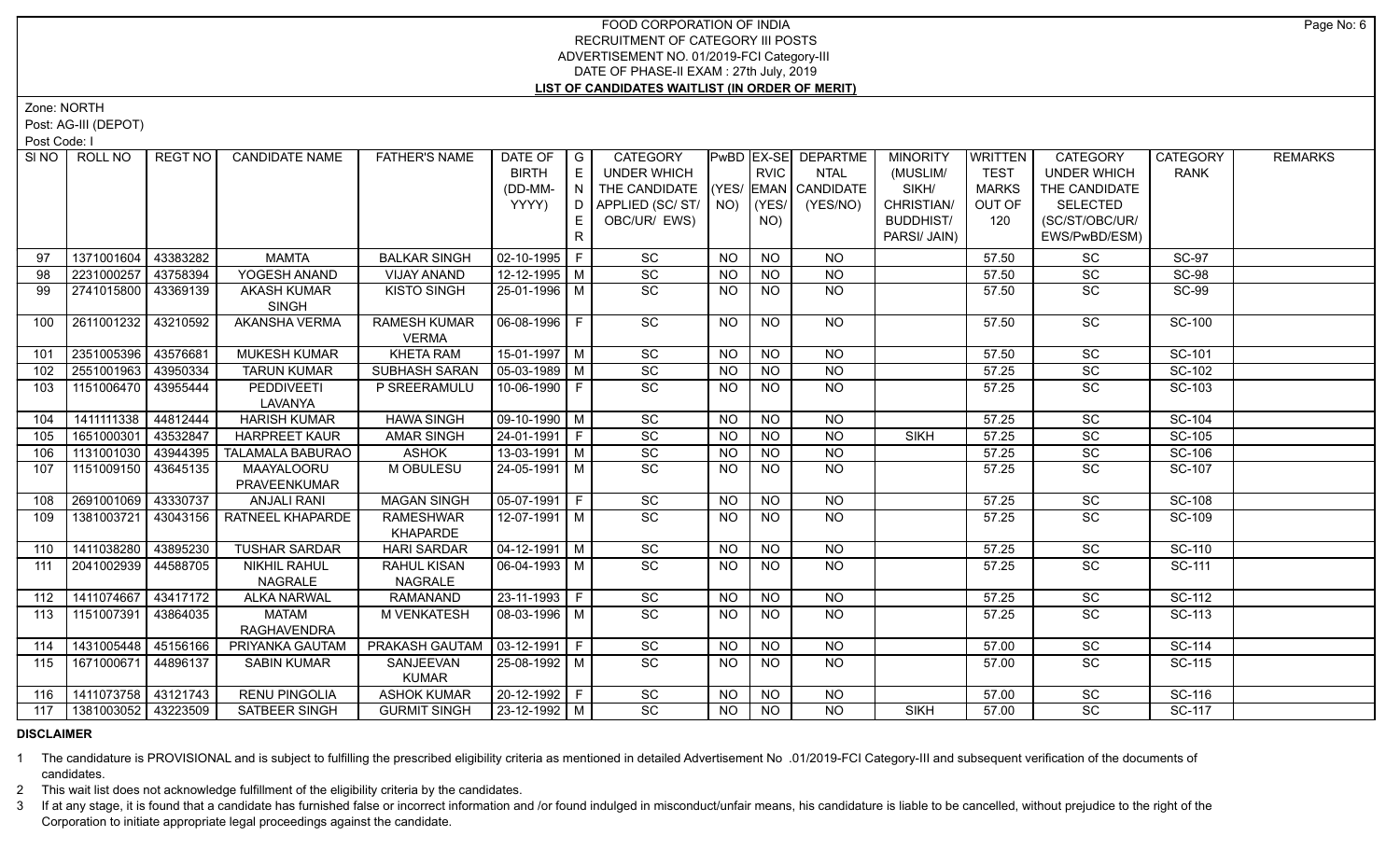Zone: NORTH

Post: AG-III (DEPOT)

Post Code: I

|     |            | REGT NO                                                                          | <b>CANDIDATE NAME</b>                                                                                                                                                | <b>FATHER'S NAME</b>                                                                            | DATE OF<br><b>BIRTH</b>                                                                              | $\overline{G}$<br>E | <b>CATEGORY</b><br><b>UNDER WHICH</b>                                                                                                                                                                                                                   |                                                                                            | <b>RVIC</b>            | <b>PwBD EX-SE DEPARTME</b><br><b>NTAL</b>                          | <b>MINORITY</b><br>(MUSLIM/                                      | <b>WRITTEN</b><br><b>TEST</b> | <b>CATEGORY</b><br><b>UNDER WHICH</b>                                                                                                                               | <b>CATEGORY</b><br><b>RANK</b>                              | <b>REMARKS</b>                              |
|-----|------------|----------------------------------------------------------------------------------|----------------------------------------------------------------------------------------------------------------------------------------------------------------------|-------------------------------------------------------------------------------------------------|------------------------------------------------------------------------------------------------------|---------------------|---------------------------------------------------------------------------------------------------------------------------------------------------------------------------------------------------------------------------------------------------------|--------------------------------------------------------------------------------------------|------------------------|--------------------------------------------------------------------|------------------------------------------------------------------|-------------------------------|---------------------------------------------------------------------------------------------------------------------------------------------------------------------|-------------------------------------------------------------|---------------------------------------------|
|     |            |                                                                                  |                                                                                                                                                                      |                                                                                                 | (DD-MM-                                                                                              | N                   | THE CANDIDATE                                                                                                                                                                                                                                           |                                                                                            |                        | (YES/ EMAN CANDIDATE                                               | SIKH/                                                            | <b>MARKS</b>                  | THE CANDIDATE                                                                                                                                                       |                                                             |                                             |
|     |            |                                                                                  |                                                                                                                                                                      |                                                                                                 | YYYY)                                                                                                |                     | D   APPLIED (SC/ ST/                                                                                                                                                                                                                                    |                                                                                            | $NO)$ $(YES/$          | (YES/NO)                                                           | CHRISTIAN/                                                       | OUT OF                        | <b>SELECTED</b>                                                                                                                                                     |                                                             |                                             |
|     |            |                                                                                  |                                                                                                                                                                      |                                                                                                 |                                                                                                      | E.                  | OBC/UR/ EWS)                                                                                                                                                                                                                                            |                                                                                            | NO)                    |                                                                    | <b>BUDDHIST/</b>                                                 | 120                           | (SC/ST/OBC/UR/                                                                                                                                                      |                                                             |                                             |
|     |            |                                                                                  |                                                                                                                                                                      |                                                                                                 |                                                                                                      | $\mathsf{R}$        |                                                                                                                                                                                                                                                         |                                                                                            |                        |                                                                    | PARSI/ JAIN)                                                     |                               | EWS/PwBD/ESM)                                                                                                                                                       |                                                             |                                             |
| 118 | 1411039501 | 44429518                                                                         | <b>ASHISH KUMAR</b>                                                                                                                                                  | <b>MADAN LAL</b>                                                                                | $05-01-1993$ M                                                                                       |                     | SC                                                                                                                                                                                                                                                      | <b>NO</b>                                                                                  | <b>NO</b>              | <b>NO</b>                                                          |                                                                  | 57.00                         | SC                                                                                                                                                                  | <b>SC-118</b>                                               |                                             |
| 119 | 2041013121 | 43708758                                                                         | SONALI RAVINDRA<br>KHOBRAGADE                                                                                                                                        | RAVINDRA PUNAJI<br>KHOBRAGADE                                                                   | 11-03-1993   F                                                                                       |                     | SC                                                                                                                                                                                                                                                      | NO.                                                                                        | <b>NO</b>              | $N$ O                                                              |                                                                  | 57.00                         | SC                                                                                                                                                                  | <b>SC-119</b>                                               |                                             |
| 120 | 1411105804 | 43585373                                                                         | <b>VEERENDER</b>                                                                                                                                                     | SHANTI SWAROOP                                                                                  | 29-03-1993 M                                                                                         |                     | SC                                                                                                                                                                                                                                                      | <b>NO</b>                                                                                  | <b>NO</b>              | <b>NO</b>                                                          |                                                                  | 57.00                         | <b>SC</b>                                                                                                                                                           | <b>SC-120</b>                                               |                                             |
| 121 | 1431005874 | 43495569                                                                         | PRIYANKA SINGH                                                                                                                                                       | <b>MAAN SINGH</b>                                                                               | 30-05-1993 F                                                                                         |                     | $\operatorname{\textsf{SC}}$                                                                                                                                                                                                                            | <b>NO</b>                                                                                  | <b>NO</b>              | <b>NO</b>                                                          |                                                                  | 57.00                         | SC                                                                                                                                                                  | SC-121                                                      |                                             |
| 122 | 2221000689 | 44739119                                                                         | <b>KULWANT SINGH</b>                                                                                                                                                 | <b>JOGINDER SINGH</b>                                                                           | 11-12-1993 M                                                                                         |                     | SC                                                                                                                                                                                                                                                      | <b>NO</b>                                                                                  | <b>NO</b>              | <b>NO</b>                                                          | <b>SIKH</b>                                                      | 57.00                         | SC                                                                                                                                                                  | SC-122                                                      |                                             |
| 123 | 1411092870 | 43456972                                                                         | <b>HITESH</b>                                                                                                                                                        | SURESH CHANDER                                                                                  | 15-04-1994 M                                                                                         |                     | SC                                                                                                                                                                                                                                                      | <b>NO</b>                                                                                  | <b>NO</b>              | <b>NO</b>                                                          |                                                                  | 57.00                         | SC                                                                                                                                                                  | SC-123                                                      |                                             |
| 124 | 2331005629 | 44121944                                                                         | <b>LALIT KUMAR</b>                                                                                                                                                   | <b>UMA RAM</b>                                                                                  | $13 - 12 - 1994$ M                                                                                   |                     | SC                                                                                                                                                                                                                                                      | <b>NO</b>                                                                                  | <b>NO</b>              | $\overline{NO}$                                                    |                                                                  | 57.00                         | SC                                                                                                                                                                  | SC-124                                                      |                                             |
| 125 | 2271004504 | 43722053                                                                         | YASHPAL SINGH                                                                                                                                                        | <b>ATAR SINGH</b>                                                                               | $02-08-1991$ M                                                                                       |                     | $\operatorname{\textsf{SC}}$                                                                                                                                                                                                                            | <b>NO</b>                                                                                  | <b>NO</b>              | <b>NO</b>                                                          |                                                                  | 56.75                         | <b>SC</b>                                                                                                                                                           | SC-125                                                      |                                             |
| 126 |            |                                                                                  | <b>SINGH</b>                                                                                                                                                         |                                                                                                 |                                                                                                      |                     |                                                                                                                                                                                                                                                         |                                                                                            |                        |                                                                    |                                                                  | 56.75                         |                                                                                                                                                                     |                                                             |                                             |
| 127 |            | 44043748                                                                         | <b>NEERAJ KUMAR</b>                                                                                                                                                  |                                                                                                 |                                                                                                      |                     |                                                                                                                                                                                                                                                         | <b>NO</b>                                                                                  | <b>NO</b>              | <b>NO</b>                                                          |                                                                  | 56.75                         | SC                                                                                                                                                                  | SC-127                                                      |                                             |
| 128 |            |                                                                                  | <b>ARUN KUMAR</b>                                                                                                                                                    | <b>HANSRAJ</b>                                                                                  |                                                                                                      |                     | $\overline{SC}$                                                                                                                                                                                                                                         | <b>NO</b>                                                                                  | <b>NO</b>              | <b>NO</b>                                                          |                                                                  | 56.75                         | SC                                                                                                                                                                  | SC-128                                                      |                                             |
|     |            |                                                                                  | <b>KANSOTIA</b>                                                                                                                                                      | <b>KANSOTIA</b>                                                                                 |                                                                                                      |                     |                                                                                                                                                                                                                                                         |                                                                                            |                        |                                                                    |                                                                  |                               |                                                                                                                                                                     |                                                             |                                             |
|     |            |                                                                                  | <b>KUMAR</b>                                                                                                                                                         |                                                                                                 |                                                                                                      |                     |                                                                                                                                                                                                                                                         |                                                                                            |                        |                                                                    |                                                                  |                               |                                                                                                                                                                     |                                                             |                                             |
| 130 |            |                                                                                  |                                                                                                                                                                      |                                                                                                 |                                                                                                      |                     |                                                                                                                                                                                                                                                         | <b>NO</b>                                                                                  |                        |                                                                    |                                                                  |                               |                                                                                                                                                                     |                                                             |                                             |
| 131 |            |                                                                                  | SHILPA RANI                                                                                                                                                          | <b>JAIVIR SINGH</b>                                                                             |                                                                                                      |                     |                                                                                                                                                                                                                                                         | <b>NO</b>                                                                                  |                        |                                                                    |                                                                  | 56.75                         |                                                                                                                                                                     | SC-131                                                      |                                             |
| 132 |            |                                                                                  | SHUBHAM VERMA                                                                                                                                                        | SURAJ PRASAD<br><b>VERMA</b>                                                                    |                                                                                                      |                     |                                                                                                                                                                                                                                                         | <b>NO</b>                                                                                  | <b>NO</b>              |                                                                    |                                                                  | 56.75                         | SC                                                                                                                                                                  | SC-132                                                      |                                             |
| 133 | 1421006831 | 43493441                                                                         | <b>AYUSHI</b>                                                                                                                                                        | <b>JAGDISH KUMAR</b>                                                                            |                                                                                                      |                     | SC                                                                                                                                                                                                                                                      | NO                                                                                         | <b>NO</b>              | $N$ O                                                              |                                                                  | 56.75                         | SC                                                                                                                                                                  | SC-133                                                      |                                             |
| 134 | 1411123168 |                                                                                  | PRASHANT RAJ                                                                                                                                                         | <b>SHAILENDRA</b>                                                                               |                                                                                                      |                     | SC                                                                                                                                                                                                                                                      | NO.                                                                                        | <b>NO</b>              | <b>NO</b>                                                          |                                                                  | 56.75                         | SC                                                                                                                                                                  | SC-134                                                      |                                             |
|     |            |                                                                                  |                                                                                                                                                                      |                                                                                                 |                                                                                                      |                     |                                                                                                                                                                                                                                                         |                                                                                            |                        |                                                                    |                                                                  |                               |                                                                                                                                                                     |                                                             |                                             |
|     |            |                                                                                  |                                                                                                                                                                      | <b>BAIRWA</b>                                                                                   |                                                                                                      |                     |                                                                                                                                                                                                                                                         |                                                                                            |                        |                                                                    |                                                                  |                               |                                                                                                                                                                     |                                                             |                                             |
| 136 |            |                                                                                  | <b>ANKITA BHIMRAO</b><br><b>KHAIRKAR</b>                                                                                                                             | <b>KHAIRKAR</b>                                                                                 |                                                                                                      |                     | $\overline{SC}$                                                                                                                                                                                                                                         | <b>NO</b>                                                                                  | <b>NO</b>              | NO                                                                 |                                                                  | 56.75                         | $\overline{SC}$                                                                                                                                                     | SC-136                                                      |                                             |
| 137 |            |                                                                                  | <b>SAHIL KUMAR</b>                                                                                                                                                   | KULDEEP RAJ                                                                                     |                                                                                                      |                     | SC                                                                                                                                                                                                                                                      | <b>NO</b>                                                                                  | <b>NO</b>              | <b>NO</b>                                                          |                                                                  | 56.75                         | SC                                                                                                                                                                  | SC-137                                                      |                                             |
|     |            |                                                                                  |                                                                                                                                                                      |                                                                                                 |                                                                                                      |                     |                                                                                                                                                                                                                                                         |                                                                                            |                        |                                                                    |                                                                  |                               | <b>SC</b>                                                                                                                                                           | SC-138                                                      |                                             |
|     | 129<br>135 | 1411039965<br>1411055754<br>1191007284<br>1411121094<br>2621021007<br>2321090740 | 44318128<br>  2321033174   43508931<br>43286429<br>44380394<br>1581004589 44286142<br>43214704<br>44759316<br>43073573<br>2041011592 43234148<br>1701001462 43756879 | <b>ASHISH KUMAR</b><br><b>MALLADI PRASANTH</b><br><b>ABHISHEK MAZEE</b><br><b>VIKASH BAIRWA</b> | <b>BRIJ BHAN SINGH</b><br><b>JAGDISH PRASAD</b><br><b>BHARAT MAZEE</b><br><b>KUMAR</b><br>RAM PRASAD |                     | $05-10-1991$ M<br>$28-10-1991$ M<br>21-01-1993 M<br>MALLADI KANNAIAH   06-06-1993   M<br>19-07-1993 M<br>$14-04-1994$ F<br>18-07-1994   M<br>$12 - 10 - 1994$ F<br>$20-03-1995$ M<br>13-11-1995 M<br>BHIMRAO NARAYAN   02-06-1997   F<br>$05-07-1997$ M | SC<br>SC<br>$\overline{SC}$<br>$\overline{SC}$<br>$\overline{SC}$<br>$\overline{SC}$<br>SC | <b>NO</b><br>NO<br>NO. | <b>NO</b><br><b>NO</b><br><b>NO</b><br>N <sub>O</sub><br><b>NO</b> | <b>NO</b><br>NO<br>$N$ O<br>$N$ O<br>N <sub>O</sub><br><b>NO</b> |                               | 56.75<br>56.75<br>56.75<br>138 2321002492 43962915<br>$\overline{SC}$<br>PANKAJ KUMAR<br><b>LAXMAN RAM</b><br>10-10-1997 M<br>NO<br><b>NO</b><br><b>NO</b><br>56.75 | <b>SC</b><br>SC<br>$\overline{SC}$<br>$\overline{SC}$<br>SC | SC-126<br><b>SC-129</b><br>SC-130<br>SC-135 |

### **DISCLAIMER**

1 The candidature is PROVISIONAL and is subject to fulfilling the prescribed eligibility criteria as mentioned in detailed Advertisement No .01/2019-FCI Category-III and subsequent verification of the documents of candidates.

2 This wait list does not acknowledge fulfillment of the eligibility criteria by the candidates.

3 If at any stage, it is found that a candidate has furnished false or incorrect information and /or found indulged in misconduct/unfair means, his candidature is liable to be cancelled, without prejudice to the right of t Corporation to initiate appropriate legal proceedings against the candidate.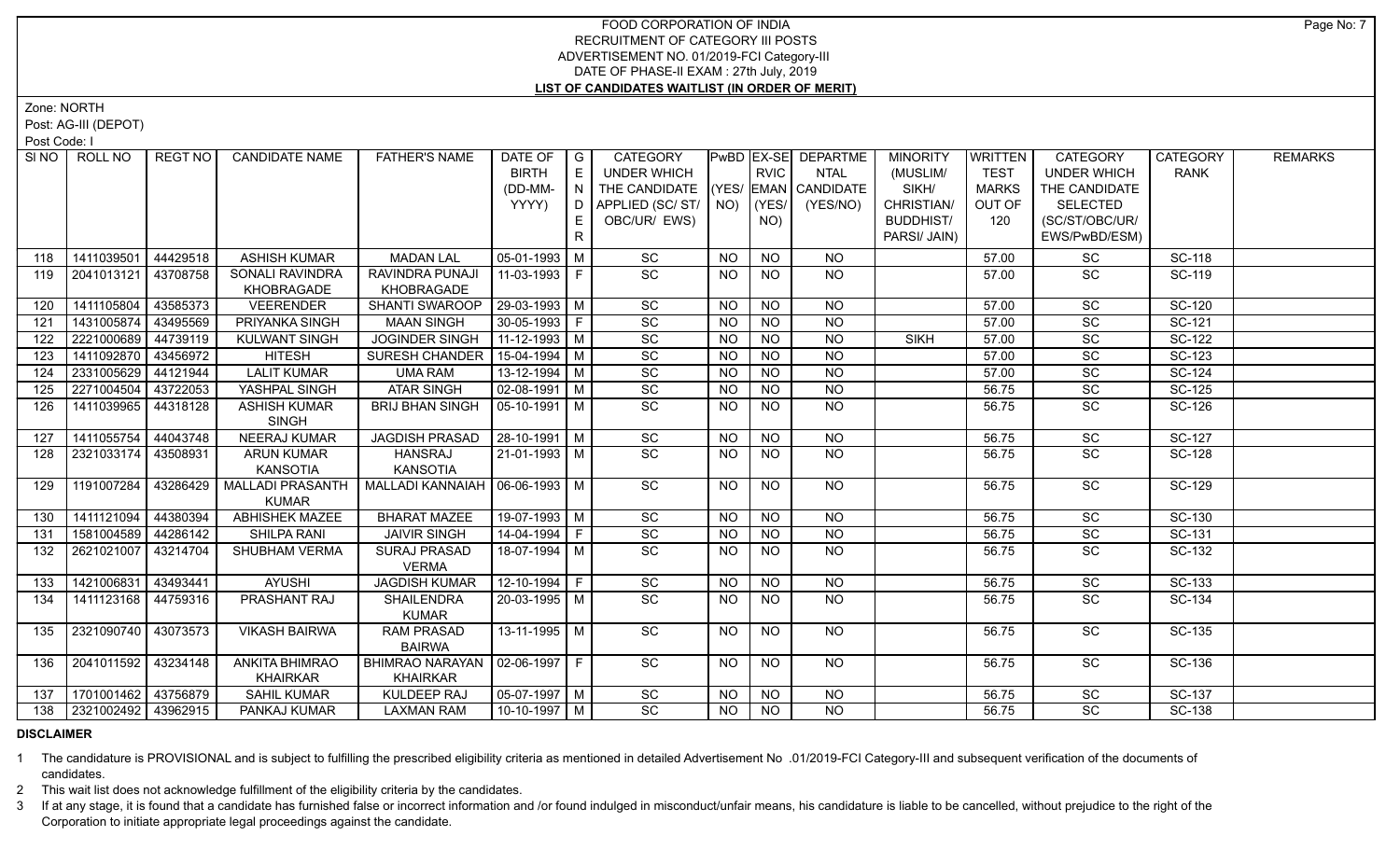Zone: NORTH

Post: AG-III (DEPOT)

Post Code: I

| SI NO | ROLL NO             | REGT NO  | <b>CANDIDATE NAME</b>  | <b>FATHER'S NAME</b>                | DATE OF            | $\overline{G}$ | <b>CATEGORY</b>        |           |                 | PwBD EX-SE DEPARTME  | <b>MINORITY</b>  | <b>WRITTEN</b> | <b>CATEGORY</b>    | <b>CATEGORY</b> | <b>REMARKS</b> |
|-------|---------------------|----------|------------------------|-------------------------------------|--------------------|----------------|------------------------|-----------|-----------------|----------------------|------------------|----------------|--------------------|-----------------|----------------|
|       |                     |          |                        |                                     | <b>BIRTH</b>       | E              | <b>UNDER WHICH</b>     |           | <b>RVIC</b>     | <b>NTAL</b>          | (MUSLIM/         | <b>TEST</b>    | <b>UNDER WHICH</b> | <b>RANK</b>     |                |
|       |                     |          |                        |                                     | (DD-MM-            | $\overline{N}$ | THE CANDIDATE          |           |                 | (YES/ EMAN CANDIDATE | SIKH/            | <b>MARKS</b>   | THE CANDIDATE      |                 |                |
|       |                     |          |                        |                                     | YYYY)              | ID.            | APPLIED (SC/ ST/   NO) |           | (YES/           | (YES/NO)             | CHRISTIAN/       | OUT OF         | <b>SELECTED</b>    |                 |                |
|       |                     |          |                        |                                     |                    | E              | OBC/UR/ EWS)           |           | NO)             |                      | <b>BUDDHIST/</b> | 120            | (SC/ST/OBC/UR/     |                 |                |
|       |                     |          |                        |                                     |                    | $\mathsf{R}$   |                        |           |                 |                      | PARSI/ JAIN)     |                | EWS/PwBD/ESM)      |                 |                |
| 139   | 1411026453          | 43362558 | <b>PAWAN</b>           | <b>TIKA RAM</b>                     | 25-05-1987 M       |                | SC                     | <b>NO</b> | <b>NO</b>       | NO                   |                  | 56.50          | SC                 | SC-139          |                |
| 140   | 1411018115 44104107 |          | <b>SHATRUGHAN</b>      | <b>SURESH</b>                       | 12-10-1990 M       |                | SC                     | <b>NO</b> | <b>NO</b>       | NO                   |                  | 56.50          | <b>SC</b>          | <b>SC-140</b>   |                |
|       |                     |          | <b>KUMAR</b>           | <b>CHOUDHARY</b>                    |                    |                |                        |           |                 |                      |                  |                |                    |                 |                |
| 141   | 2351004988          | 43671491 | PRIYANKA               | <b>HARI SINGH</b>                   | 14-10-1990 F       |                | SC                     | <b>NO</b> | <b>NO</b>       | <b>NO</b>            |                  | 56.50          | SC                 | SC-141          |                |
| 142   | 2221008024          | 44322764 | AMANDEEP SINGH         | PANDHI SINGH                        | 04-01-1991   M     |                | SC                     | <b>NO</b> | <b>NO</b>       | <b>NO</b>            | <b>SIKH</b>      | 56.50          | SC                 | SC-142          |                |
| 143   | 2321031257          | 43163299 | <b>ALOK KUMAR</b>      | NAND LAL BAIRWA                     | 10-03-1991   M     |                | SC                     | <b>NO</b> | NO.             | <b>NO</b>            |                  | 56.50          | SC                 | SC-143          |                |
|       |                     |          | <b>BAIRWA</b>          |                                     |                    |                |                        |           |                 |                      |                  |                |                    |                 |                |
| 144   | 2221006877          | 44318339 | <b>VINOD</b>           | <b>RAMESH KUMAR</b>                 | 30-05-1991   M     |                | SC                     | <b>NO</b> | $\overline{NO}$ | $\overline{NO}$      |                  | 56.50          | SC                 | SC-144          |                |
| 145   | 2221005142          | 43085061 | <b>DINESH KUMAR</b>    | KRISHAN CHANDER   24-12-1992   M    |                    |                | SC                     | NO.       | <b>NO</b>       | $\overline{NO}$      |                  | 56.50          | SC                 | SC-145          |                |
| 146   | 1371011032          | 44374789 | <b>MOHIT BHURIA</b>    | <b>MANOHAR LAL</b>                  | $25 - 03 - 1993$ M |                | SC                     | <b>NO</b> | N <sub>O</sub>  | $\overline{NQ}$      |                  | 56.50          | $\overline{SC}$    | SC-146          |                |
| 147   | 1411039744          | 44503277 | <b>SANYI SARAN</b>     | <b>DURGA PRASAD</b>                 | 08-07-1993 M       |                | SC                     | <b>NO</b> | $\overline{NO}$ | $\overline{NQ}$      |                  | 56.50          | $\overline{SC}$    | SC-147          |                |
| 148   | 1191001738          | 43522191 | THANIKONDA             | <b>THANIKONDA</b>                   | 15-06-1994 M       |                | SC                     | NO.       | $\overline{NO}$ | $\overline{NO}$      |                  | 56.50          | SC                 | <b>SC-148</b>   |                |
|       |                     |          | <b>SRINIVASARAO</b>    | VENKATESWARLU                       |                    |                |                        |           |                 |                      |                  |                |                    |                 |                |
| 149   | 2041001145          | 43167072 | <b>NIKHIL MATE</b>     | <b>BHIMRAO MATE</b>                 | $09-08-1994$ M     |                | $\overline{SC}$        | <b>NO</b> | <b>NO</b>       | <b>NO</b>            |                  | 56.50          | SC                 | SC-149          |                |
| 150   | 1411021906          | 43406902 | <b>HIMANI PANWAR</b>   | <b>GHANSHYAM</b><br><b>PANWAR</b>   | 26-07-1995 F       |                | $\overline{SC}$        | NO.       | NO.             | NO                   |                  | 56.50          | $\overline{SC}$    | SC-150          |                |
| 151   | 1581000392 44957450 |          | <b>RAJNISH</b>         | <b>RAJBIR SINGH</b>                 | $11-01-1996$ M     |                | SC                     | <b>NO</b> | $N$ O           | $N$ O                |                  | 56.50          | $\overline{SC}$    | SC-151          |                |
| 152   | 2321009104          | 43976144 | <b>DEEPAK SAMARIYA</b> | <b>NATHU LAL</b><br><b>SAMARIYA</b> | 17-04-1996   M     |                | $\overline{SC}$        | <b>NO</b> | <b>NO</b>       | NO                   |                  | 56.50          | SC                 | SC-152          |                |
| 153   | 2661000552          | 43268657 | AASHISH CHOKER         | <b>BRIJ MOHAN</b>                   | 18-03-1997 M       |                | SC                     | <b>NO</b> | <b>NO</b>       | <b>NO</b>            |                  | 56.50          | SC                 | SC-153          |                |
| 154   | 1571001914          | 43024644 | KULBHUSHAN             | <b>RAGHUBIR SINGH</b>               | $08-03-1988$ M     |                | SC                     | <b>NO</b> | <b>NO</b>       | <b>NO</b>            |                  | 56.25          | SC                 | SC-154          |                |
| 155   | 1411123171          | 44945940 | <b>NAVEEN KUMAR</b>    | <b>BHIM SAIN</b>                    | 05-10-1989   M     |                | SC                     | <b>NO</b> | <b>NO</b>       | <b>NO</b>            |                  | 56.25          | SC                 | SC-155          |                |
| 156   | 1151005676          | 43202650 | <b>NEELA RAJU</b>      | NEELA RAJARAO                       | 17-06-1990 M       |                | SC                     | <b>NO</b> | <b>NO</b>       | <b>NO</b>            |                  | 56.25          | SC                 | SC-156          |                |
| 157   | 2041011564          | 43251485 | HARSHAD JAYANT         | <b>JAYANT</b>                       | 15-06-1991   M     |                | SC                     | NO.       | NO.             | <b>NO</b>            | <b>BUDDHIST</b>  | 56.25          | SC                 | SC-157          |                |
|       |                     |          | <b>INGLE</b>           |                                     |                    |                |                        |           |                 |                      |                  |                |                    |                 |                |
| 158   | 1651000338          | 43196733 | <b>SANJEEV KUMAR</b>   | <b>DURGA DASS</b>                   | $04 - 02 - 1992$ M |                | SC                     | <b>NO</b> | <b>NO</b>       | NO                   |                  | 56.25          | SC                 | <b>SC-158</b>   |                |
| 159   | 2321073399          | 43620619 | SANDEEP KIRAD          | <b>KISHAN LAL KIRAD</b>             | 03-07-1992 M       |                | SC                     | <b>NO</b> | <b>NO</b>       | <b>NO</b>            |                  | 56.25          | SC                 | SC-159          |                |
| 160   | 2041004012          | 43701722 | PRIYA RAJDATTA         | <b>RAJDATTAY</b>                    | 18-07-1992 F       |                | SC                     | NO.       | NO.             | NO.                  |                  | 56.25          | <b>SC</b>          | SC-160          |                |
|       |                     |          | <b>GAIKWAD</b>         | <b>GAIKWAD</b>                      |                    |                |                        |           |                 |                      |                  |                |                    |                 |                |

**DISCLAIMER**

1 The candidature is PROVISIONAL and is subject to fulfilling the prescribed eligibility criteria as mentioned in detailed Advertisement No .01/2019-FCI Category-III and subsequent verification of the documents of candidates.

2 This wait list does not acknowledge fulfillment of the eligibility criteria by the candidates.

3 If at any stage, it is found that a candidate has furnished false or incorrect information and /or found indulged in misconduct/unfair means, his candidature is liable to be cancelled, without prejudice to the right of t Corporation to initiate appropriate legal proceedings against the candidate.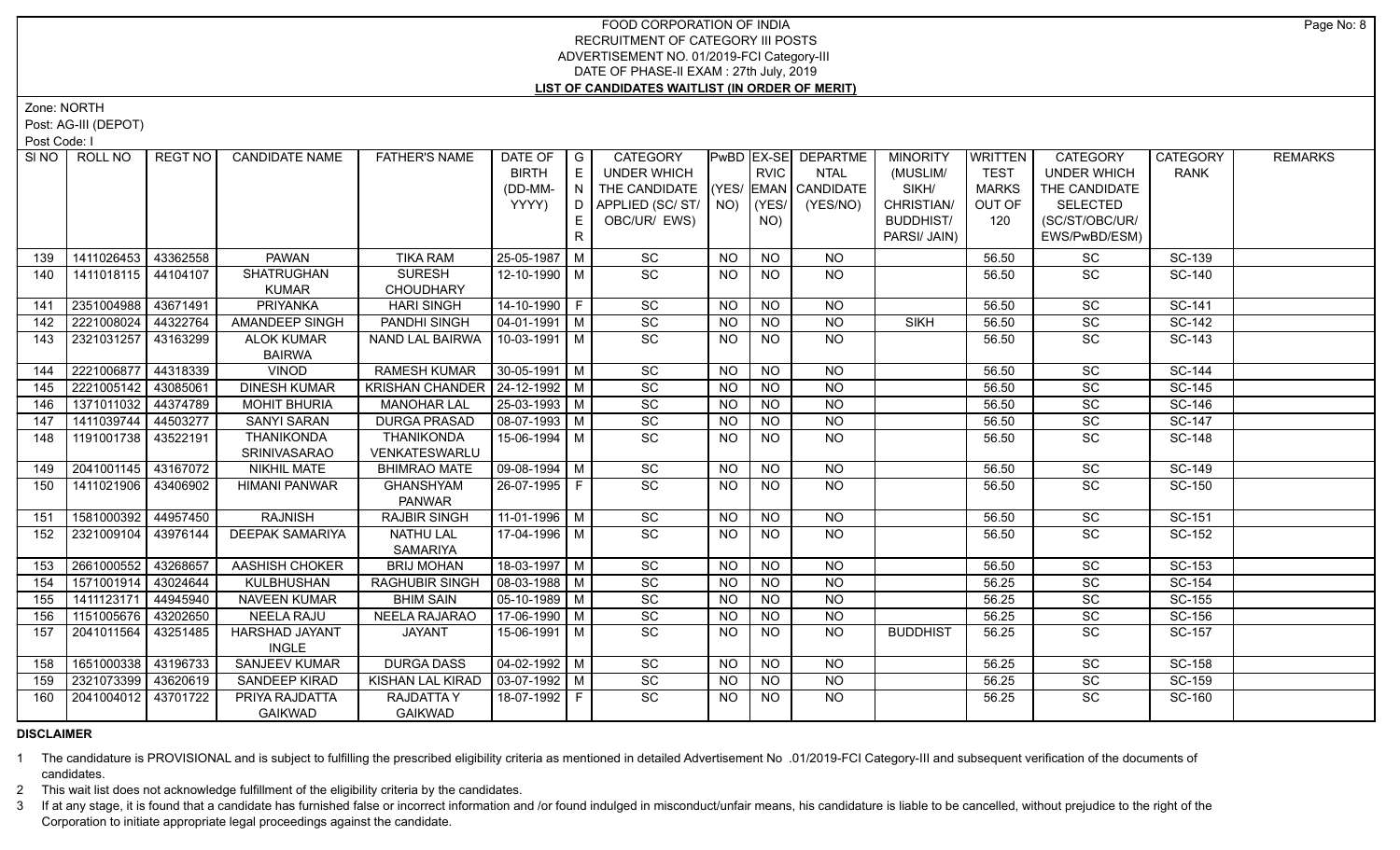Zone: NORTH

Post: AG-III (DEPOT)

Post Code: I

| SI NO 1 | ROLL NO             | REGT NO  | <b>CANDIDATE NAME</b>   | <b>FATHER'S NAME</b>              | DATE OF               | I G | CATEGORY                           |           |                 | <b>PwBD EX-SE DEPARTME</b> | <b>MINORITY</b>  | <b>WRITTEN</b> | <b>CATEGORY</b>    | <b>CATEGORY</b> | <b>REMARKS</b> |
|---------|---------------------|----------|-------------------------|-----------------------------------|-----------------------|-----|------------------------------------|-----------|-----------------|----------------------------|------------------|----------------|--------------------|-----------------|----------------|
|         |                     |          |                         |                                   | <b>BIRTH</b>          | E   | UNDER WHICH                        |           | <b>RVIC</b>     | <b>NTAL</b>                | (MUSLIM/         | <b>TEST</b>    | <b>UNDER WHICH</b> | <b>RANK</b>     |                |
|         |                     |          |                         |                                   | (DD-MM-               |     | THE CANDIDATE (YES/ EMAN CANDIDATE |           |                 |                            | SIKH/            | <b>MARKS</b>   | THE CANDIDATE      |                 |                |
|         |                     |          |                         |                                   | YYYY)                 | D   | APPLIED (SC/ ST/   NO)             |           | (YES/           | (YES/NO)                   | CHRISTIAN/       | OUT OF         | <b>SELECTED</b>    |                 |                |
|         |                     |          |                         |                                   |                       | Е   | OBC/UR/ EWS)                       |           | NO)             |                            | <b>BUDDHIST/</b> | 120            | (SC/ST/OBC/UR/     |                 |                |
|         |                     |          |                         |                                   |                       | R   |                                    |           |                 |                            | PARSI/ JAIN)     |                | EWS/PwBD/ESM)      |                 |                |
| 161     | 1151009294          | 43778740 | PILLI SUNEETHA          | PILLI ANANDABABU                  | 02-10-1992            |     | SC                                 | <b>NO</b> | <b>NO</b>       | <b>NO</b>                  |                  | 56.25          | <b>SC</b>          | SC-161          |                |
| 162     | 1371009866 44400693 |          | <b>MANISHA</b>          | <b>SANJEEV KUMAR</b>              | $ 30-03-1993 F$       |     | SC                                 | <b>NO</b> | <b>NO</b>       | <b>NO</b>                  |                  | 56.25          | SC                 | SC-162          |                |
| 163     | 2711006299 44417598 |          | <b>RASHMI SNAWER</b>    | NARESH PAL SINGH   15-07-1993   F |                       |     | SC                                 | NO.       | <b>NO</b>       | <b>NO</b>                  |                  | 56.25          | SC                 | SC-163          |                |
| 164     | 1171003143 43154124 |          | LOCHERLA VENKATA        | <b>LOCHERLA</b>                   | 25-08-1993 M          |     | $\overline{SC}$                    | <b>NO</b> | <b>NO</b>       | NO                         |                  | 56.25          | <b>SC</b>          | SC-164          |                |
|         |                     |          | <b>PRAVEEN</b>          | <b>BANGARAYYA</b>                 |                       |     |                                    |           |                 |                            |                  |                |                    |                 |                |
| 165     | 2641004336 43428635 |          | <b>ANKIT KUMAR</b>      | SATYAPAL NIM                      | $\sqrt{08-10-1993}$ M |     | SC                                 | <b>NO</b> | <b>NO</b>       | <b>NO</b>                  |                  | 56.25          | SC                 | SC-165          |                |
| 166     | 2711004911 43015030 |          | ABHINAV KANNOJIA        | SUDHIR KUMAR<br>KANNOJIA          | 14-10-1993 M          |     | <b>SC</b>                          | NO.       | <b>NO</b>       | NO                         |                  | 56.25          | <b>SC</b>          | SC-166          |                |
| 167     | 1411078642 43207108 |          | <b>AKSHAY KUMAR</b>     | <b>MUKESH KUMAR</b>               | 18-05-1994 M          |     | SC                                 | <b>NO</b> | <b>NO</b>       | <b>NO</b>                  |                  | 56.25          | SC                 | SC-167          |                |
| 168     | 1411105418 43479600 |          | SAHIL KANOJIA           | <b>ASHOK KUMAR</b>                | $14-11-1994$ M        |     | $\overline{SC}$                    | <b>NO</b> | <b>NO</b>       | <b>NO</b>                  |                  | 56.25          | $\overline{SC}$    | SC-168          |                |
| 169     | 1371009037          | 43176464 | <b>HARPREET CHOPRA</b>  | <b>AVTAR KUMAR</b>                | 20-08-1995   M        |     | SC                                 | <b>NO</b> | <b>NO</b>       | <b>NO</b>                  |                  | 56.25          | SC                 | SC-169          |                |
| 170     | 2571002802          | 43205343 | <b>ABHILASH RAJORIA</b> | <b>MADAN LAL</b>                  | $\sqrt{07-12-1995}$ M |     | $\overline{SC}$                    | <b>NO</b> | $\overline{NO}$ | $\overline{NO}$            |                  | 56.25          | $\overline{SC}$    | SC-170          |                |
| 171     | 2621001714 43785715 |          | <b>RICHA VERMA</b>      | JAI GOPAL VERMA                   | 20-11-1996 F          |     | SC                                 | <b>NO</b> | <b>NO</b>       | <b>NO</b>                  |                  | 56.25          | SC                 | SC-171          |                |
| 172     | 1441002368 43212405 |          | <b>VIKAS KUMAR</b>      | <b>JAMNA DASS</b>                 | $27-05-1988$ M        |     | SC                                 | <b>NO</b> | <b>NO</b>       | $\overline{NO}$            |                  | 56.00          | SC                 | SC-172          |                |
| 173     | 2321006380 43225065 |          | <b>ASHISH SAMARIYA</b>  | <b>CHAMAN LAL</b>                 | 11-05-1990 M          |     | SC                                 | <b>NO</b> | <b>NO</b>       | <b>NO</b>                  |                  | 56.00          | $\overline{SC}$    | SC-173          |                |
|         |                     |          |                         | <b>SAMARIYA</b>                   |                       |     |                                    |           |                 |                            |                  |                |                    |                 |                |
| 174     | 1581000092          | 43568375 | <b>KAVITA</b>           | RAM LAL                           | 27-08-1991 F          |     | SC                                 | NO.       | <b>NO</b>       | NO                         |                  | 56.00          | SC                 | SC-174          |                |
| 175     | 2561022274          | 43095937 | <b>DEEPTI KUMARI</b>    | <b>HIRA LAL</b>                   | $ 25-03-1992 F$       |     | $\overline{SC}$                    | <b>NO</b> | <b>NO</b>       | N <sub>O</sub>             |                  | 56.00          | $\overline{SC}$    | SC-175          |                |
| 176     | 2291005764          | 43110423 | <b>HITESH PANWAR</b>    | MOHAN LAL DHOBI                   | 04-06-1992   M        |     | SC                                 | <b>NO</b> | <b>NO</b>       | <b>NO</b>                  |                  | 56.00          | SC                 | SC-176          |                |
| 177     | 1411004461          | 43526707 | <b>SUNIL KUMAR</b>      | <b>HARISH CHANDRA</b>             | 05-08-1992   M        |     | $\overline{SC}$                    | <b>NO</b> | <b>NO</b>       | <b>NO</b>                  |                  | 56.00          | SC                 | SC-177          |                |
| 178     | 2541011970          | 44346246 | NITIN PAL SINGH         | DASHARATH SINGH   21-12-1992   M  |                       |     | SC                                 | <b>NO</b> | N <sub>O</sub>  | N <sub>O</sub>             |                  | 56.00          | SC                 | <b>SC-178</b>   |                |
| 179     | 1751000854          | 44466121 | <b>ASHISH DAS</b>       | <b>KHOGEN DAS</b>                 | $ 01-05-1993 $ M      |     | SC                                 | NO.       | <b>NO</b>       | <b>NO</b>                  |                  | 56.00          | SC                 | SC-179          |                |
| 180     | 2231004034          | 43597252 | SUKHJINDER KUMAR        | <b>DHARAM PAL</b>                 | 22-09-1993   M        |     | $\overline{SC}$                    | <b>NO</b> | <b>NO</b>       | <b>NO</b>                  |                  | 56.00          | SC                 | SC-180          |                |
| 181     | 1411094208          | 43928498 | <b>JATIN KUMAR</b>      | RAJINDER KUMAR                    | 27-09-1993   M        |     | $\overline{SC}$                    | <b>NO</b> | <b>NO</b>       | $\overline{NO}$            |                  | 56.00          | SC                 | SC-181          |                |
| 182     | 1411012686          | 43958733 | <b>NAMITA</b>           | <b>NARAYAN SINGH</b>              | $ 29-09-1993 F$       |     | SC                                 | <b>NO</b> | <b>NO</b>       | <b>NO</b>                  |                  | 56.00          | $\overline{SC}$    | SC-182          |                |
| 183     | 1421007972 43963119 |          | <b>KAUSHAL SINGH</b>    | KALICHARAN                        | 25-03-1994 M          |     | SC                                 | <b>NO</b> | <b>NO</b>       | <b>NO</b>                  |                  | 56.00          | SC                 | SC-183          |                |
| 184     | 2641012711 43343489 |          | <b>ABHISHEK KUMAR</b>   | <b>MANOJ KUMAR</b>                | 29-03-1994 M          |     | $\overline{SC}$                    | NO.       | <b>NO</b>       | <b>NO</b>                  |                  | 56.00          | <b>SC</b>          | SC-184          |                |

### **DISCLAIMER**

1 The candidature is PROVISIONAL and is subject to fulfilling the prescribed eligibility criteria as mentioned in detailed Advertisement No .01/2019-FCI Category-III and subsequent verification of the documents of candidates.

2 This wait list does not acknowledge fulfillment of the eligibility criteria by the candidates.

3 If at any stage, it is found that a candidate has furnished false or incorrect information and /or found indulged in misconduct/unfair means, his candidature is liable to be cancelled, without prejudice to the right of t Corporation to initiate appropriate legal proceedings against the candidate.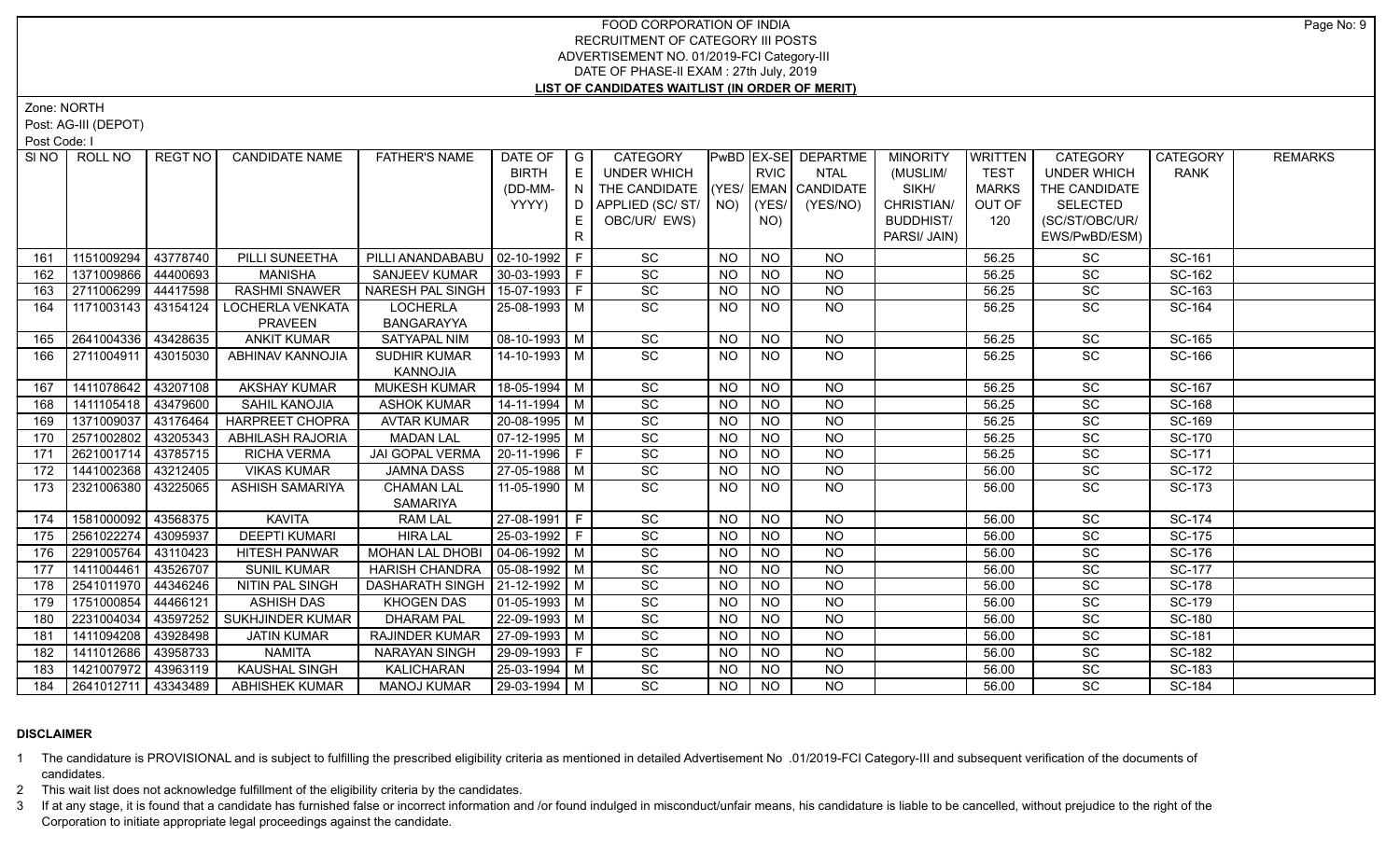Zone: NORTH

Post: AG-III (DEPOT)

Post Code: I

|     | SINO   ROLL NO        | REGT NO  | <b>CANDIDATE NAME</b> | <b>FATHER'S NAME</b>             | DATE OF            | $\overline{\phantom{a}}$ G | <b>CATEGORY</b>                    |           |                 | <b>PwBD EX-SE DEPARTME</b> | <b>MINORITY</b>  | <b>WRITTEN</b> | <b>CATEGORY</b>    | <b>CATEGORY</b> | <b>REMARKS</b> |
|-----|-----------------------|----------|-----------------------|----------------------------------|--------------------|----------------------------|------------------------------------|-----------|-----------------|----------------------------|------------------|----------------|--------------------|-----------------|----------------|
|     |                       |          |                       |                                  | <b>BIRTH</b>       | E                          | UNDER WHICH                        |           | <b>RVIC</b>     | <b>NTAL</b>                | (MUSLIM/         | <b>TEST</b>    | <b>UNDER WHICH</b> | <b>RANK</b>     |                |
|     |                       |          |                       |                                  | (DD-MM-            | N                          | THE CANDIDATE (YES/ EMAN CANDIDATE |           |                 |                            | SIKH/            | <b>MARKS</b>   | THE CANDIDATE      |                 |                |
|     |                       |          |                       |                                  | YYYY)              | D                          | APPLIED (SC/ ST/   NO)             |           | (YES/           | (YES/NO)                   | CHRISTIAN/       | OUT OF         | <b>SELECTED</b>    |                 |                |
|     |                       |          |                       |                                  |                    |                            | OBC/UR/ EWS)                       |           | NO)             |                            | <b>BUDDHIST/</b> | 120            | (SC/ST/OBC/UR/     |                 |                |
|     |                       |          |                       |                                  |                    | R.                         |                                    |           |                 |                            | PARSI/ JAIN)     |                | EWS/PwBD/ESM)      |                 |                |
| 185 | 1441004176 44707934   |          | <b>BHARTI VERMA</b>   | <b>VIJENDER KUMAR</b>            | 24-03-1995 F       |                            | SC                                 | <b>NO</b> | <b>NO</b>       | NO.                        |                  | 56.00          | SC                 | SC-185          |                |
|     |                       |          |                       | <b>VERMA</b>                     |                    |                            |                                    |           |                 |                            |                  |                |                    |                 |                |
| 186 | 2221005912            | 43270926 | SUKHWINDER KAUR       | <b>GURCHARAN</b>                 | 04-12-1995   F     |                            | SC                                 | NO.       | <b>NO</b>       | NO.                        | <b>SIKH</b>      | 56.00          | SC                 | SC-186          |                |
|     |                       |          |                       | <b>SINGH</b>                     |                    |                            |                                    |           |                 |                            |                  |                |                    |                 |                |
| 187 | 1421001326 43637630   |          | <b>SHAKTI</b>         | <b>RANJEET SINGH</b>             | $08-03-1996$ M     |                            | $\overline{SC}$                    | <b>NO</b> | $\overline{NQ}$ | $\overline{NQ}$            |                  | 56.00          | $\overline{SC}$    | <b>SC-187</b>   |                |
| 188 | 2321006117            | 44126791 | YAMINI PONDWAL        | R K PONDWAL                      | 27-07-1996 F       |                            | SC                                 | <b>NO</b> | <b>NO</b>       | <b>NO</b>                  |                  | 56.00          | SC                 | <b>SC-188</b>   |                |
| 189 | 2231001565            | 44806164 | <b>UMESH PARTAP</b>   | <b>CHANDER PARTAP</b>            | $01-11-1996$ M     |                            | $\overline{SC}$                    | <b>NO</b> | $\overline{NQ}$ | $\overline{NO}$            |                  | 56.00          | $\overline{SC}$    | SC-189          |                |
| 190 | 2231003226            | 43722043 | <b>AKSHAY KUMAR</b>   | <b>VIDYA SAGAR</b>               | $04 - 11 - 1996$ M |                            | SC                                 | <b>NO</b> | $\overline{N}$  | $\overline{NO}$            |                  | 56.00          | SC                 | SC-190          |                |
| 191 | 2221011236            | 44821075 | <b>SUNIL DAYMA</b>    | DHANRAJ DAYMA                    | $13-01-1997$ M     |                            | SC                                 | <b>NO</b> | <b>NO</b>       | <b>NO</b>                  |                  | 56.00          | SC                 | SC-191          |                |
| 192 | 1411054635            | 43289398 | <b>AJAY KUMAR</b>     | YASH PAUL                        | 14-12-1988   M     |                            | SC                                 | <b>NO</b> | <b>NO</b>       | <b>NO</b>                  |                  | 55.75          | SC                 | SC-192          |                |
| 193 | 1411066023            | 43726426 | ASHUTOSH              | CHAND KUNWAR                     | 13-03-1989 M       |                            | $\overline{SC}$                    | NO.       | <b>NO</b>       | <b>NO</b>                  |                  | 55.75          | <b>SC</b>          | SC-193          |                |
|     |                       |          |                       | SEN                              |                    |                            |                                    |           |                 |                            |                  |                |                    |                 |                |
| 194 | 1411007466            | 43776751 | <b>DEVENDRA SINGH</b> | <b>UMRAO SINGH G</b>             | $20 - 08 - 1989$ M |                            | $\overline{SC}$                    | <b>NO</b> | <b>NO</b>       | <b>NO</b>                  |                  | 55.75          | $\overline{SC}$    | <b>SC-194</b>   |                |
|     |                       |          | <b>MAHAVAR</b>        |                                  |                    |                            |                                    |           |                 |                            |                  |                |                    |                 |                |
| 195 | 1411091294            | 43062310 | <b>NITIN</b>          | SUBHASH CHAND   23-05-1990   M   |                    |                            | SC                                 | <b>NO</b> | <b>NO</b>       | $N$ O                      |                  | 55.75          | $\overline{SC}$    | SC-195          |                |
| 196 | 1431006419            | 43926863 | ABHIJEET CHAUHAN      | DHARAMVIR SINGH   04-11-1991   M |                    |                            | SC                                 | NO.       | <b>NO</b>       | <b>NO</b>                  |                  | 55.75          | SC                 | SC-196          |                |
|     |                       |          |                       | <b>CHAUHAN</b>                   |                    |                            |                                    |           |                 |                            |                  |                |                    |                 |                |
| 197 | 2321052740            | 43309868 | <b>VIJAY BUNKER</b>   | <b>SURENDRA</b>                  | 09-11-1991   M     |                            | SC                                 | NO.       | <b>NO</b>       | NO                         |                  | 55.75          | <b>SC</b>          | <b>SC-197</b>   |                |
|     |                       |          |                       | <b>BUNKER</b>                    |                    |                            |                                    |           |                 |                            |                  |                |                    |                 |                |
| 198 | 1411062961            | 43269837 | <b>SUMAN</b>          | <b>KRISHAN JI DASS</b>           | 20-02-1992 F       |                            | SC                                 | <b>NO</b> | <b>NO</b>       | <b>NO</b>                  |                  | 55.75          | SC                 | <b>SC-198</b>   |                |
| 199 | 1411001741            | 43925083 | NAMIT SAKKARWAL       | <b>GIAN CHAND</b>                | 28-10-1992 M       |                            | SC                                 | NO.       | <b>NO</b>       | NO.                        |                  | 55.75          | SC                 | SC-199          |                |
|     |                       |          |                       | <b>SAKKARWAL</b>                 |                    |                            |                                    |           |                 |                            |                  |                |                    |                 |                |
| 200 | 2221010737            | 44978101 | <b>VISHAL</b>         | <b>HEMRAJ</b>                    | $14-03-1993$ M     |                            | $\overline{SC}$                    | <b>NO</b> | <b>NO</b>       | <b>NO</b>                  |                  | 55.75          | <b>SC</b>          | <b>SC-200</b>   |                |
| 201 | 2261001126 43586452   |          | <b>DEEPAK KUMAR</b>   | <b>DARSHAN LAL</b>               | $14 - 11 - 1993$ M |                            | SC                                 | <b>NO</b> | <b>NO</b>       | $\overline{NO}$            |                  | 55.75          | SC                 | SC-201          |                |
| 202 | 2741006170   44210744 |          | <b>NABAJIT MONDAL</b> | <b>DILIP KUMAR</b>               | 25-12-1993 M       |                            | $\overline{SC}$                    | NO.       | <b>NO</b>       | <b>NO</b>                  |                  | 55.75          | $\overline{SC}$    | SC-202          |                |
|     |                       |          |                       | <b>MONDAL</b>                    |                    |                            |                                    |           |                 |                            |                  |                |                    |                 |                |
| 203 | 1671000759            | 43111371 | NAVEEN CHAND          | <b>GIAN CHAND</b>                | $08-01-1994$ M     |                            | SC                                 | <b>NO</b> | <b>NO</b>       | <b>NO</b>                  |                  | 55.75          | SC                 | SC-203          |                |
| 204 | 2221000787 43562690   |          | PINKI RANI            | <b>HARI SINGH</b>                | 26-01-1994 F       |                            | $\overline{SC}$                    | <b>NO</b> | <b>NO</b>       | <b>NO</b>                  |                  | 55.75          | <b>SC</b>          | SC-204          |                |

### **DISCLAIMER**

1 The candidature is PROVISIONAL and is subject to fulfilling the prescribed eligibility criteria as mentioned in detailed Advertisement No .01/2019-FCI Category-III and subsequent verification of the documents of candidates.

2 This wait list does not acknowledge fulfillment of the eligibility criteria by the candidates.

3 If at any stage, it is found that a candidate has furnished false or incorrect information and /or found indulged in misconduct/unfair means, his candidature is liable to be cancelled, without prejudice to the right of t Corporation to initiate appropriate legal proceedings against the candidate.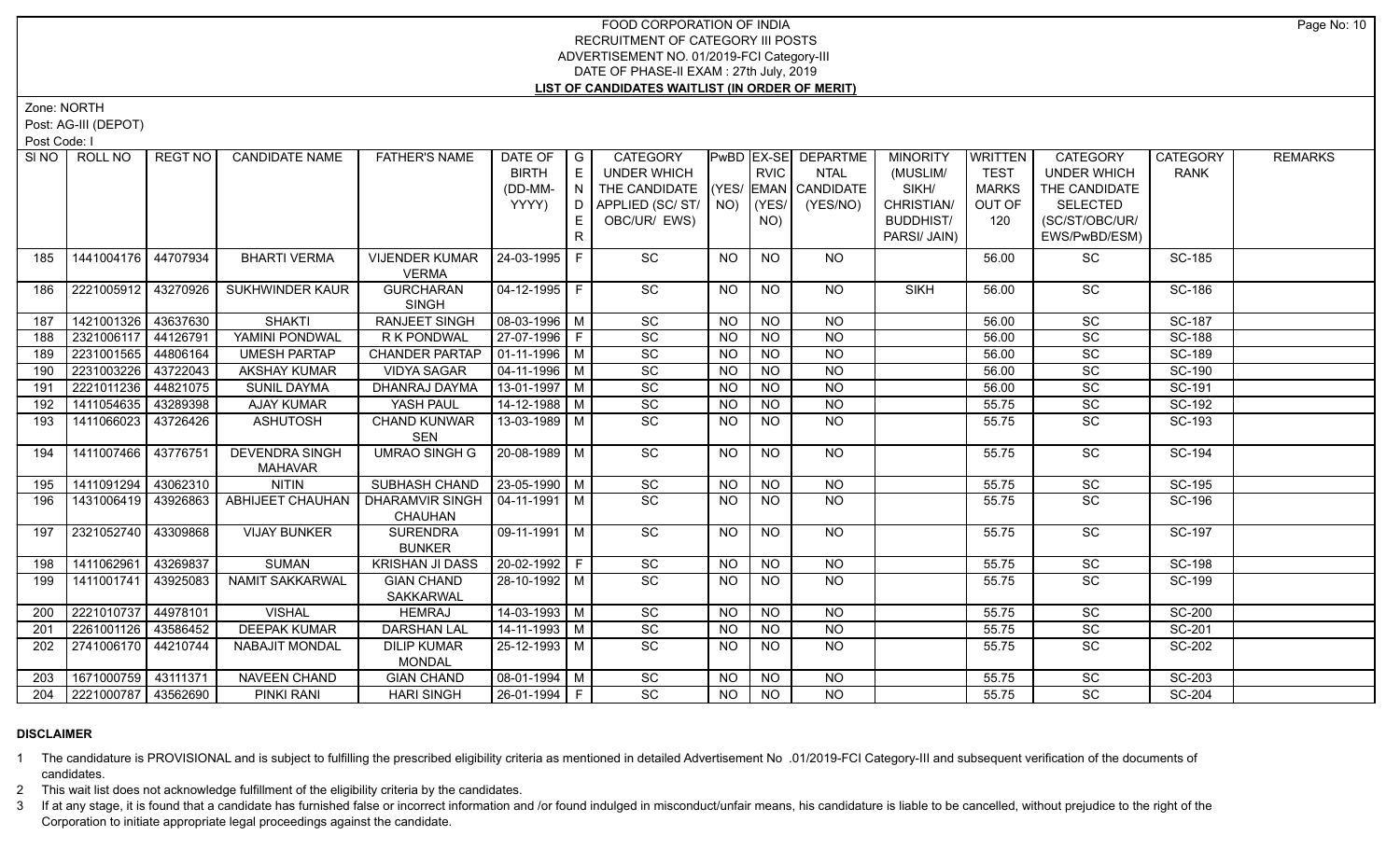Zone: NORTH

Post: AG-III (DEPOT)

Post Code: I

|     | SINO   ROLL NO          | REGT NO  | <b>CANDIDATE NAME</b>    | <b>FATHER'S NAME</b>   | DATE OF            | $\overline{\phantom{a}}$ G | <b>CATEGORY</b>                    |           |                 | <b>PwBD EX-SE DEPARTME</b> | <b>MINORITY</b>  | <b>WRITTEN</b> | <b>CATEGORY</b>    | <b>CATEGORY</b> | <b>REMARKS</b> |
|-----|-------------------------|----------|--------------------------|------------------------|--------------------|----------------------------|------------------------------------|-----------|-----------------|----------------------------|------------------|----------------|--------------------|-----------------|----------------|
|     |                         |          |                          |                        | <b>BIRTH</b>       | E                          | <b>UNDER WHICH</b>                 |           | <b>RVIC</b>     | <b>NTAL</b>                | (MUSLIM/         | <b>TEST</b>    | <b>UNDER WHICH</b> | <b>RANK</b>     |                |
|     |                         |          |                          |                        | (DD-MM-            | N                          | THE CANDIDATE (YES/ EMAN CANDIDATE |           |                 |                            | SIKH/            | <b>MARKS</b>   | THE CANDIDATE      |                 |                |
|     |                         |          |                          |                        | YYYY)              | D                          | APPLIED (SC/ ST/   NO)             |           | (YES/           | (YES/NO)                   | CHRISTIAN/       | OUT OF         | <b>SELECTED</b>    |                 |                |
|     |                         |          |                          |                        |                    |                            | OBC/UR/ EWS)                       |           | NO)             |                            | <b>BUDDHIST/</b> | 120            | (SC/ST/OBC/UR/     |                 |                |
|     |                         |          |                          |                        |                    | R.                         |                                    |           |                 |                            | PARSI/ JAIN)     |                | EWS/PwBD/ESM)      |                 |                |
| 205 | 2321091026              | 44456492 | JUHI JONWAL              | <b>HARI PRASAD</b>     | $04 - 04 - 1994$   |                            | SC                                 | <b>NO</b> | <b>NO</b>       | NO.                        |                  | 55.75          | SC                 | <b>SC-205</b>   |                |
|     |                         |          |                          | <b>JONWAL</b>          |                    |                            |                                    |           |                 |                            |                  |                |                    |                 |                |
| 206 | 1431003349              | 43117366 | KALPNA MAURYA            | YASHPAL SINGH          | 16-04-1994 F       |                            | SC                                 | NO.       | <b>NO</b>       | NO                         |                  | 55.75          | SC                 | <b>SC-206</b>   |                |
|     |                         |          |                          | <b>MAURYA</b>          |                    |                            |                                    |           |                 |                            |                  |                |                    |                 |                |
| 207 | 2221000473              | 43383278 | <b>DILVEER SINGH</b>     | <b>DARSHAN SINGH</b>   | 15-07-1994 M       |                            | $\overline{SC}$                    | <b>NO</b> | $\overline{NQ}$ | <b>NO</b>                  |                  | 55.75          | $\overline{SC}$    | SC-207          |                |
| 208 | 2321034291              | 43955326 | <b>NARESH SULENA</b>     | <b>BABU LAL SULENA</b> | 19-07-1994 M       |                            | SC                                 | NO.       | <b>NO</b>       | NO.                        |                  | 55.75          | SC                 | <b>SC-208</b>   |                |
| 209 | 2301008339              | 43447847 | <b>PEVENDRA KUMAR</b>    | <b>SURAJ MAL</b>       | $29-11-1994$ M     |                            | SC                                 | <b>NO</b> | $\overline{NO}$ | $\overline{NO}$            |                  | 55.75          | $\overline{SC}$    | <b>SC-209</b>   |                |
| 210 | 1371013591              | 45116784 | <b>GAGANDEEP SINGH</b>   | <b>HARBHAJAN SINGH</b> | 19-08-1995   M     |                            | SC                                 | <b>NO</b> | <b>NO</b>       | <b>NO</b>                  | <b>SIKH</b>      | 55.75          | SC                 | SC-210          |                |
| 211 | 2701005481              | 45207973 | <b>VIKRANT KUMAR</b>     | <b>PRARYA</b>          | $13-05-1996$ M     |                            | SC                                 | <b>NO</b> | <b>NO</b>       | $\overline{NQ}$            |                  | 55.75          | $\overline{SC}$    | SC-211          |                |
| 212 | 1781000883              | 43745157 | PRASAD RAMESH            | <b>RAMESH BHIMSEN</b>  | 19-11-1996 M       |                            | SC                                 | <b>NO</b> | <b>NO</b>       | <b>NO</b>                  |                  | 55.75          | SC                 | SC-212          |                |
|     |                         |          | <b>KADAM</b>             | <b>KADAM</b>           |                    |                            |                                    |           |                 |                            |                  |                |                    |                 |                |
| 213 | 1411112698              | 43229966 | <b>SWATI SINGH</b>       | <b>DIGPAL SINGH</b>    | $27-12-1996$ F     |                            | SC                                 | <b>NO</b> | N <sub>O</sub>  | $N$ O                      |                  | 55.75          | $\overline{SC}$    | $SC-213$        |                |
| 214 | 2321026581              | 43579334 | <b>SURAJ KUMAR</b>       | <b>PRAHLAD</b>         | $09-07-1997$ M     |                            | $\overline{SC}$                    | NO.       | <b>NO</b>       | N <sub>O</sub>             |                  | 55.75          | $\overline{SC}$    | $SC-214$        |                |
|     |                         |          | <b>MAHAVAR</b>           | <b>MAHAVAR</b>         |                    |                            |                                    |           |                 |                            |                  |                |                    |                 |                |
| 215 | 1921007974              | 43492535 | <b>DIXISH UPWAR</b>      | <b>HARISH CHANDRA</b>  | 31-05-1988 M       |                            | $\overline{SC}$                    | NO.       | <b>NO</b>       | NO                         |                  | 55.50          | $\overline{SC}$    | SC-215          |                |
|     |                         |          |                          | <b>UPWAR</b>           |                    |                            |                                    |           |                 |                            |                  |                |                    |                 |                |
| 216 | 1191009002              | 43768846 | <b>MIKKILI NAGARJUNA</b> | <b>MIKKILI</b>         | $30-06-1991$ M     |                            | SC                                 | <b>NO</b> | N <sub>O</sub>  | NO                         |                  | 55.50          | SC                 | SC-216          |                |
|     |                         |          |                          | NAGESWARA RAO          |                    |                            |                                    |           |                 |                            |                  |                |                    |                 |                |
| 217 | 1201003255 43727093     |          | <b>MYLAPALLI BHARAT</b>  | <b>M RAJU</b>          | $24-07-1991$ M     |                            | SC                                 | <b>NO</b> | <b>NO</b>       | <b>NO</b>                  |                  | 55.50          | SC                 | SC-217          |                |
|     |                         |          | <b>KUMAR</b>             |                        |                    |                            |                                    |           |                 |                            |                  |                |                    |                 |                |
| 218 | 1421005803 44515060     |          | <b>SUMIT GAUTAM</b>      | <b>RAMSHARAN</b>       | $04 - 11 - 1991$ M |                            | $\overline{SC}$                    | NO.       | <b>NO</b>       | NO                         |                  | 55.50          | $\overline{SC}$    | SC-218          |                |
|     |                         |          |                          | <b>GAUTAM</b>          |                    |                            |                                    |           |                 |                            |                  |                |                    |                 |                |
| 219 | 2701008167              | 44130362 | <b>SOURAV KUMAR</b>      | <b>GOVIND RAM ARYA</b> | $08-07-1992$ M     |                            | SC                                 | NO.       | <b>NO</b>       | <b>NO</b>                  |                  | 55.50          | SC                 | SC-219          |                |
| 220 | 2341003075   43745446   |          | <b>ARUN KUMAR</b>        | <b>BHANWAR LAL</b>     | 09-11-1992 M       |                            | $\overline{SC}$                    | NO.       | <b>NO</b>       | NO.                        |                  | 55.50          | <b>SC</b>          | SC-220          |                |
|     | 2221007696 43407545     |          | <b>VERMA</b>             | <b>VERMA</b>           | $16-11-1992$ M     |                            | $\overline{SC}$                    |           | N <sub>O</sub>  | N <sub>O</sub>             | <b>SIKH</b>      |                | $\overline{SC}$    | SC-221          |                |
| 221 |                         |          | <b>JASWINDER SINGH</b>   | <b>MAKHAN SINGH</b>    |                    |                            |                                    | <b>NO</b> |                 |                            |                  | 55.50          |                    |                 |                |
| 222 | 2231004621              | 43414284 | <b>RITIKA</b>            | <b>HARIPAL</b>         | 24-11-1992 F       |                            | SC                                 | NO.       | <b>NO</b>       | <b>NO</b>                  |                  | 55.50          | SC                 | SC-222          |                |
|     | 223 2631030552 43640556 |          | <b>ASHISH GAUTAM</b>     | <b>G P GAUTAM</b>      | 11-12-1992   M     |                            | $\overline{SC}$                    | <b>NO</b> | N <sub>O</sub>  | $N$ <sup>O</sup>           |                  | 55.50          | SC                 | SC-223          |                |

### **DISCLAIMER**

1 The candidature is PROVISIONAL and is subject to fulfilling the prescribed eligibility criteria as mentioned in detailed Advertisement No .01/2019-FCI Category-III and subsequent verification of the documents of candidates.

2 This wait list does not acknowledge fulfillment of the eligibility criteria by the candidates.

3 If at any stage, it is found that a candidate has furnished false or incorrect information and /or found indulged in misconduct/unfair means, his candidature is liable to be cancelled, without prejudice to the right of t Corporation to initiate appropriate legal proceedings against the candidate.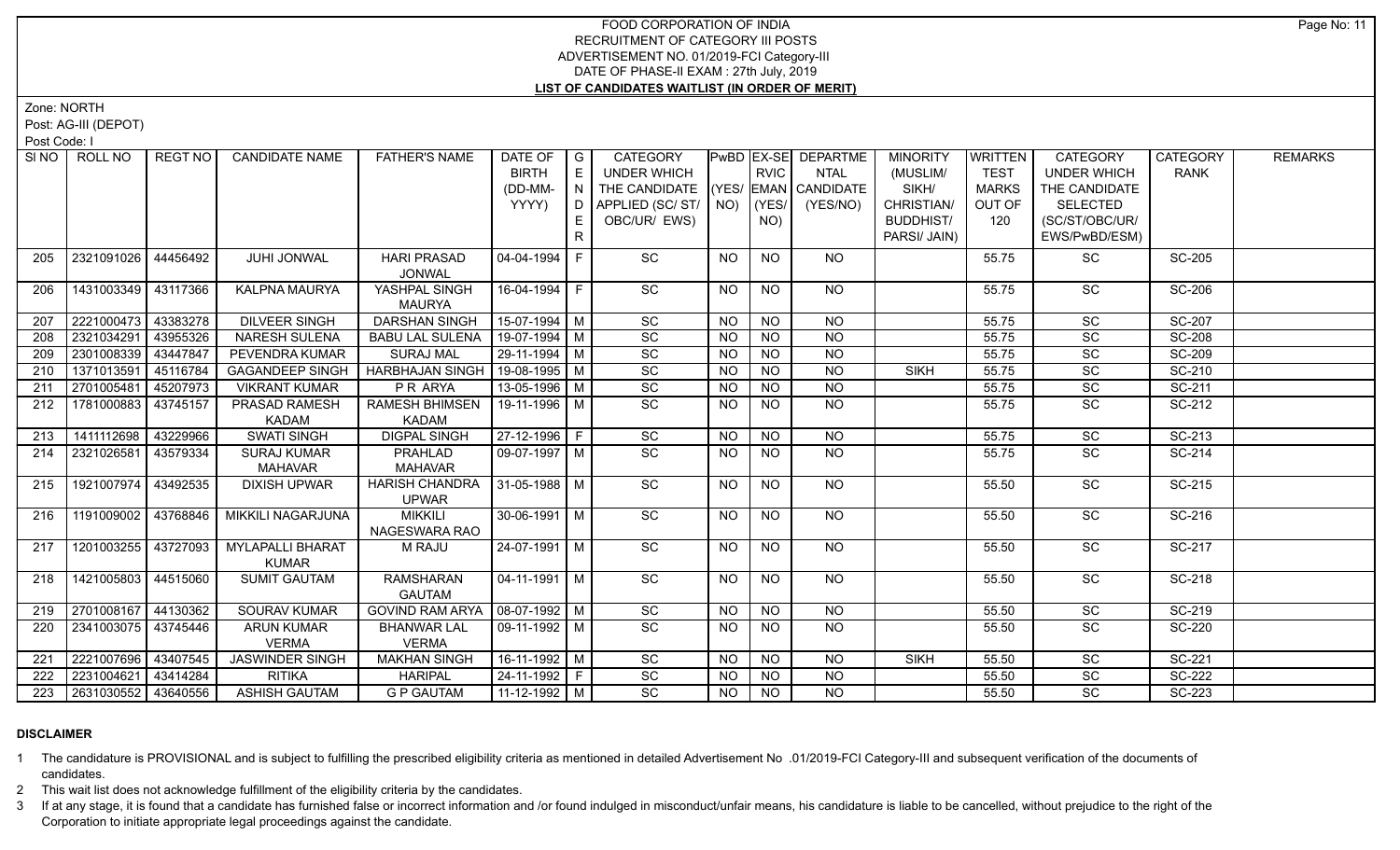Zone: NORTH

Post: AG-III (DEPOT)

Post Code: I

|     | SINO ROLL NO        | REGT NO  | <b>CANDIDATE NAME</b> | <b>FATHER'S NAME</b>            | DATE OF            | I G          | <b>CATEGORY</b>                    |            |                 | <b>PwBD EX-SE DEPARTME</b> | <b>MINORITY</b>  | <b>WRITTEN</b> | <b>CATEGORY</b>    | <b>CATEGORY</b> | <b>REMARKS</b> |
|-----|---------------------|----------|-----------------------|---------------------------------|--------------------|--------------|------------------------------------|------------|-----------------|----------------------------|------------------|----------------|--------------------|-----------------|----------------|
|     |                     |          |                       |                                 | <b>BIRTH</b>       | E            | <b>UNDER WHICH</b>                 |            | <b>RVIC</b>     | <b>NTAL</b>                | (MUSLIM/         | <b>TEST</b>    | <b>UNDER WHICH</b> | <b>RANK</b>     |                |
|     |                     |          |                       |                                 | (DD-MM-            | N            | THE CANDIDATE (YES/ EMAN CANDIDATE |            |                 |                            | SIKH/            | <b>MARKS</b>   | THE CANDIDATE      |                 |                |
|     |                     |          |                       |                                 | YYYY)              | $\Box$       | APPLIED (SC/ST/                    | NO)        | (YES/           | (YES/NO)                   | CHRISTIAN/       | OUT OF         | <b>SELECTED</b>    |                 |                |
|     |                     |          |                       |                                 |                    |              | OBC/UR/ EWS)                       |            | NO)             |                            | <b>BUDDHIST/</b> | 120            | (SC/ST/OBC/UR/     |                 |                |
|     |                     |          |                       |                                 |                    | $\mathsf{R}$ |                                    |            |                 |                            | PARSI/ JAIN)     |                | EWS/PwBD/ESM)      |                 |                |
| 224 | 2291002004          | 43142997 | <b>VISHNU MAHAWAR</b> | <b>JAGDISH PRASAD</b>           | $ 01-11-1993 M$    |              | SC                                 | <b>NO</b>  | NO.             | NO                         |                  | 55.50          | SC                 | SC-224          |                |
|     |                     |          |                       | <b>MAHAWAR</b>                  |                    |              |                                    |            |                 |                            |                  |                |                    |                 |                |
| 225 | 1411108406          | 44255415 | <b>RAVI KUMAR</b>     | <b>LALA RAM</b>                 | 19-01-1994 M       |              | SC                                 | <b>NO</b>  | <b>NO</b>       | <b>NO</b>                  |                  | 55.50          | <b>SC</b>          | <b>SC-225</b>   |                |
| 226 | 2621027960          | 43274399 | <b>AKASH BHASKER</b>  | RAM PAL BHASKER                 | 14-08-1994 M       |              | SC                                 | <b>NO</b>  | <b>NO</b>       | <b>NO</b>                  |                  | 55.50          | SC                 | SC-226          |                |
| 227 | 1661000220          | 44404695 | <b>RAKESH</b>         | <b>AMAR SINGH</b>               | $02 - 10 - 1994$ M |              | SC                                 | <b>NO</b>  | <b>NO</b>       | $\overline{NQ}$            |                  | 55.50          | $\overline{SC}$    | <b>SC-227</b>   |                |
| 228 | 2321045768          | 43394627 | <b>ROHIT KHINCHI</b>  | <b>MATHURA PRASAD</b>           | $02-07-1995$ M     |              | SC                                 | <b>NO</b>  | <b>NO</b>       | <b>NO</b>                  |                  | 55.50          | SC                 | <b>SC-228</b>   |                |
| 229 | 1191000916 43724479 |          | PULIPAKA DAVID        | <b>PULIPAKA</b>                 | 20-07-1995 M       |              | $\overline{SC}$                    | NO.        | <b>NO</b>       | NO.                        |                  | 55.50          | <b>SC</b>          | <b>SC-229</b>   |                |
|     |                     |          | <b>EMMANUEL</b>       | SUDHAKAR RAO                    |                    |              |                                    |            |                 |                            |                  |                |                    |                 |                |
|     |                     |          | <b>GOWTHAM CHA</b>    |                                 |                    |              |                                    |            |                 |                            |                  |                |                    |                 |                |
| 230 | 1411111458          | 43341602 | DAYAL BABURAO         | <b>BABURAO</b>                  | $01-12-1989$ M     |              | SC                                 | <b>YES</b> | NO              | NO                         |                  | 55.25          | SC;PwBD-A          | SC-230          |                |
|     |                     |          | SANGOLKAR             |                                 |                    |              |                                    |            |                 |                            |                  |                |                    |                 |                |
| 231 | 2631015687          | 44839883 | <b>AMIT KUMAR</b>     | <b>KAMLESHWAR</b>               | 23-01-1991   M     |              | SC                                 | NO.        | <b>NO</b>       | NO                         |                  | 55.25          | <b>SC</b>          | SC-231          |                |
| 232 | 2641002733          | 43840895 | <b>JEEVAN SINGH</b>   | PRASAD<br><b>ROHITASH SINGH</b> | $19-07-1991$ M     |              | SC                                 | <b>NO</b>  | <b>NO</b>       | $\overline{NQ}$            |                  | 55.25          | SC                 | SC-232          |                |
| 233 | 1351013472          | 44454185 | AJEET KUMAR           | RAM BABOO DAS                   | $25 - 10 - 1991$ M |              | $\overline{SC}$                    | NO.        | <b>NO</b>       | $\overline{NQ}$            |                  | 55.25          | $\overline{SC}$    | SC-233          |                |
| 234 | 2691013469          | 43459530 | <b>NEHA SINGH</b>     | <b>RAMESH SINGH</b>             | 21-02-1992 F       |              | SC                                 | <b>NO</b>  | $\overline{NO}$ | $\overline{NO}$            |                  | 55.25          | SC                 | SC-234          |                |
| 235 | 2321019487          | 43404462 | <b>LALA RAM VERMA</b> | <b>MANGAL CHAND</b>             | 10-04-1992 M       |              | $\overline{SC}$                    | NO.        | $\overline{NQ}$ | $\overline{NQ}$            |                  | 55.25          | $\overline{SC}$    | SC-235          |                |
|     |                     |          |                       | <b>VERMA</b>                    |                    |              |                                    |            |                 |                            |                  |                |                    |                 |                |
| 236 | 2621004636          | 43224787 | AMBER SONKER          | ANUP CHANDER                    | 17-07-1992 M       |              | SC                                 | NO.        | NO.             | NO                         |                  | 55.25          | SC                 | SC-236          |                |
|     |                     |          |                       | <b>SONKER</b>                   |                    |              |                                    |            |                 |                            |                  |                |                    |                 |                |
| 237 | 1931006094          | 43208510 | <b>MANISH NODIYA</b>  | <b>HUKUM SINGH</b>              | 18-08-1993 M       |              | $\overline{SC}$                    | <b>NO</b>  | <b>NO</b>       | NO                         |                  | 55.25          | SC                 | SC-237          |                |
|     |                     |          |                       | NODIYA                          |                    |              |                                    |            |                 |                            |                  |                |                    |                 |                |
| 238 | 1801003124 43117895 |          | ADITYA KASHYAP        | <b>SHYAM LAL</b>                | 24-09-1993 M       |              | SC                                 | <b>NO</b>  | N <sub>O</sub>  | <b>NO</b>                  |                  | 55.25          | SC                 | <b>SC-238</b>   |                |
|     |                     |          |                       | KASHYAP                         |                    |              |                                    |            |                 |                            |                  |                |                    |                 |                |
| 239 | 1691011311          | 43884251 | <b>MANU KANATHIA</b>  | PREM CHAND                      | $06 - 02 - 1994$ M |              | SC                                 | NO.        | <b>NO</b>       | <b>NO</b>                  |                  | 55.25          | SC                 | SC-239          |                |
| 240 | 1191006874          | 44273994 | DARA SUDHAKARU        | <b>DARA KESAIAH</b>             | 22-08-1994 M       |              | SC                                 | <b>NO</b>  | <b>NO</b>       | <b>NO</b>                  |                  | 55.25          | SC                 | SC-240          |                |
| 241 | 1371004943          | 44760483 | <b>BHARAT DAHIYA</b>  | DHARAMVIR SINGH                 | 14-09-1994 M       |              | SC                                 | NO.        | NO.             | NO.                        |                  | 55.25          | <b>SC</b>          | SC-241          |                |
|     |                     |          |                       | <b>DAHIYA</b>                   |                    |              |                                    |            |                 |                            |                  |                |                    |                 |                |

### **DISCLAIMER**

1 The candidature is PROVISIONAL and is subject to fulfilling the prescribed eligibility criteria as mentioned in detailed Advertisement No .01/2019-FCI Category-III and subsequent verification of the documents of candidates.

2 This wait list does not acknowledge fulfillment of the eligibility criteria by the candidates.

3 If at any stage, it is found that a candidate has furnished false or incorrect information and /or found indulged in misconduct/unfair means, his candidature is liable to be cancelled, without prejudice to the right of t Corporation to initiate appropriate legal proceedings against the candidate.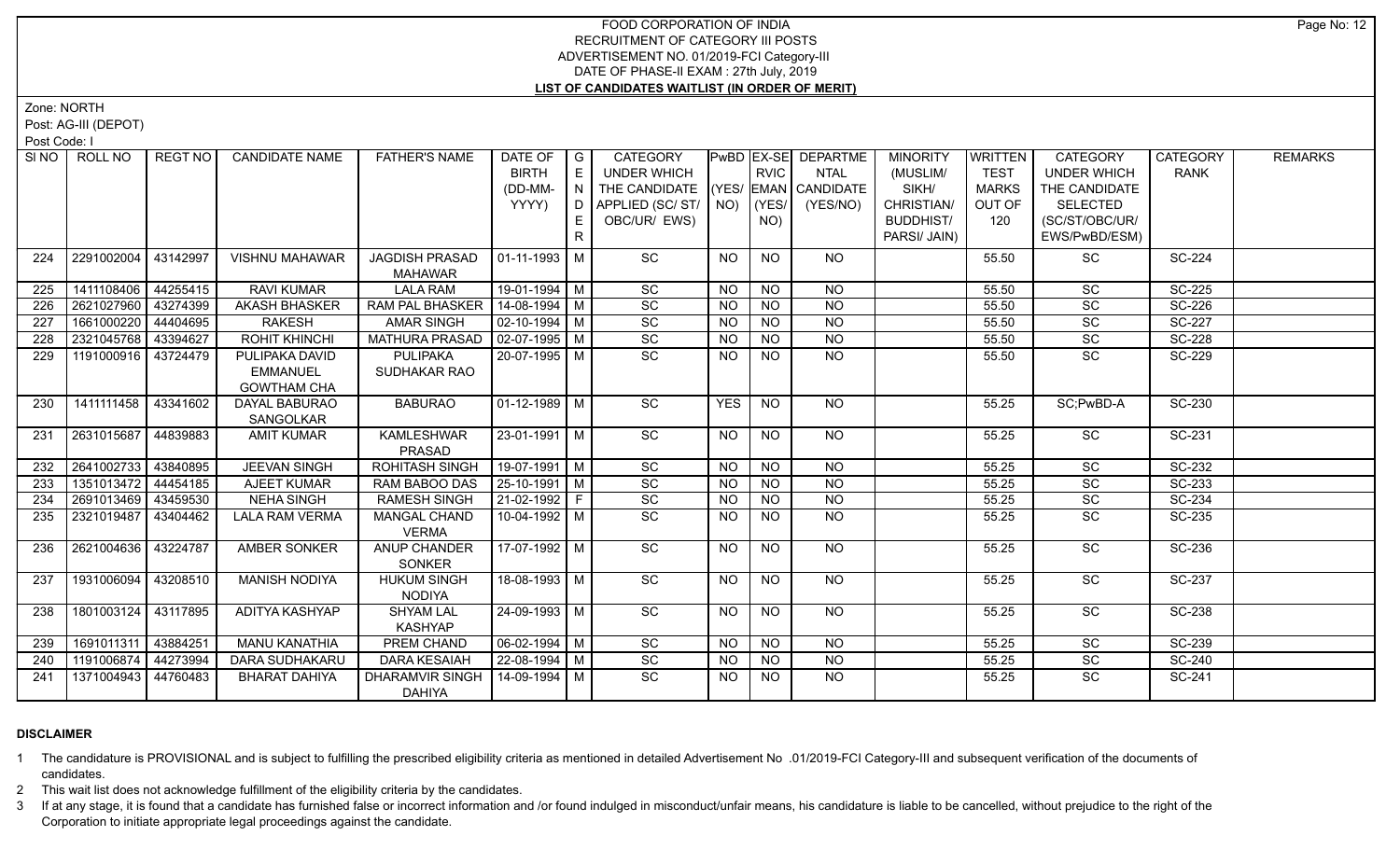Zone: NORTH

Post: AG-III (DEPOT)

Post Code: I

|     | SINO   ROLL NO        | REGT NO  | <b>CANDIDATE NAME</b>                     | <b>FATHER'S NAME</b>                | DATE OF<br><b>BIRTH</b><br>(DD-MM-<br>YYYY) | $\overline{G}$<br>E<br>N<br>D<br>E.<br>R. | <b>CATEGORY</b><br><b>UNDER WHICH</b><br>THE CANDIDATE<br>APPLIED (SC/ST/<br>OBC/UR/ EWS) |           | <b>RVIC</b><br>$NO)$ (YES/<br>NO) | <b>PwBD EX-SE DEPARTME</b><br><b>NTAL</b><br>(YES/ EMAN CANDIDATE<br>(YES/NO) | <b>MINORITY</b><br>(MUSLIM/<br>SIKH/<br>CHRISTIAN/<br><b>BUDDHIST/</b><br>PARSI/ JAIN) | <b>WRITTEN</b><br><b>TEST</b><br><b>MARKS</b><br>OUT OF<br>120 | <b>CATEGORY</b><br><b>UNDER WHICH</b><br>THE CANDIDATE<br><b>SELECTED</b><br>(SC/ST/OBC/UR/<br>EWS/PwBD/ESM) | <b>CATEGORY</b><br><b>RANK</b> | <b>REMARKS</b> |
|-----|-----------------------|----------|-------------------------------------------|-------------------------------------|---------------------------------------------|-------------------------------------------|-------------------------------------------------------------------------------------------|-----------|-----------------------------------|-------------------------------------------------------------------------------|----------------------------------------------------------------------------------------|----------------------------------------------------------------|--------------------------------------------------------------------------------------------------------------|--------------------------------|----------------|
| 242 | 2321025373            | 43568246 | SAKSHI KHANDADA                           | <b>DURGA LAL</b><br>KHANDADA        | 29-09-1994 F                                |                                           | SC                                                                                        | NO.       | <b>NO</b>                         | NO.                                                                           |                                                                                        | 55.25                                                          | SC                                                                                                           | <b>SC-242</b>                  |                |
| 243 | 1411020008            | 44747554 | <b>VAIBHAV SAUDA</b>                      | <b>SURESH KUMAR</b>                 | $07-10-1994$ M                              |                                           | SC                                                                                        | <b>NO</b> | <b>NO</b>                         | <b>NO</b>                                                                     |                                                                                        | 55.25                                                          | SC                                                                                                           | SC-243                         |                |
| 244 | 2321063557            | 45007506 | <b>HARIOM</b>                             | <b>LATOOR LAL</b>                   | $07-11-1994$ M                              |                                           | SC                                                                                        | <b>NO</b> | <b>NO</b>                         | <b>NO</b>                                                                     |                                                                                        | 55.25                                                          | SC                                                                                                           | <b>SC-244</b>                  |                |
| 245 | 2631033854            | 44159699 | <b>ALOK SINGH</b>                         | RAM ASREY SINGH                     | 06-04-1995 M                                |                                           | SC                                                                                        | <b>NO</b> | <b>NO</b>                         | <b>NO</b>                                                                     |                                                                                        | 55.25                                                          | <b>SC</b>                                                                                                    | SC-245                         |                |
| 246 | 2261000986            | 45046532 | <b>NISHU SARMAL</b>                       | <b>MANOHAR LAL</b>                  | 23-06-1995 M                                |                                           | SC                                                                                        | <b>NO</b> | N <sub>O</sub>                    | $\overline{N}$                                                                |                                                                                        | 55.25                                                          | $\overline{SC}$                                                                                              | <b>SC-246</b>                  |                |
| 247 | 1311007315            | 43436854 | <b>ROCKY KUMAR</b>                        | <b>CHANDRA</b><br>SHEKHAR TANTI     | 25-10-1995 M                                |                                           | SC                                                                                        | NO.       | <b>NO</b>                         | <b>NO</b>                                                                     |                                                                                        | 55.25                                                          | <b>SC</b>                                                                                                    | <b>SC-247</b>                  |                |
| 248 | 1191002535 43569605   |          | <b>BHAVISHYA</b><br><b>PAKERLA</b>        | P HARI PRASAD                       | $14-03-1996$ F                              |                                           | SC                                                                                        | <b>NO</b> | $\overline{NO}$                   | $N$ <sup>O</sup>                                                              |                                                                                        | 55.25                                                          | $\overline{SC}$                                                                                              | <b>SC-248</b>                  |                |
| 249 | 2311004722            | 43602862 | <b>SARITA</b>                             | <b>HARI RAM</b>                     | 17-03-1996 F                                |                                           | SC                                                                                        | <b>NO</b> | <b>NO</b>                         | <b>NO</b>                                                                     |                                                                                        | 55.25                                                          | SC                                                                                                           | SC-249                         |                |
| 250 | 2231005081            | 43208148 | <b>BALJIT SINGH</b>                       | <b>BACHITTAR SINGH</b>              | $15-11-1996$ M                              |                                           | $\overline{SC}$                                                                           | <b>NO</b> | N <sub>O</sub>                    | N <sub>O</sub>                                                                |                                                                                        | 55.25                                                          | $\overline{SC}$                                                                                              | <b>SC-250</b>                  |                |
| 251 | 2311008333            | 44492712 | <b>VIJAY KUMAR BROR</b>                   | <b>RAJ KUMAR BROR</b>               | $12-02-1989$ M                              |                                           | $\overline{SC}$                                                                           | <b>NO</b> | N <sub>O</sub>                    | N <sub>O</sub>                                                                |                                                                                        | 55.00                                                          | $\overline{SC}$                                                                                              | SC-251                         |                |
| 252 | 1151010223            | 43552525 | <b>BIRUDULA BHARATH</b>                   | <b>BIRUDULA ALBERT</b>              | $05-06-1989$ M                              |                                           | $\overline{SC}$                                                                           | <b>NO</b> | $N$ O                             | N <sub>O</sub>                                                                |                                                                                        | 55.00                                                          | $\overline{SC}$                                                                                              | SC-252                         |                |
| 253 | 1351083773            | 44302224 | RAJU KUMAR                                | NARESH DAS                          | $18-11-1989$ M                              |                                           | $\overline{SC}$                                                                           | <b>NO</b> | N <sub>O</sub>                    | N                                                                             |                                                                                        | 55.00                                                          | $\overline{SC}$                                                                                              | SC-253                         |                |
| 254 | 1411077155            | 44766015 | <b>LAXMI TANWAR</b>                       | YASHPAL SINGH<br><b>TANWAR</b>      | 20-06-1990 F                                |                                           | $\overline{SC}$                                                                           | NO.       | $\overline{NO}$                   | <b>NO</b>                                                                     |                                                                                        | 55.00                                                          | $\overline{SC}$                                                                                              | SC-254                         |                |
| 255 | 1411121645 44614590   |          | <b>GAURAV KUMAR</b>                       | <b>VIRESH KUMAR</b><br><b>SINGH</b> | $04 - 02 - 1992$ M                          |                                           | $\overline{SC}$                                                                           | NO        | N <sub>O</sub>                    | $N$ O                                                                         |                                                                                        | 55.00                                                          | $\overline{SC}$                                                                                              | SC-255                         |                |
| 256 | 1671000471 43000486   |          | <b>AMIT KUMAR</b>                         | <b>VIJAY RAM</b>                    | $21-02-1992$ M                              |                                           | SC                                                                                        | <b>NO</b> | <b>NO</b>                         | $N$ O                                                                         |                                                                                        | 55.00                                                          | SC                                                                                                           | <b>SC-256</b>                  |                |
| 257 | 2041014619 43040041   |          | <b>OSHIN SHAILENDRA</b><br><b>RAMTEKE</b> | <b>SHAILENDRA</b>                   | 26-03-1992 F                                |                                           | SC                                                                                        | NO.       | <b>NO</b>                         | NO.                                                                           |                                                                                        | 55.00                                                          | <b>SC</b>                                                                                                    | <b>SC-257</b>                  |                |
| 258 | 2041009754            | 44065530 | SURAJ BABARAO<br><b>CHIKATE</b>           | BABARAO VASTAD<br><b>CHIKATE</b>    | 03-07-1992   M                              |                                           | SC                                                                                        | NO.       | <b>NO</b>                         | <b>NO</b>                                                                     |                                                                                        | 55.00                                                          | <b>SC</b>                                                                                                    | SC-258                         |                |
| 259 | 2631033546            | 43593194 | <b>RAJNISH DIWAKAR</b>                    | HORI LAL DIWAKAR   05-08-1992   M   |                                             |                                           | SC                                                                                        | <b>NO</b> | <b>NO</b>                         | $\overline{NQ}$                                                               |                                                                                        | 55.00                                                          | $\overline{SC}$                                                                                              | SC-259                         |                |
| 260 | 2221000648 44376058   |          | PREM KUMAR                                | <b>BANTA RAM</b>                    | 09-10-1992 M                                |                                           | SC                                                                                        | NO.       | <b>NO</b>                         | $\overline{NQ}$                                                               |                                                                                        | 55.00                                                          | SC                                                                                                           | <b>SC-260</b>                  |                |
| 261 | 2471007571            | 45083311 | <b>MADDALA ASHA</b>                       | VARAKUMAR                           | 13-03-1993 F                                |                                           | SC                                                                                        | <b>NO</b> | <b>NO</b>                         | N <sub>O</sub>                                                                |                                                                                        | 55.00                                                          | SC                                                                                                           | SC-261                         |                |
| 262 | 1411068392   43098459 |          | ANJALI                                    | MUKESH CHANDRA 30-06-1994   F       |                                             |                                           | SC                                                                                        | NO        | <b>NO</b>                         | $\overline{NO}$                                                               |                                                                                        | 55.00                                                          | <b>SC</b>                                                                                                    | SC-262                         |                |

### **DISCLAIMER**

1 The candidature is PROVISIONAL and is subject to fulfilling the prescribed eligibility criteria as mentioned in detailed Advertisement No .01/2019-FCI Category-III and subsequent verification of the documents of candidates.

2 This wait list does not acknowledge fulfillment of the eligibility criteria by the candidates.

3 If at any stage, it is found that a candidate has furnished false or incorrect information and /or found indulged in misconduct/unfair means, his candidature is liable to be cancelled, without prejudice to the right of t Corporation to initiate appropriate legal proceedings against the candidate.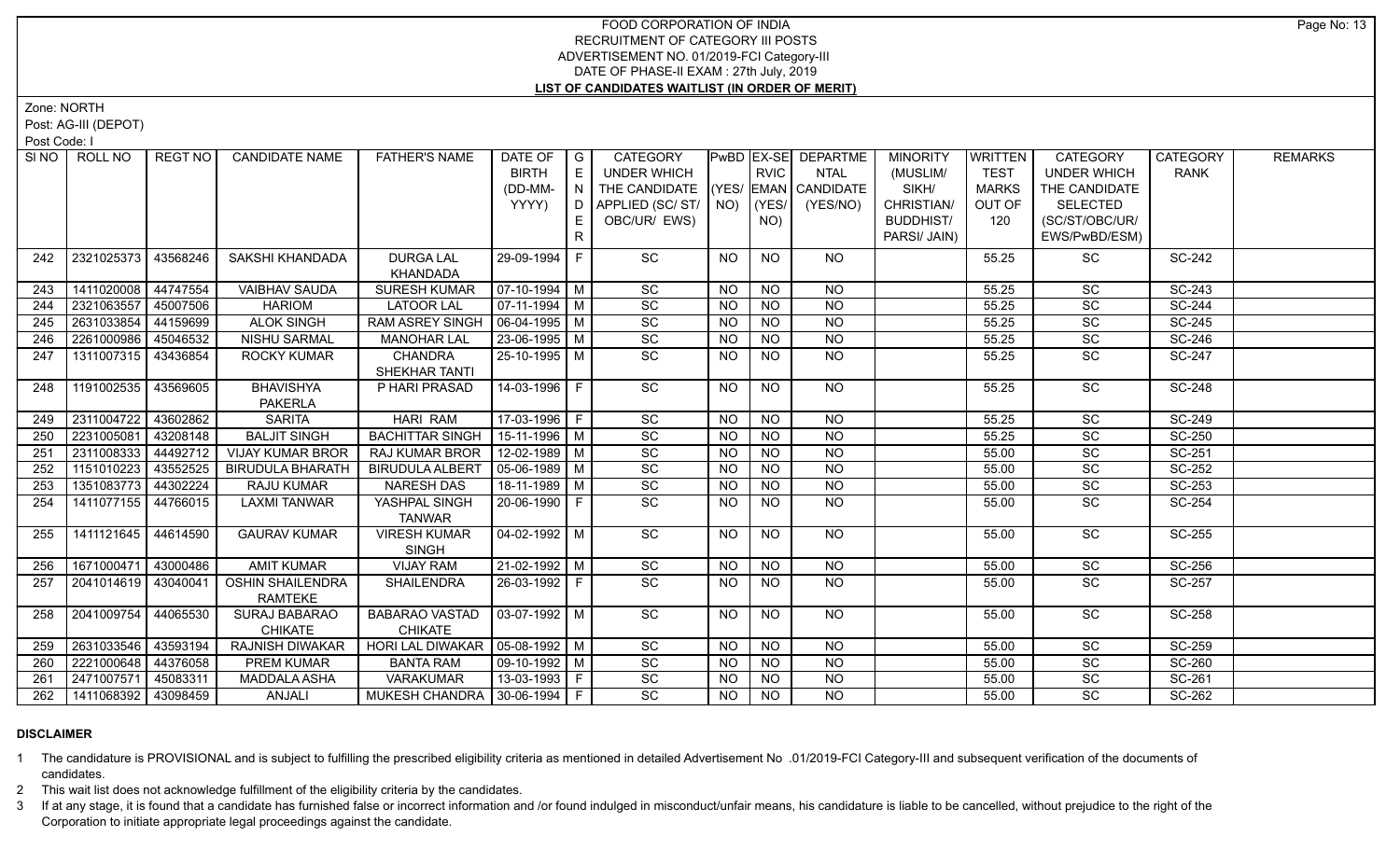Zone: NORTH

Post: AG-III (DEPOT)

Post Code: I

| SI NO | ROLL NO             | REGT NO  | <b>CANDIDATE NAME</b>   | <b>FATHER'S NAME</b>   | DATE OF                      | $\overline{G}$ | <b>CATEGORY</b>     |           |                 | PwBD EX-SE DEPARTME  | <b>MINORITY</b>  | WRITTEN      | <b>CATEGORY</b>    | <b>CATEGORY</b> | <b>REMARKS</b> |
|-------|---------------------|----------|-------------------------|------------------------|------------------------------|----------------|---------------------|-----------|-----------------|----------------------|------------------|--------------|--------------------|-----------------|----------------|
|       |                     |          |                         |                        | <b>BIRTH</b>                 | E              | <b>UNDER WHICH</b>  |           | <b>RVIC</b>     | <b>NTAL</b>          | (MUSLIM/         | <b>TEST</b>  | <b>UNDER WHICH</b> | <b>RANK</b>     |                |
|       |                     |          |                         |                        | (DD-MM-                      | I N            | THE CANDIDATE       |           |                 | (YES/ EMAN CANDIDATE | SIKH/            | <b>MARKS</b> | THE CANDIDATE      |                 |                |
|       |                     |          |                         |                        | YYYY)                        | D              | APPLIED (SC/ST/ NO) |           | (YES/           | (YES/NO)             | CHRISTIAN/       | OUT OF       | <b>SELECTED</b>    |                 |                |
|       |                     |          |                         |                        |                              | E.             | OBC/UR/ EWS)        |           | NO)             |                      | <b>BUDDHIST/</b> | 120          | (SC/ST/OBC/UR/     |                 |                |
|       |                     |          |                         |                        |                              | R              |                     |           |                 |                      | PARSI/ JAIN)     |              | EWS/PwBD/ESM)      |                 |                |
| 263   | 1151010187          | 43544115 | <b>JAMMANA</b>          | <b>JAMMANA</b>         | 15-07-1994 M                 |                | SC                  | <b>NO</b> | <b>NO</b>       | <b>NO</b>            |                  | 55.00        | SC                 | SC-263          |                |
|       |                     |          | RAMACHANDRA RAO         | <b>RAMARAO</b>         |                              |                |                     |           |                 |                      |                  |              |                    |                 |                |
| 264   | 2261001920          | 44181563 | <b>POOJA</b>            | YASH PAL               | 28-08-1994 F                 |                | SC                  | <b>NO</b> | <b>NO</b>       | <b>NO</b>            |                  | 55.00        | SC                 | SC-264          |                |
| 265   | 1351058903          | 44452632 | KHUSHBOO KUMARI         | <b>MAHENDRA</b>        | 23-09-1994 F                 |                | SC                  | <b>NO</b> | <b>NO</b>       | NO                   |                  | 55.00        | SC                 | SC-265          |                |
|       |                     |          |                         | PRASAD                 |                              |                |                     |           |                 |                      |                  |              |                    |                 |                |
| 266   | 1651000107          | 43846509 | <b>VIKAS</b>            | <b>ROOP LAL</b>        | $12-01-1995$ M               |                | $\overline{SC}$     | NO.       | <b>NO</b>       | <b>NO</b>            |                  | 55.00        | SC                 | SC-266          |                |
| 267   | 2621007234          | 43462509 | <b>PRAVEEN KUMAR</b>    | <b>RAJKUMAR</b>        | $10-07-1996$ M               |                | SC                  | <b>NO</b> | <b>NO</b>       | $\overline{NO}$      |                  | 55.00        | SC                 | SC-267          |                |
| 268   | 2321076629          | 43227070 | <b>VIJAY KUMAR</b>      | <b>GIRRAJ PRASAD</b>   | 27-07-1996   M               |                | $\overline{SC}$     | NO.       | <b>NO</b>       | NO                   |                  | 55.00        | SC                 | SC-268          |                |
|       |                     |          | <b>VERMA</b>            | <b>VERMA</b>           |                              |                |                     |           |                 |                      |                  |              |                    |                 |                |
| 269   | 2741010161          | 43218878 | <b>ARITRA MONDAL</b>    | <b>PRADIP MONDAL</b>   | 17-10-1996   M               |                | $\overline{SC}$     | <b>NO</b> | <b>NO</b>       | <b>NO</b>            |                  | 55.00        | $\overline{SC}$    | <b>SC-269</b>   |                |
| 270   | 2701000607          | 43932514 | PAWAN KOHLI             | PAWAN KOHLI            | 21-10-1996   M               |                | $\overline{SC}$     | <b>NO</b> | <b>NO</b>       | <b>NO</b>            |                  | 55.00        | $\overline{SC}$    | SC-270          |                |
| 271   | 1411065371          | 43398641 | <b>ABHISHEK KAPOOR</b>  | <b>RAJ KUMAR</b>       | $08-02-1997$ M               |                | $\overline{SC}$     | <b>NO</b> | N <sub>O</sub>  | $\overline{NO}$      |                  | 55.00        | $\overline{SC}$    | SC-271          |                |
| 272   | 1371008695          | 43069927 | <b>SUMAN RANI</b>       | <b>BALWANT SINGH</b>   | 30-12-1988 F                 |                | $\overline{SC}$     | <b>NO</b> | <b>NO</b>       | <b>NO</b>            |                  | 54.75        | SC                 | SC-272          |                |
| 273   | 1601000640          | 45079066 | PANKAJ KUMAR            | SURINDER SINGH         | $ 01-01-1989 $ M             |                | SC                  | <b>NO</b> | <b>NO</b>       | <b>NO</b>            |                  | 54.75        | SC                 | SC-273          |                |
| 274   | 2741029844          | 43362052 | <b>SANDIP PRAMANICK</b> | <b>GOPAL PRAMANICK</b> | 11-05-1989   M               |                | $\overline{SC}$     | <b>NO</b> | <b>NO</b>       | <b>NO</b>            |                  | 54.75        | SC                 | SC-274          |                |
| 275   | 2651012344          | 43387811 | <b>SEEMA KUMARI</b>     | <b>CHHATTAR PAL</b>    | $02-07-1989$   F             |                | SC                  | <b>NO</b> | NO.             | <b>NO</b>            |                  | 54.75        | SC                 | SC-275          |                |
|       |                     |          |                         | <b>SINGH</b>           |                              |                |                     |           |                 |                      |                  |              |                    |                 |                |
| 276   | 2621027893          | 43366566 | <b>AKHILESH KUMAR</b>   | <b>KAMTA PRASAD</b>    | 19-10-1989 M                 |                | SC                  | <b>NO</b> | <b>NO</b>       | <b>NO</b>            |                  | 54.75        | $\overline{SC}$    | SC-276          |                |
| 277   | 1921005934          | 43456987 | <b>SHIVAM ARYA</b>      | <b>CHANDR KUMAR</b>    | 26-05-1991   M               |                | SC                  | <b>NO</b> | <b>NO</b>       | NO                   |                  | 54.75        | SC                 | <b>SC-277</b>   |                |
|       |                     |          |                         | ARYA                   |                              |                |                     |           |                 |                      |                  |              |                    |                 |                |
| 278   | 2731002894          | 43339374 | PRASOON KUMAR           | <b>SESHNATH</b>        | $06-11-1991$ M               |                | SC                  | <b>NO</b> | <b>NO</b>       | NO                   |                  | 54.75        | SC                 | <b>SC-278</b>   |                |
|       |                     |          | <b>MONDAL</b>           | <b>MONDAL</b>          |                              |                |                     |           |                 |                      |                  |              |                    |                 |                |
| 279   | 2561010278          | 43081576 | PREETI KUMARI           | <b>BHAIRO LAL</b>      | 04-03-1992 F                 |                | SC                  | <b>NO</b> | <b>NO</b>       | <b>NO</b>            |                  | 54.75        | SC                 | <b>SC-279</b>   |                |
| 280   | 1171002767          | 45055222 | <b>DURYODHONO</b>       | KODANDA BEHARA         | 15-03-1992 M                 |                | SC                  | <b>NO</b> | <b>NO</b>       | <b>NO</b>            |                  | 54.75        | SC                 | SC-280          |                |
|       |                     |          | <b>BEHARA</b>           |                        |                              |                |                     |           |                 |                      |                  |              |                    |                 |                |
| 281   | 1411043120          | 43323001 | <b>AENISHA KAKOTY</b>   | <b>RANA KAKOTY</b>     | $03-05-1992$ F               |                | $\overline{SC}$     | <b>NO</b> | $\overline{NO}$ | NO                   |                  | 54.75        | $\overline{SC}$    | SC-281          |                |
| 282   | 2631048384          | 43798271 | <b>GAURAV SINGH</b>     | <b>HARBILAS SINGH</b>  | 12-09-1992 M                 |                | SC                  | <b>NO</b> | <b>NO</b>       | <b>NO</b>            |                  | 54.75        | SC                 | <b>SC-282</b>   |                |
| 283   | 2731002580          | 43298485 | ARNAB DAS               | <b>HARADHAN DAS</b>    | 30-09-1992   M               |                | SC                  | <b>NO</b> | <b>NO</b>       | <b>NO</b>            |                  | 54.75        | SC                 | SC-283          |                |
| 284   | 2691011470 43699683 |          | <b>SAURAV DEV</b>       | <b>GOVIND LAL</b>      | $\vert$ 01-05-1993 $\vert$ M |                | $\overline{SC}$     | NO.       | NO.             | <b>NO</b>            |                  | 54.75        | <b>SC</b>          | <b>SC-284</b>   |                |

### **DISCLAIMER**

1 The candidature is PROVISIONAL and is subject to fulfilling the prescribed eligibility criteria as mentioned in detailed Advertisement No .01/2019-FCI Category-III and subsequent verification of the documents of candidates.

2 This wait list does not acknowledge fulfillment of the eligibility criteria by the candidates.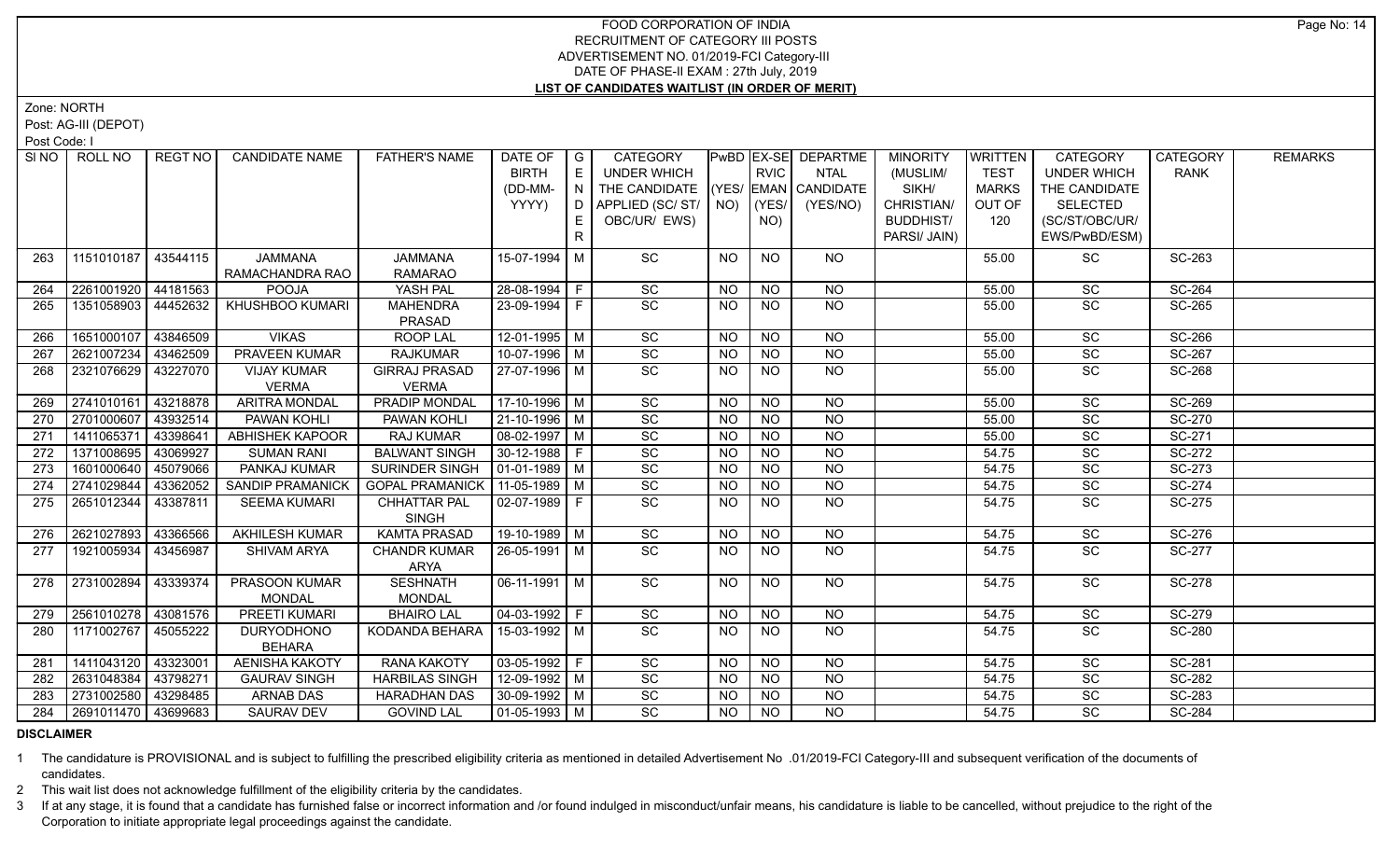Zone: NORTH

Post: AG-III (DEPOT)

Post Code: I

| <b>BIRTH</b><br>E<br><b>RVIC</b><br><b>TEST</b><br><b>UNDER WHICH</b><br><b>NTAL</b><br>(MUSLIM/<br><b>UNDER WHICH</b><br><b>RANK</b><br>THE CANDIDATE<br>(YES/ EMAN CANDIDATE<br>SIKH/<br>THE CANDIDATE<br>(DD-MM-<br>N<br>MARKS<br>YYYY)<br>CHRISTIAN/<br>APPLIED (SC/ST/<br>NO)<br>$ $ (YES/<br>(YES/NO)<br>OUT OF<br><b>SELECTED</b><br>D<br>OBC/UR/ EWS)<br><b>BUDDHIST/</b><br>(SC/ST/OBC/UR/<br>E.<br>NO)<br>120<br>R<br>PARSI/ JAIN)<br>EWS/PwBD/ESM)<br>$\operatorname{\textsf{SC}}$<br>2211004536<br>43338581<br>GAGANDEEP<br><b>PREM LAL</b><br>$04 - 06 - 1993$ M<br><b>NO</b><br><b>NO</b><br>54.75<br>SC<br><b>SC-285</b><br><b>NO</b><br>285<br>SC<br>NO<br>1191006289<br>43161778<br>MONDITHOKA RAMA<br>10-07-1993 F<br>NO<br>SC<br>SC-286<br>286<br><b>MONDITHOKA</b><br>NO.<br>54.75<br><b>DEVI</b><br><b>BABU RAO</b><br>SC<br>1411070113<br>43068503<br>AJAY KUMAR ARYA<br>NO.<br><b>SC</b><br>SC-287<br><b>ASHOK KUMAR</b><br>19-01-1994   M<br>NO.<br>NO.<br>54.75<br>287<br>ARYA<br>$\overline{SC}$<br>  2541018436   43733726<br><b>VIPIN KUMAR</b><br><b>RAMSWAROOP</b><br>22-01-1994 M<br><b>NO</b><br>NO<br>SC<br><b>SC-288</b><br>NO.<br>54.75<br>288<br><b>GAUTAM</b><br><b>GAUTAM</b><br>$\overline{SC}$<br>$\overline{SC}$<br>$05-06-1994$ M<br>N <sub>O</sub><br>$N$ <sup>O</sup><br>SC-289<br>2041011022<br>44473924<br>PRATIK DIPAK<br><b>DIPAK</b><br>NO<br>54.75<br>289<br><b>GANVIR</b><br>1591008423<br><b>PRASHANT KUMAR</b><br><b>HANSRAJ</b><br>$11-08-1994$ M<br>43157551<br>SC<br><b>NO</b><br>SC<br><b>SC-290</b><br><b>NO</b><br>NO.<br>54.75<br>290<br>1411065043<br>$12-08-1994$ M<br>$\overline{SC}$<br>$N$ O<br>SC-291<br>43210512<br><b>ROHAN BHARTI</b><br><b>VIJAY PAL</b><br><b>NO</b><br><b>NO</b><br>54.75<br>SC<br>291<br>SC<br>$N$ O<br>SC-292<br>2331003823<br>43685913<br>PRIYANKA CHITARA<br><b>TEJRAJ CHITARA</b><br>29-11-1994   F<br><b>NO</b><br>SC<br>292<br><b>NO</b><br>54.75<br>18-01-1996 M<br>$\overline{SC}$<br>$N$ O<br>$\overline{SC}$<br>SC-293<br>1411083667<br><b>BABAN RAM</b><br><b>NO</b><br><b>NO</b><br>54.75<br>293<br>44310463<br><b>AMIT KUMAR</b><br>2231005346<br>09-07-1990 F<br>$\overline{SC}$<br>$N$ O<br><b>SC-294</b><br>43597109<br><b>MANJINDER KAUR</b><br><b>CHARANJIT SINGH</b><br><b>NO</b><br>SC<br>294<br><b>NO</b><br>54.50<br>$12-01-1991$ M<br>$\overline{SC}$<br>$N$ O<br>SC-295<br>2641004162<br>43283913<br>PRASHANT<br><b>RAJENDER</b><br><b>NO</b><br><b>NO</b><br>SC<br>295<br>54.50<br><b>PRAHLAD PRASAD</b><br>$\overline{SC}$<br>2321046125 43179838<br><b>NAVAL KISHOR</b><br>17-09-1991   M<br><b>NO</b><br><b>NO</b><br>SC<br>SC-296<br>296<br><b>NO</b><br>54.50<br><b>BAIRWA</b><br><b>BAIRWA</b><br>SC<br><b>YES</b><br>N <sub>O</sub><br>1411111862<br>44219400<br><b>PRABHANSH</b><br>$05-02-1993$ M<br>NO<br>SC:PwBD-C<br><b>SC-297</b><br><b>RAKESH KUMAR</b><br>54.50<br>297<br><b>KUMAR</b><br>1411049630<br>44135677<br><b>VIKAS ANAND</b><br><b>HEMU</b><br>28-02-1993 M<br>SC<br>SC<br><b>SC-298</b><br><b>NO</b><br><b>NO</b><br><b>NO</b><br>54.50<br>298<br>$03-03-1993$ F<br>1411058209<br><b>RAJKUMAR</b><br>SC<br><b>NO</b><br><b>NO</b><br><b>SC-299</b><br>43662283<br><b>GEETANJALI</b><br><b>NO</b><br>54.50<br>SC<br>299<br>SC<br><b>NO</b><br>SC<br>SC-300<br>2621001465 43317697<br>PAWAN KUMAR<br><b>SUBHASH RAM</b><br>20-04-1993 M<br><b>NO</b><br><b>NO</b><br>54.50<br>300<br>10-05-1993 M<br>SC<br><b>NO</b><br><b>NO</b><br><b>SC</b><br>2741006973<br>PARIKSHAN RAJAK<br><b>NO</b><br>54.50<br>SC-301<br>301<br>43615014<br>AJAY KUMAR RAJAK<br>SC<br>$31 - 05 - 1994$ F<br><b>NO</b><br><b>NO</b><br>SC<br>SC-302<br>1601001195<br>43624550<br><b>GEETANJALI</b><br><b>GOKUL PRASAD</b><br><b>NO</b><br>302<br>54.50<br>1421005527<br>07-10-1995 F<br>SC<br><b>NO</b><br><b>NO</b><br>SC<br>SC-303<br>43046850<br><b>SHIVANI</b><br><b>RAMSHARAN</b><br><b>NO</b><br>54.50<br>303<br>13-12-1995 M<br>SC<br><b>NO</b><br><b>SC</b><br>$\overline{SC}$ -304<br>2271007138<br>43255945<br><b>HIMANSHU PAL</b><br>SHIV RAM PAL<br><b>NO</b><br><b>NO</b><br>54.50<br>304<br>20-12-1997 M<br>SC<br><b>NO</b><br><b>NO</b><br>SC<br>1411118673<br>43725608<br>RAMESH CHANDRA<br>54.50<br>SC-305<br>305<br>PANKAJ KUMAR<br><b>NO</b><br>SC<br>2471029003 43753502<br><b>NO</b><br><b>NO</b><br>SC-306<br><b>GHANA SHYAM M</b><br>RAJESHWAR M<br>24-08-1988 M<br>54.25<br>SC<br>NO.<br>306 |  | SINO   ROLL NO | REGT NO | <b>CANDIDATE NAME</b> | <b>FATHER'S NAME</b> | DATE OF | $\overline{G}$ | <b>CATEGORY</b> |  | <b>PwBD EX-SE DEPARTME</b> | <b>MINORITY</b> | <b>WRITTEN</b> | CATEGORY | <b>CATEGORY</b> | <b>REMARKS</b> |
|-----------------------------------------------------------------------------------------------------------------------------------------------------------------------------------------------------------------------------------------------------------------------------------------------------------------------------------------------------------------------------------------------------------------------------------------------------------------------------------------------------------------------------------------------------------------------------------------------------------------------------------------------------------------------------------------------------------------------------------------------------------------------------------------------------------------------------------------------------------------------------------------------------------------------------------------------------------------------------------------------------------------------------------------------------------------------------------------------------------------------------------------------------------------------------------------------------------------------------------------------------------------------------------------------------------------------------------------------------------------------------------------------------------------------------------------------------------------------------------------------------------------------------------------------------------------------------------------------------------------------------------------------------------------------------------------------------------------------------------------------------------------------------------------------------------------------------------------------------------------------------------------------------------------------------------------------------------------------------------------------------------------------------------------------------------------------------------------------------------------------------------------------------------------------------------------------------------------------------------------------------------------------------------------------------------------------------------------------------------------------------------------------------------------------------------------------------------------------------------------------------------------------------------------------------------------------------------------------------------------------------------------------------------------------------------------------------------------------------------------------------------------------------------------------------------------------------------------------------------------------------------------------------------------------------------------------------------------------------------------------------------------------------------------------------------------------------------------------------------------------------------------------------------------------------------------------------------------------------------------------------------------------------------------------------------------------------------------------------------------------------------------------------------------------------------------------------------------------------------------------------------------------------------------------------------------------------------------------------------------------------------------------------------------------------------------------------------------------------------------------------------------------------------------------------------------------------------------------------------------------------------------------------------------------------------------------------------------------------------------------------------------------------------------------------------------------------------------------------------------------------------------------------------------------------------------------------------------------------------------------------------------------------------------------------------------------------------------------------------------------------------------------------------------------------------------|--|----------------|---------|-----------------------|----------------------|---------|----------------|-----------------|--|----------------------------|-----------------|----------------|----------|-----------------|----------------|
|                                                                                                                                                                                                                                                                                                                                                                                                                                                                                                                                                                                                                                                                                                                                                                                                                                                                                                                                                                                                                                                                                                                                                                                                                                                                                                                                                                                                                                                                                                                                                                                                                                                                                                                                                                                                                                                                                                                                                                                                                                                                                                                                                                                                                                                                                                                                                                                                                                                                                                                                                                                                                                                                                                                                                                                                                                                                                                                                                                                                                                                                                                                                                                                                                                                                                                                                                                                                                                                                                                                                                                                                                                                                                                                                                                                                                                                                                                                                                                                                                                                                                                                                                                                                                                                                                                                                                                                                                                         |  |                |         |                       |                      |         |                |                 |  |                            |                 |                |          |                 |                |
|                                                                                                                                                                                                                                                                                                                                                                                                                                                                                                                                                                                                                                                                                                                                                                                                                                                                                                                                                                                                                                                                                                                                                                                                                                                                                                                                                                                                                                                                                                                                                                                                                                                                                                                                                                                                                                                                                                                                                                                                                                                                                                                                                                                                                                                                                                                                                                                                                                                                                                                                                                                                                                                                                                                                                                                                                                                                                                                                                                                                                                                                                                                                                                                                                                                                                                                                                                                                                                                                                                                                                                                                                                                                                                                                                                                                                                                                                                                                                                                                                                                                                                                                                                                                                                                                                                                                                                                                                                         |  |                |         |                       |                      |         |                |                 |  |                            |                 |                |          |                 |                |
|                                                                                                                                                                                                                                                                                                                                                                                                                                                                                                                                                                                                                                                                                                                                                                                                                                                                                                                                                                                                                                                                                                                                                                                                                                                                                                                                                                                                                                                                                                                                                                                                                                                                                                                                                                                                                                                                                                                                                                                                                                                                                                                                                                                                                                                                                                                                                                                                                                                                                                                                                                                                                                                                                                                                                                                                                                                                                                                                                                                                                                                                                                                                                                                                                                                                                                                                                                                                                                                                                                                                                                                                                                                                                                                                                                                                                                                                                                                                                                                                                                                                                                                                                                                                                                                                                                                                                                                                                                         |  |                |         |                       |                      |         |                |                 |  |                            |                 |                |          |                 |                |
|                                                                                                                                                                                                                                                                                                                                                                                                                                                                                                                                                                                                                                                                                                                                                                                                                                                                                                                                                                                                                                                                                                                                                                                                                                                                                                                                                                                                                                                                                                                                                                                                                                                                                                                                                                                                                                                                                                                                                                                                                                                                                                                                                                                                                                                                                                                                                                                                                                                                                                                                                                                                                                                                                                                                                                                                                                                                                                                                                                                                                                                                                                                                                                                                                                                                                                                                                                                                                                                                                                                                                                                                                                                                                                                                                                                                                                                                                                                                                                                                                                                                                                                                                                                                                                                                                                                                                                                                                                         |  |                |         |                       |                      |         |                |                 |  |                            |                 |                |          |                 |                |
|                                                                                                                                                                                                                                                                                                                                                                                                                                                                                                                                                                                                                                                                                                                                                                                                                                                                                                                                                                                                                                                                                                                                                                                                                                                                                                                                                                                                                                                                                                                                                                                                                                                                                                                                                                                                                                                                                                                                                                                                                                                                                                                                                                                                                                                                                                                                                                                                                                                                                                                                                                                                                                                                                                                                                                                                                                                                                                                                                                                                                                                                                                                                                                                                                                                                                                                                                                                                                                                                                                                                                                                                                                                                                                                                                                                                                                                                                                                                                                                                                                                                                                                                                                                                                                                                                                                                                                                                                                         |  |                |         |                       |                      |         |                |                 |  |                            |                 |                |          |                 |                |
|                                                                                                                                                                                                                                                                                                                                                                                                                                                                                                                                                                                                                                                                                                                                                                                                                                                                                                                                                                                                                                                                                                                                                                                                                                                                                                                                                                                                                                                                                                                                                                                                                                                                                                                                                                                                                                                                                                                                                                                                                                                                                                                                                                                                                                                                                                                                                                                                                                                                                                                                                                                                                                                                                                                                                                                                                                                                                                                                                                                                                                                                                                                                                                                                                                                                                                                                                                                                                                                                                                                                                                                                                                                                                                                                                                                                                                                                                                                                                                                                                                                                                                                                                                                                                                                                                                                                                                                                                                         |  |                |         |                       |                      |         |                |                 |  |                            |                 |                |          |                 |                |
|                                                                                                                                                                                                                                                                                                                                                                                                                                                                                                                                                                                                                                                                                                                                                                                                                                                                                                                                                                                                                                                                                                                                                                                                                                                                                                                                                                                                                                                                                                                                                                                                                                                                                                                                                                                                                                                                                                                                                                                                                                                                                                                                                                                                                                                                                                                                                                                                                                                                                                                                                                                                                                                                                                                                                                                                                                                                                                                                                                                                                                                                                                                                                                                                                                                                                                                                                                                                                                                                                                                                                                                                                                                                                                                                                                                                                                                                                                                                                                                                                                                                                                                                                                                                                                                                                                                                                                                                                                         |  |                |         |                       |                      |         |                |                 |  |                            |                 |                |          |                 |                |
|                                                                                                                                                                                                                                                                                                                                                                                                                                                                                                                                                                                                                                                                                                                                                                                                                                                                                                                                                                                                                                                                                                                                                                                                                                                                                                                                                                                                                                                                                                                                                                                                                                                                                                                                                                                                                                                                                                                                                                                                                                                                                                                                                                                                                                                                                                                                                                                                                                                                                                                                                                                                                                                                                                                                                                                                                                                                                                                                                                                                                                                                                                                                                                                                                                                                                                                                                                                                                                                                                                                                                                                                                                                                                                                                                                                                                                                                                                                                                                                                                                                                                                                                                                                                                                                                                                                                                                                                                                         |  |                |         |                       |                      |         |                |                 |  |                            |                 |                |          |                 |                |
|                                                                                                                                                                                                                                                                                                                                                                                                                                                                                                                                                                                                                                                                                                                                                                                                                                                                                                                                                                                                                                                                                                                                                                                                                                                                                                                                                                                                                                                                                                                                                                                                                                                                                                                                                                                                                                                                                                                                                                                                                                                                                                                                                                                                                                                                                                                                                                                                                                                                                                                                                                                                                                                                                                                                                                                                                                                                                                                                                                                                                                                                                                                                                                                                                                                                                                                                                                                                                                                                                                                                                                                                                                                                                                                                                                                                                                                                                                                                                                                                                                                                                                                                                                                                                                                                                                                                                                                                                                         |  |                |         |                       |                      |         |                |                 |  |                            |                 |                |          |                 |                |
|                                                                                                                                                                                                                                                                                                                                                                                                                                                                                                                                                                                                                                                                                                                                                                                                                                                                                                                                                                                                                                                                                                                                                                                                                                                                                                                                                                                                                                                                                                                                                                                                                                                                                                                                                                                                                                                                                                                                                                                                                                                                                                                                                                                                                                                                                                                                                                                                                                                                                                                                                                                                                                                                                                                                                                                                                                                                                                                                                                                                                                                                                                                                                                                                                                                                                                                                                                                                                                                                                                                                                                                                                                                                                                                                                                                                                                                                                                                                                                                                                                                                                                                                                                                                                                                                                                                                                                                                                                         |  |                |         |                       |                      |         |                |                 |  |                            |                 |                |          |                 |                |
|                                                                                                                                                                                                                                                                                                                                                                                                                                                                                                                                                                                                                                                                                                                                                                                                                                                                                                                                                                                                                                                                                                                                                                                                                                                                                                                                                                                                                                                                                                                                                                                                                                                                                                                                                                                                                                                                                                                                                                                                                                                                                                                                                                                                                                                                                                                                                                                                                                                                                                                                                                                                                                                                                                                                                                                                                                                                                                                                                                                                                                                                                                                                                                                                                                                                                                                                                                                                                                                                                                                                                                                                                                                                                                                                                                                                                                                                                                                                                                                                                                                                                                                                                                                                                                                                                                                                                                                                                                         |  |                |         |                       |                      |         |                |                 |  |                            |                 |                |          |                 |                |
|                                                                                                                                                                                                                                                                                                                                                                                                                                                                                                                                                                                                                                                                                                                                                                                                                                                                                                                                                                                                                                                                                                                                                                                                                                                                                                                                                                                                                                                                                                                                                                                                                                                                                                                                                                                                                                                                                                                                                                                                                                                                                                                                                                                                                                                                                                                                                                                                                                                                                                                                                                                                                                                                                                                                                                                                                                                                                                                                                                                                                                                                                                                                                                                                                                                                                                                                                                                                                                                                                                                                                                                                                                                                                                                                                                                                                                                                                                                                                                                                                                                                                                                                                                                                                                                                                                                                                                                                                                         |  |                |         |                       |                      |         |                |                 |  |                            |                 |                |          |                 |                |
|                                                                                                                                                                                                                                                                                                                                                                                                                                                                                                                                                                                                                                                                                                                                                                                                                                                                                                                                                                                                                                                                                                                                                                                                                                                                                                                                                                                                                                                                                                                                                                                                                                                                                                                                                                                                                                                                                                                                                                                                                                                                                                                                                                                                                                                                                                                                                                                                                                                                                                                                                                                                                                                                                                                                                                                                                                                                                                                                                                                                                                                                                                                                                                                                                                                                                                                                                                                                                                                                                                                                                                                                                                                                                                                                                                                                                                                                                                                                                                                                                                                                                                                                                                                                                                                                                                                                                                                                                                         |  |                |         |                       |                      |         |                |                 |  |                            |                 |                |          |                 |                |
|                                                                                                                                                                                                                                                                                                                                                                                                                                                                                                                                                                                                                                                                                                                                                                                                                                                                                                                                                                                                                                                                                                                                                                                                                                                                                                                                                                                                                                                                                                                                                                                                                                                                                                                                                                                                                                                                                                                                                                                                                                                                                                                                                                                                                                                                                                                                                                                                                                                                                                                                                                                                                                                                                                                                                                                                                                                                                                                                                                                                                                                                                                                                                                                                                                                                                                                                                                                                                                                                                                                                                                                                                                                                                                                                                                                                                                                                                                                                                                                                                                                                                                                                                                                                                                                                                                                                                                                                                                         |  |                |         |                       |                      |         |                |                 |  |                            |                 |                |          |                 |                |
|                                                                                                                                                                                                                                                                                                                                                                                                                                                                                                                                                                                                                                                                                                                                                                                                                                                                                                                                                                                                                                                                                                                                                                                                                                                                                                                                                                                                                                                                                                                                                                                                                                                                                                                                                                                                                                                                                                                                                                                                                                                                                                                                                                                                                                                                                                                                                                                                                                                                                                                                                                                                                                                                                                                                                                                                                                                                                                                                                                                                                                                                                                                                                                                                                                                                                                                                                                                                                                                                                                                                                                                                                                                                                                                                                                                                                                                                                                                                                                                                                                                                                                                                                                                                                                                                                                                                                                                                                                         |  |                |         |                       |                      |         |                |                 |  |                            |                 |                |          |                 |                |
|                                                                                                                                                                                                                                                                                                                                                                                                                                                                                                                                                                                                                                                                                                                                                                                                                                                                                                                                                                                                                                                                                                                                                                                                                                                                                                                                                                                                                                                                                                                                                                                                                                                                                                                                                                                                                                                                                                                                                                                                                                                                                                                                                                                                                                                                                                                                                                                                                                                                                                                                                                                                                                                                                                                                                                                                                                                                                                                                                                                                                                                                                                                                                                                                                                                                                                                                                                                                                                                                                                                                                                                                                                                                                                                                                                                                                                                                                                                                                                                                                                                                                                                                                                                                                                                                                                                                                                                                                                         |  |                |         |                       |                      |         |                |                 |  |                            |                 |                |          |                 |                |
|                                                                                                                                                                                                                                                                                                                                                                                                                                                                                                                                                                                                                                                                                                                                                                                                                                                                                                                                                                                                                                                                                                                                                                                                                                                                                                                                                                                                                                                                                                                                                                                                                                                                                                                                                                                                                                                                                                                                                                                                                                                                                                                                                                                                                                                                                                                                                                                                                                                                                                                                                                                                                                                                                                                                                                                                                                                                                                                                                                                                                                                                                                                                                                                                                                                                                                                                                                                                                                                                                                                                                                                                                                                                                                                                                                                                                                                                                                                                                                                                                                                                                                                                                                                                                                                                                                                                                                                                                                         |  |                |         |                       |                      |         |                |                 |  |                            |                 |                |          |                 |                |
|                                                                                                                                                                                                                                                                                                                                                                                                                                                                                                                                                                                                                                                                                                                                                                                                                                                                                                                                                                                                                                                                                                                                                                                                                                                                                                                                                                                                                                                                                                                                                                                                                                                                                                                                                                                                                                                                                                                                                                                                                                                                                                                                                                                                                                                                                                                                                                                                                                                                                                                                                                                                                                                                                                                                                                                                                                                                                                                                                                                                                                                                                                                                                                                                                                                                                                                                                                                                                                                                                                                                                                                                                                                                                                                                                                                                                                                                                                                                                                                                                                                                                                                                                                                                                                                                                                                                                                                                                                         |  |                |         |                       |                      |         |                |                 |  |                            |                 |                |          |                 |                |
|                                                                                                                                                                                                                                                                                                                                                                                                                                                                                                                                                                                                                                                                                                                                                                                                                                                                                                                                                                                                                                                                                                                                                                                                                                                                                                                                                                                                                                                                                                                                                                                                                                                                                                                                                                                                                                                                                                                                                                                                                                                                                                                                                                                                                                                                                                                                                                                                                                                                                                                                                                                                                                                                                                                                                                                                                                                                                                                                                                                                                                                                                                                                                                                                                                                                                                                                                                                                                                                                                                                                                                                                                                                                                                                                                                                                                                                                                                                                                                                                                                                                                                                                                                                                                                                                                                                                                                                                                                         |  |                |         |                       |                      |         |                |                 |  |                            |                 |                |          |                 |                |
|                                                                                                                                                                                                                                                                                                                                                                                                                                                                                                                                                                                                                                                                                                                                                                                                                                                                                                                                                                                                                                                                                                                                                                                                                                                                                                                                                                                                                                                                                                                                                                                                                                                                                                                                                                                                                                                                                                                                                                                                                                                                                                                                                                                                                                                                                                                                                                                                                                                                                                                                                                                                                                                                                                                                                                                                                                                                                                                                                                                                                                                                                                                                                                                                                                                                                                                                                                                                                                                                                                                                                                                                                                                                                                                                                                                                                                                                                                                                                                                                                                                                                                                                                                                                                                                                                                                                                                                                                                         |  |                |         |                       |                      |         |                |                 |  |                            |                 |                |          |                 |                |
|                                                                                                                                                                                                                                                                                                                                                                                                                                                                                                                                                                                                                                                                                                                                                                                                                                                                                                                                                                                                                                                                                                                                                                                                                                                                                                                                                                                                                                                                                                                                                                                                                                                                                                                                                                                                                                                                                                                                                                                                                                                                                                                                                                                                                                                                                                                                                                                                                                                                                                                                                                                                                                                                                                                                                                                                                                                                                                                                                                                                                                                                                                                                                                                                                                                                                                                                                                                                                                                                                                                                                                                                                                                                                                                                                                                                                                                                                                                                                                                                                                                                                                                                                                                                                                                                                                                                                                                                                                         |  |                |         |                       |                      |         |                |                 |  |                            |                 |                |          |                 |                |
|                                                                                                                                                                                                                                                                                                                                                                                                                                                                                                                                                                                                                                                                                                                                                                                                                                                                                                                                                                                                                                                                                                                                                                                                                                                                                                                                                                                                                                                                                                                                                                                                                                                                                                                                                                                                                                                                                                                                                                                                                                                                                                                                                                                                                                                                                                                                                                                                                                                                                                                                                                                                                                                                                                                                                                                                                                                                                                                                                                                                                                                                                                                                                                                                                                                                                                                                                                                                                                                                                                                                                                                                                                                                                                                                                                                                                                                                                                                                                                                                                                                                                                                                                                                                                                                                                                                                                                                                                                         |  |                |         |                       |                      |         |                |                 |  |                            |                 |                |          |                 |                |
|                                                                                                                                                                                                                                                                                                                                                                                                                                                                                                                                                                                                                                                                                                                                                                                                                                                                                                                                                                                                                                                                                                                                                                                                                                                                                                                                                                                                                                                                                                                                                                                                                                                                                                                                                                                                                                                                                                                                                                                                                                                                                                                                                                                                                                                                                                                                                                                                                                                                                                                                                                                                                                                                                                                                                                                                                                                                                                                                                                                                                                                                                                                                                                                                                                                                                                                                                                                                                                                                                                                                                                                                                                                                                                                                                                                                                                                                                                                                                                                                                                                                                                                                                                                                                                                                                                                                                                                                                                         |  |                |         |                       |                      |         |                |                 |  |                            |                 |                |          |                 |                |
|                                                                                                                                                                                                                                                                                                                                                                                                                                                                                                                                                                                                                                                                                                                                                                                                                                                                                                                                                                                                                                                                                                                                                                                                                                                                                                                                                                                                                                                                                                                                                                                                                                                                                                                                                                                                                                                                                                                                                                                                                                                                                                                                                                                                                                                                                                                                                                                                                                                                                                                                                                                                                                                                                                                                                                                                                                                                                                                                                                                                                                                                                                                                                                                                                                                                                                                                                                                                                                                                                                                                                                                                                                                                                                                                                                                                                                                                                                                                                                                                                                                                                                                                                                                                                                                                                                                                                                                                                                         |  |                |         |                       |                      |         |                |                 |  |                            |                 |                |          |                 |                |
|                                                                                                                                                                                                                                                                                                                                                                                                                                                                                                                                                                                                                                                                                                                                                                                                                                                                                                                                                                                                                                                                                                                                                                                                                                                                                                                                                                                                                                                                                                                                                                                                                                                                                                                                                                                                                                                                                                                                                                                                                                                                                                                                                                                                                                                                                                                                                                                                                                                                                                                                                                                                                                                                                                                                                                                                                                                                                                                                                                                                                                                                                                                                                                                                                                                                                                                                                                                                                                                                                                                                                                                                                                                                                                                                                                                                                                                                                                                                                                                                                                                                                                                                                                                                                                                                                                                                                                                                                                         |  |                |         |                       |                      |         |                |                 |  |                            |                 |                |          |                 |                |
|                                                                                                                                                                                                                                                                                                                                                                                                                                                                                                                                                                                                                                                                                                                                                                                                                                                                                                                                                                                                                                                                                                                                                                                                                                                                                                                                                                                                                                                                                                                                                                                                                                                                                                                                                                                                                                                                                                                                                                                                                                                                                                                                                                                                                                                                                                                                                                                                                                                                                                                                                                                                                                                                                                                                                                                                                                                                                                                                                                                                                                                                                                                                                                                                                                                                                                                                                                                                                                                                                                                                                                                                                                                                                                                                                                                                                                                                                                                                                                                                                                                                                                                                                                                                                                                                                                                                                                                                                                         |  |                |         |                       |                      |         |                |                 |  |                            |                 |                |          |                 |                |
|                                                                                                                                                                                                                                                                                                                                                                                                                                                                                                                                                                                                                                                                                                                                                                                                                                                                                                                                                                                                                                                                                                                                                                                                                                                                                                                                                                                                                                                                                                                                                                                                                                                                                                                                                                                                                                                                                                                                                                                                                                                                                                                                                                                                                                                                                                                                                                                                                                                                                                                                                                                                                                                                                                                                                                                                                                                                                                                                                                                                                                                                                                                                                                                                                                                                                                                                                                                                                                                                                                                                                                                                                                                                                                                                                                                                                                                                                                                                                                                                                                                                                                                                                                                                                                                                                                                                                                                                                                         |  |                |         |                       |                      |         |                |                 |  |                            |                 |                |          |                 |                |
|                                                                                                                                                                                                                                                                                                                                                                                                                                                                                                                                                                                                                                                                                                                                                                                                                                                                                                                                                                                                                                                                                                                                                                                                                                                                                                                                                                                                                                                                                                                                                                                                                                                                                                                                                                                                                                                                                                                                                                                                                                                                                                                                                                                                                                                                                                                                                                                                                                                                                                                                                                                                                                                                                                                                                                                                                                                                                                                                                                                                                                                                                                                                                                                                                                                                                                                                                                                                                                                                                                                                                                                                                                                                                                                                                                                                                                                                                                                                                                                                                                                                                                                                                                                                                                                                                                                                                                                                                                         |  |                |         |                       |                      |         |                |                 |  |                            |                 |                |          |                 |                |
|                                                                                                                                                                                                                                                                                                                                                                                                                                                                                                                                                                                                                                                                                                                                                                                                                                                                                                                                                                                                                                                                                                                                                                                                                                                                                                                                                                                                                                                                                                                                                                                                                                                                                                                                                                                                                                                                                                                                                                                                                                                                                                                                                                                                                                                                                                                                                                                                                                                                                                                                                                                                                                                                                                                                                                                                                                                                                                                                                                                                                                                                                                                                                                                                                                                                                                                                                                                                                                                                                                                                                                                                                                                                                                                                                                                                                                                                                                                                                                                                                                                                                                                                                                                                                                                                                                                                                                                                                                         |  |                |         |                       |                      |         |                |                 |  |                            |                 |                |          |                 |                |
|                                                                                                                                                                                                                                                                                                                                                                                                                                                                                                                                                                                                                                                                                                                                                                                                                                                                                                                                                                                                                                                                                                                                                                                                                                                                                                                                                                                                                                                                                                                                                                                                                                                                                                                                                                                                                                                                                                                                                                                                                                                                                                                                                                                                                                                                                                                                                                                                                                                                                                                                                                                                                                                                                                                                                                                                                                                                                                                                                                                                                                                                                                                                                                                                                                                                                                                                                                                                                                                                                                                                                                                                                                                                                                                                                                                                                                                                                                                                                                                                                                                                                                                                                                                                                                                                                                                                                                                                                                         |  |                |         |                       |                      |         |                |                 |  |                            |                 |                |          |                 |                |
|                                                                                                                                                                                                                                                                                                                                                                                                                                                                                                                                                                                                                                                                                                                                                                                                                                                                                                                                                                                                                                                                                                                                                                                                                                                                                                                                                                                                                                                                                                                                                                                                                                                                                                                                                                                                                                                                                                                                                                                                                                                                                                                                                                                                                                                                                                                                                                                                                                                                                                                                                                                                                                                                                                                                                                                                                                                                                                                                                                                                                                                                                                                                                                                                                                                                                                                                                                                                                                                                                                                                                                                                                                                                                                                                                                                                                                                                                                                                                                                                                                                                                                                                                                                                                                                                                                                                                                                                                                         |  |                |         |                       |                      |         |                |                 |  |                            |                 |                |          |                 |                |

### **DISCLAIMER**

1 The candidature is PROVISIONAL and is subject to fulfilling the prescribed eligibility criteria as mentioned in detailed Advertisement No .01/2019-FCI Category-III and subsequent verification of the documents of candidates.

2 This wait list does not acknowledge fulfillment of the eligibility criteria by the candidates.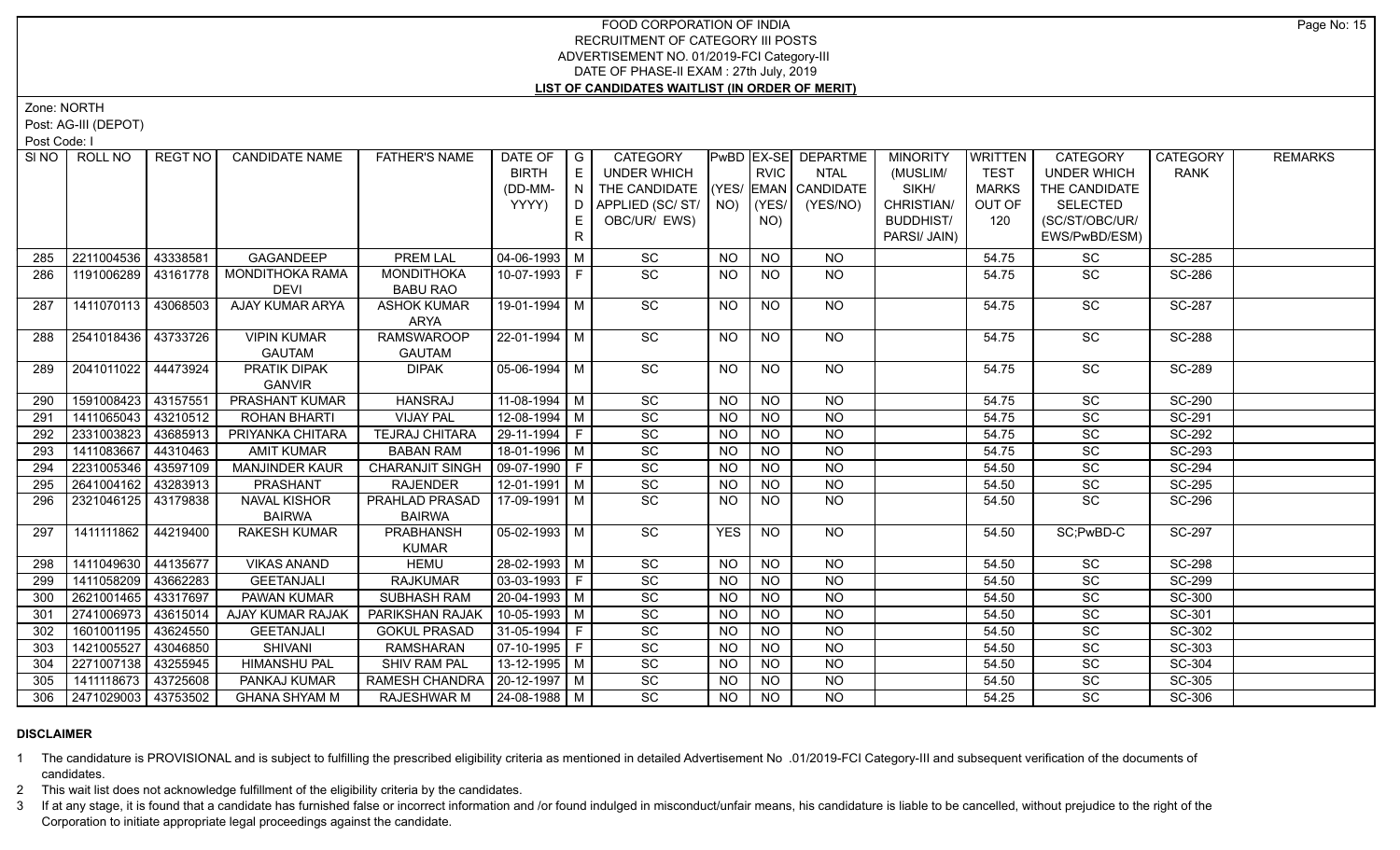Zone: NORTH

Post: AG-III (DEPOT)

Post Code: I

|     | SINO   ROLL NO          | REGT NO  | <b>CANDIDATE NAME</b>                   | <b>FATHER'S NAME</b>                  | DATE OF<br><b>BIRTH</b><br>(DD-MM-<br>YYYY) | $\overline{G}$<br>E<br>N<br>D<br>E.<br>R. | <b>CATEGORY</b><br><b>UNDER WHICH</b><br>THE CANDIDATE<br>APPLIED (SC/ST/<br>OBC/UR/ EWS) |           | <b>RVIC</b><br>$NO)$ (YES/<br>NO) | <b>PwBD EX-SE DEPARTME</b><br><b>NTAL</b><br>(YES/ EMAN CANDIDATE<br>(YES/NO) | <b>MINORITY</b><br>(MUSLIM/<br>SIKH/<br>CHRISTIAN/<br><b>BUDDHIST/</b><br>PARSI/ JAIN) | <b>WRITTEN</b><br><b>TEST</b><br><b>MARKS</b><br>OUT OF<br>120 | <b>CATEGORY</b><br><b>UNDER WHICH</b><br>THE CANDIDATE<br><b>SELECTED</b><br>(SC/ST/OBC/UR/<br>EWS/PwBD/ESM) | <b>CATEGORY</b><br><b>RANK</b> | <b>REMARKS</b> |
|-----|-------------------------|----------|-----------------------------------------|---------------------------------------|---------------------------------------------|-------------------------------------------|-------------------------------------------------------------------------------------------|-----------|-----------------------------------|-------------------------------------------------------------------------------|----------------------------------------------------------------------------------------|----------------------------------------------------------------|--------------------------------------------------------------------------------------------------------------|--------------------------------|----------------|
| 307 | 2361001122              | 43933957 | <b>HITESH KUMAR</b>                     | <b>GOVIND LAL</b>                     | $31 - 10 - 1988$ M                          |                                           | SC                                                                                        | <b>NO</b> | <b>NO</b>                         | NO.                                                                           |                                                                                        | 54.25                                                          | SC                                                                                                           | SC-307                         |                |
| 308 | 1411064972              | 43122353 | PARVEEN KUMAR                           | <b>KHATRI</b><br><b>RAJKAPOOR</b>     | $08-10-1989$ M                              |                                           | $\operatorname{\textsf{SC}}$                                                              | <b>NO</b> | <b>NO</b>                         | <b>NO</b>                                                                     |                                                                                        | 54.25                                                          | SC                                                                                                           | SC-308                         |                |
| 309 | 2721002807              | 44033872 | <b>HIRAK SARKAR</b>                     | DHARMA NARAYAN                        | $02-05-1990$ M                              |                                           | SC                                                                                        | NO.       | <b>NO</b>                         | <b>NO</b>                                                                     |                                                                                        | 54.25                                                          | <b>SC</b>                                                                                                    | SC-309                         |                |
|     |                         |          |                                         | <b>SARKAR</b>                         |                                             |                                           |                                                                                           |           |                                   |                                                                               |                                                                                        |                                                                |                                                                                                              |                                |                |
| 310 | 1631001119 43182803     |          | <b>AJAY KUMAR</b>                       | <b>KISHORI LAL</b>                    | $16-01-1991$ M                              |                                           | SC                                                                                        | NO.       | <b>NO</b>                         | <b>NO</b>                                                                     |                                                                                        | 54.25                                                          | SC                                                                                                           | SC-310                         |                |
| 311 | 2321068956 43466445     |          | <b>BHARTI VERMA</b>                     | PRAKASH<br><b>CHANDRA BUNKER</b>      | 09-01-1992 F                                |                                           | $\overline{SC}$                                                                           | <b>NO</b> | <b>NO</b>                         | NO                                                                            |                                                                                        | 54.25                                                          | <b>SC</b>                                                                                                    | SC-311                         |                |
| 312 | 2741016082 44807940     |          | RAHUL MONDAL                            | <b>NIRMAL KUMAR</b><br><b>MONDAL</b>  | $21-01-1992$ M                              |                                           | SC                                                                                        | <b>NO</b> | <b>NO</b>                         | <b>NO</b>                                                                     |                                                                                        | 54.25                                                          | SC                                                                                                           | SC-312                         |                |
| 313 | 2321078522 43016741     |          | PHOOL CHAND                             | <b>HIMMATA RAM</b>                    | $15-08-1992$ M                              |                                           | $\overline{SC}$                                                                           | NO        | $N$ O                             | <b>NO</b>                                                                     |                                                                                        | 54.25                                                          | SC                                                                                                           | SC-313                         |                |
| 314 | 2321043867              | 44908681 | <b>GAURAV KUMAR</b>                     | GHASI LAL BAIRWA   22-01-1993   M     |                                             |                                           | $\overline{SC}$                                                                           | <b>NO</b> | <b>NO</b>                         | <b>NO</b>                                                                     |                                                                                        | 54.25                                                          | SC                                                                                                           | SC-314                         |                |
| 315 | 2741006130 44107193     |          | <b>SAKET KUMAR</b>                      | <b>SANJAY KUMAR</b>                   | 29-03-1993 M                                |                                           | SC                                                                                        | <b>NO</b> | $N$ O                             | $N$ O                                                                         |                                                                                        | 54.25                                                          | SC                                                                                                           | SC-315                         |                |
| 316 | 2291005250              | 43657038 | <b>JITENDRA</b><br><b>DHOLPURIA</b>     | <b>KISHAN LAL</b><br><b>DHOLPURIA</b> | 30-06-1993 $\sqrt{M}$                       |                                           | SC                                                                                        | <b>NO</b> | <b>NO</b>                         | <b>NO</b>                                                                     |                                                                                        | 54.25                                                          | SC                                                                                                           | SC-316                         |                |
| 317 | 1201002876              | 44330236 | <b>CHANTI BABU MAJJI</b>                | <b>TRINADHA RAO</b>                   | 25-07-1993 M                                |                                           | SC                                                                                        | <b>NO</b> | <b>NO</b>                         | $N$ O                                                                         |                                                                                        | 54.25                                                          | SC                                                                                                           | SC-317                         |                |
| 318 | 1691005623              | 43550283 | <b>GAURAV KUMAR</b><br>ANGURANA         | <b>RAM PAUL RANA</b>                  | $04-08-1993$ M                              |                                           | SC                                                                                        | NO.       | <b>NO</b>                         | N <sub>O</sub>                                                                |                                                                                        | 54.25                                                          | SC                                                                                                           | SC-318                         |                |
| 319 | 2541006253              | 43677492 | PANKAJ SINGH                            | <b>BHIKAM SINGH</b>                   | 27-09-1993 M                                |                                           | SC                                                                                        | NO.       | <b>NO</b>                         | <b>NO</b>                                                                     |                                                                                        | 54.25                                                          | SC                                                                                                           | SC-319                         |                |
| 320 | 2631048428 44150223     |          | <b>NIKHIL VERMA</b>                     | <b>RAM PRASAD</b><br><b>VERMA</b>     | 07-10-1993   M                              |                                           | SC                                                                                        | <b>NO</b> | <b>NO</b>                         | <b>NO</b>                                                                     |                                                                                        | 54.25                                                          | SC                                                                                                           | SC-320                         |                |
| 321 | 1191001790              | 44337376 | <b>CHINTHAGUNTA</b><br><b>VARUN</b>     | <b>CHINTHAGUNTA</b><br>VASUDEVA RAO   | $22 - 11 - 1993$ M                          |                                           | $\overline{SC}$                                                                           | <b>NO</b> | <b>NO</b>                         | $N$ <sup>O</sup>                                                              |                                                                                        | 54.25                                                          | $\overline{SC}$                                                                                              | SC-321                         |                |
| 322 | 2761000329 43262444     |          | <b>GOURANGA</b><br><b>SUNDAR MANDAL</b> | <b>TAPAN KUMAR</b><br><b>MANDAL</b>   | 20-05-1994 M                                |                                           | $\overline{SC}$                                                                           | <b>NO</b> | <b>NO</b>                         | $N$ <sup>O</sup>                                                              |                                                                                        | 54.25                                                          | $\overline{SC}$                                                                                              | SC-322                         |                |
| 323 | 1151002005              | 43582585 | PALLE LOKESH                            | PALLE RAMA<br><b>CHANDRA</b>          | $06 - 02 - 1995$ M                          |                                           | SC                                                                                        | NO.       | <b>NO</b>                         | NO.                                                                           |                                                                                        | 54.25                                                          | SC                                                                                                           | SC-323                         |                |
|     | 324 2221007290 44781540 |          | <b>SANDEEP KUMAR</b>                    | PRABHU RAM                            | $20 - 02 - 1995$ M                          |                                           | $\overline{SC}$                                                                           | NO        | NO                                | NO                                                                            |                                                                                        | 54.25                                                          | SC                                                                                                           | SC-324                         |                |

### **DISCLAIMER**

1 The candidature is PROVISIONAL and is subject to fulfilling the prescribed eligibility criteria as mentioned in detailed Advertisement No .01/2019-FCI Category-III and subsequent verification of the documents of candidates.

2 This wait list does not acknowledge fulfillment of the eligibility criteria by the candidates.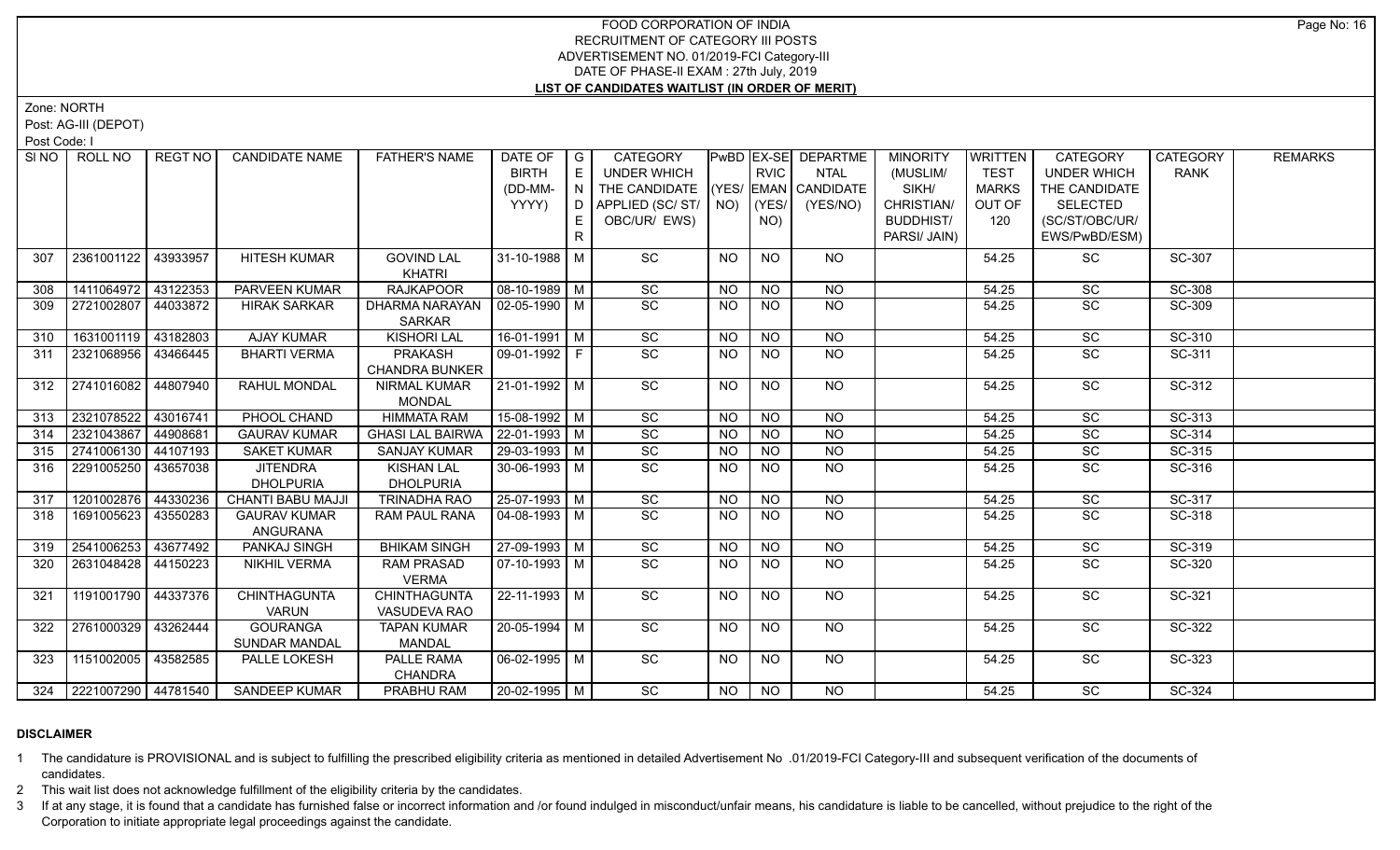Zone: NORTH

Post: AG-III (DEPOT)

Post Code: I

|     | SINO   ROLL NO        | REGT NO  | <b>CANDIDATE NAME</b>         | <b>FATHER'S NAME</b>  | DATE OF            | $\overline{G}$ | <b>CATEGORY</b>       |                |                 | <b>PwBD EX-SE DEPARTME</b> | <b>MINORITY</b>  | <b>WRITTEN</b> | CATEGORY              | <b>CATEGORY</b> | <b>REMARKS</b> |
|-----|-----------------------|----------|-------------------------------|-----------------------|--------------------|----------------|-----------------------|----------------|-----------------|----------------------------|------------------|----------------|-----------------------|-----------------|----------------|
|     |                       |          |                               |                       | <b>BIRTH</b>       | E              | <b>UNDER WHICH</b>    |                | <b>RVIC</b>     | <b>NTAL</b>                | (MUSLIM/         | <b>TEST</b>    | <b>UNDER WHICH</b>    | <b>RANK</b>     |                |
|     |                       |          |                               |                       | (DD-MM-            | $\overline{N}$ | THE CANDIDATE         |                |                 | (YES/ EMAN CANDIDATE       | SIKH/            | MARKS          | THE CANDIDATE         |                 |                |
|     |                       |          |                               |                       | YYYY)              | D I            | APPLIED (SC/ST/       |                | $NO)$ $ (YES/$  | (YES/NO)                   | CHRISTIAN/       | OUT OF         | <b>SELECTED</b>       |                 |                |
|     |                       |          |                               |                       |                    | E.             | OBC/UR/ EWS)          |                | NO)             |                            | <b>BUDDHIST/</b> | 120            | (SC/ST/OBC/UR/        |                 |                |
|     |                       |          |                               |                       |                    | $\mathsf{R}$   |                       |                |                 |                            | PARSI/ JAIN)     |                | EWS/PwBD/ESM)         |                 |                |
| 325 | 2541002989            | 43406319 | <b>BHAWANA JALORIA</b>        | <b>SATISH KUMAR</b>   | 08-08-1995 F       |                | SC                    | NO             | <b>NO</b>       | NO.                        |                  | 54.25          | <b>SC</b>             | SC-325          |                |
|     |                       |          |                               | <b>JALORIA</b>        |                    |                |                       |                |                 |                            |                  |                |                       |                 |                |
| 326 | 2551001414   43059515 |          | <b>HEMLATA KUMARI</b>         | <b>BHANWAR PAL</b>    | 12-12-1995 F       |                | SC                    | NO.            | <b>NO</b>       | NO                         |                  | 54.25          | SC                    | SC-326          |                |
|     |                       |          |                               | <b>SINGH</b>          |                    |                |                       |                |                 |                            |                  |                |                       |                 |                |
| 327 | 2621014604            | 43480842 | NISHANT VERMA                 | <b>JAI PRAKASH</b>    | 13-11-1996 M       |                | SC                    | <b>NO</b>      | <b>NO</b>       | <b>NO</b>                  |                  | 54.25          | SC                    | SC-327          |                |
|     |                       |          |                               | <b>VERMA</b>          |                    |                |                       |                |                 |                            |                  |                |                       |                 |                |
| 328 | 1411037940            | 43795602 | <b>VIVEK</b>                  | <b>KARMBIR</b>        | $05-01-1997$ M     |                | $\overline{SC}$       | NO.            | <b>NO</b>       | <b>NO</b>                  |                  | 54.25          | SC                    | SC-328          |                |
| 329 | 1691003426            | 43419463 | <b>ARUN BHAGAT</b>            | <b>RAM DAYAL</b>      | $30 - 03 - 1998$ M |                | $\overline{SC}$       | <b>NO</b>      | <b>NO</b>       | N <sub>O</sub>             |                  | 54.25          | SC                    | SC-329          |                |
| 330 | 2331009144            | 44624892 | <b>SACHIN GEHLOT</b>          | <b>KASTURA RAM</b>    | 19-05-1998 M       |                | $\overline{SC}$       | <b>NO</b>      | <b>NO</b>       | N <sub>O</sub>             |                  | 54.25          | $\overline{SC}$       | SC-330          |                |
| 331 | 1741003421            | 43344825 | <b>AMIT KUMAR</b>             | <b>RAJENDRA</b>       | $02 - 12 - 1987$ M |                | SC                    | <b>NO</b>      | <b>NO</b>       | <b>NO</b>                  |                  | 54.00          | SC                    | SC-331          |                |
|     |                       |          |                               | PRASAD                |                    |                |                       |                |                 |                            |                  |                |                       |                 |                |
| 332 | 1921010498            | 45094522 | AVINASH KADAM                 | <b>LAKHAN SINGH</b>   | 12-09-1989 M       |                | $\overline{SC}$       | NO             | N <sub>O</sub>  | $N$ O                      |                  | 54.00          | $\overline{SC}$       | SC-332          |                |
|     |                       |          |                               | <b>KADAM</b>          |                    |                |                       |                |                 |                            |                  |                |                       |                 |                |
| 333 | 1191009715            | 43008478 | <b>MESALA VENKAT</b>          | <b>MESALA SAIDULU</b> | 16-05-1991 M       |                | SC                    | NO.            | <b>NO</b>       | NO                         |                  | 54.00          | $\overline{SC}$       | SC-333          |                |
|     |                       |          | <b>RAO</b>                    |                       |                    |                |                       |                |                 |                            |                  |                |                       |                 |                |
| 334 | 2621000193 43369718   |          | <b>MANISH KUMAR</b>           | <b>LALTA PRASAD</b>   | 20-07-1991 M       |                | SC                    | <b>NO</b>      | <b>NO</b>       | NO                         |                  | 54.00          | <b>SC</b>             | SC-334          |                |
| 335 | 2671001782   44678031 |          | <b>ANURAG RAWAT</b>           | <b>SUKH NANDAN</b>    | 23-07-1991 M       |                | SC                    | NO.            | <b>NO</b>       | <b>NO</b>                  |                  | 54.00          | SC                    | SC-335          |                |
|     |                       |          |                               | <b>RAWAT</b>          |                    |                |                       |                |                 |                            |                  |                |                       |                 |                |
| 336 | 2041001732 43712657   |          | PALASH SUDESH                 | <b>SUDESH</b>         | 16-11-1991   M     |                | $\overline{SC}$       | NO.            | <b>NO</b>       | <b>NO</b>                  |                  | 54.00          | $\overline{SC}$       | SC-336          |                |
|     | 2701004351            | 43464687 | <b>RAUT</b><br>PRABHAT BHARTI | RATNAKAR ARYA         | 20-03-1992 M       |                |                       | <b>NO</b>      | <b>NO</b>       | <b>NO</b>                  |                  | 54.00          |                       | SC-337          |                |
| 337 | 2321021844            | 43594709 | RAJ KUMAR                     | <b>INDER MAL</b>      | $05-11-1992$ M     |                | SC<br>$\overline{SC}$ | <b>NO</b>      | $\overline{NO}$ | <b>NO</b>                  |                  |                | SC<br>$\overline{SC}$ | SC-338          |                |
| 338 |                       |          | <b>PAREWA</b>                 | <b>PAREWA</b>         |                    |                |                       |                |                 |                            |                  | 54.00          |                       |                 |                |
| 339 | 2231002034            | 43957549 | <b>AMAN SINGH</b>             | PHOOL CHAND           | 27-01-1993 M       |                | $\overline{SC}$       | <b>NO</b>      | <b>NO</b>       | N <sub>O</sub>             |                  | 54.00          | $\overline{SC}$       | SC-339          |                |
|     | 1411099192            | 43126029 | <b>ANUPAMA</b>                | <b>REWAT PAL</b>      | $30-01-1993$ F     |                | $\overline{SC}$       |                | $N$ O           | $N$ O                      |                  | 54.00          | $\overline{SC}$       | SC-340          |                |
| 340 | 1191000691            | 45009961 | <b>KOTAIAH MOGULURI</b>       | <b>JAGAN</b>          | $15 - 02 - 1993$ M |                | $\overline{SC}$       | <b>NO</b>      | $N$ O           | $N$ O                      |                  |                | $\overline{SC}$       | SC-341          |                |
| 341 |                       |          |                               |                       |                    |                |                       | <b>NO</b>      |                 |                            |                  | 54.00          |                       |                 |                |
| 342 | 1691008991            | 44055370 | VISHAL BANGOTRA               | <b>BANSILAL</b>       | $02 - 03 - 1993$ M |                | $\overline{SC}$       | <b>NO</b>      | <b>NO</b>       | $N$ O                      |                  | 54.00          | $\overline{SC}$       | SC-342          |                |
| 343 | 1601001783            | 43789875 | <b>RAJUL BHATHLEY</b>         | <b>RAMKARAN</b>       | $03-03-1993$ M     |                | $\overline{SC}$       | <b>NO</b>      | <b>NO</b>       | $N$ O                      |                  | 54.00          | SC                    | SC-343          |                |
| 344 | 1351050742 43859952   |          | <b>ALOK RANJAN</b>            | <b>RAM NATH RAM</b>   | 28-03-1993 M       |                | $\overline{SC}$       | N <sub>O</sub> | N <sub>O</sub>  | $N$ O                      |                  | 54.00          | $\overline{SC}$       | SC-344          |                |

## **DISCLAIMER**

1 The candidature is PROVISIONAL and is subject to fulfilling the prescribed eligibility criteria as mentioned in detailed Advertisement No .01/2019-FCI Category-III and subsequent verification of the documents of candidates.

2 This wait list does not acknowledge fulfillment of the eligibility criteria by the candidates.

3 If at any stage, it is found that a candidate has furnished false or incorrect information and /or found indulged in misconduct/unfair means, his candidature is liable to be cancelled, without prejudice to the right of t Corporation to initiate appropriate legal proceedings against the candidate.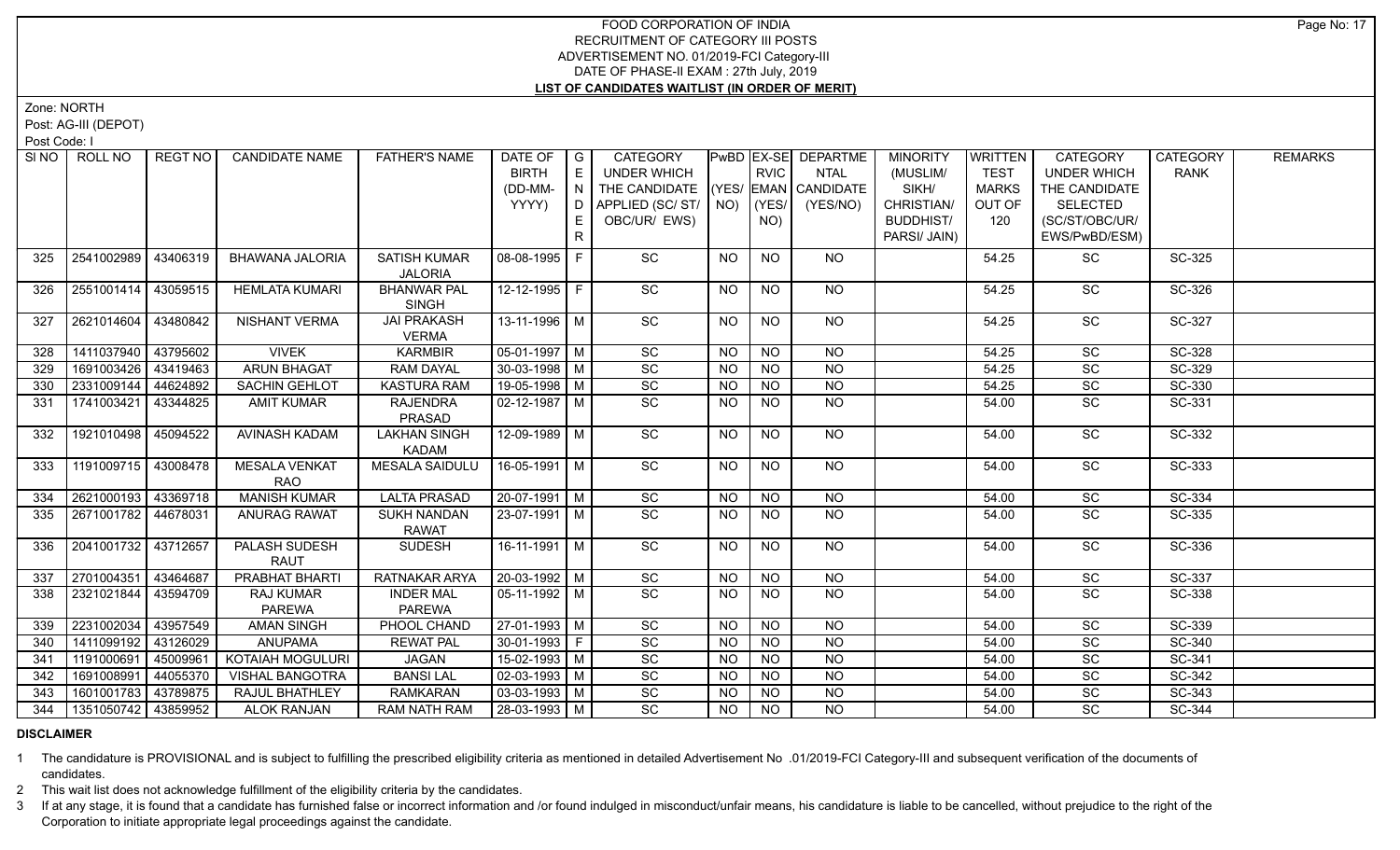Zone: NORTH

Post: AG-III (DEPOT)

Post Code: I

| ROLL NO    | REGT NO                                                                                                                                        | <b>CANDIDATE NAME</b>                                                                                                                                                                      | <b>FATHER'S NAME</b>                                                                                                                                                                                                         | DATE OF                                                                                                                                                                                                                                                                    |       | <b>CATEGORY</b>                                                                                                                                                                                                                                                                                                                                                                                                                                        |                                                                                                                                                           |                                                                                                                |                                                                                                                           | <b>MINORITY</b>                                                                                                                                                             | <b>WRITTEN</b>                                                | <b>CATEGORY</b>                                             | <b>CATEGORY</b>                                                                                                                                  | <b>REMARKS</b>                                                                                   |
|------------|------------------------------------------------------------------------------------------------------------------------------------------------|--------------------------------------------------------------------------------------------------------------------------------------------------------------------------------------------|------------------------------------------------------------------------------------------------------------------------------------------------------------------------------------------------------------------------------|----------------------------------------------------------------------------------------------------------------------------------------------------------------------------------------------------------------------------------------------------------------------------|-------|--------------------------------------------------------------------------------------------------------------------------------------------------------------------------------------------------------------------------------------------------------------------------------------------------------------------------------------------------------------------------------------------------------------------------------------------------------|-----------------------------------------------------------------------------------------------------------------------------------------------------------|----------------------------------------------------------------------------------------------------------------|---------------------------------------------------------------------------------------------------------------------------|-----------------------------------------------------------------------------------------------------------------------------------------------------------------------------|---------------------------------------------------------------|-------------------------------------------------------------|--------------------------------------------------------------------------------------------------------------------------------------------------|--------------------------------------------------------------------------------------------------|
|            |                                                                                                                                                |                                                                                                                                                                                            |                                                                                                                                                                                                                              | <b>BIRTH</b>                                                                                                                                                                                                                                                               | E     | <b>UNDER WHICH</b>                                                                                                                                                                                                                                                                                                                                                                                                                                     |                                                                                                                                                           | <b>RVIC</b>                                                                                                    | <b>NTAL</b>                                                                                                               | (MUSLIM/                                                                                                                                                                    | <b>TEST</b>                                                   | <b>UNDER WHICH</b>                                          | <b>RANK</b>                                                                                                                                      |                                                                                                  |
|            |                                                                                                                                                |                                                                                                                                                                                            |                                                                                                                                                                                                                              | (DD-MM-                                                                                                                                                                                                                                                                    |       |                                                                                                                                                                                                                                                                                                                                                                                                                                                        |                                                                                                                                                           |                                                                                                                |                                                                                                                           | SIKH/                                                                                                                                                                       | <b>MARKS</b>                                                  | THE CANDIDATE                                               |                                                                                                                                                  |                                                                                                  |
|            |                                                                                                                                                |                                                                                                                                                                                            |                                                                                                                                                                                                                              |                                                                                                                                                                                                                                                                            | D     |                                                                                                                                                                                                                                                                                                                                                                                                                                                        |                                                                                                                                                           | (YES/                                                                                                          | (YES/NO)                                                                                                                  |                                                                                                                                                                             | OUT OF                                                        | <b>SELECTED</b>                                             |                                                                                                                                                  |                                                                                                  |
|            |                                                                                                                                                |                                                                                                                                                                                            |                                                                                                                                                                                                                              |                                                                                                                                                                                                                                                                            | E     |                                                                                                                                                                                                                                                                                                                                                                                                                                                        |                                                                                                                                                           |                                                                                                                |                                                                                                                           |                                                                                                                                                                             | 120                                                           |                                                             |                                                                                                                                                  |                                                                                                  |
|            |                                                                                                                                                |                                                                                                                                                                                            |                                                                                                                                                                                                                              |                                                                                                                                                                                                                                                                            |       |                                                                                                                                                                                                                                                                                                                                                                                                                                                        |                                                                                                                                                           |                                                                                                                |                                                                                                                           |                                                                                                                                                                             |                                                               |                                                             |                                                                                                                                                  |                                                                                                  |
| 2041004605 | 43254149                                                                                                                                       | <b>RONIT RAGHUNATH</b>                                                                                                                                                                     | <b>RAGHUNATH</b>                                                                                                                                                                                                             |                                                                                                                                                                                                                                                                            |       | SC                                                                                                                                                                                                                                                                                                                                                                                                                                                     | <b>NO</b>                                                                                                                                                 | <b>NO</b>                                                                                                      | NO.                                                                                                                       |                                                                                                                                                                             | 54.00                                                         | SC                                                          | SC-345                                                                                                                                           |                                                                                                  |
|            |                                                                                                                                                | <b>KARWADE</b>                                                                                                                                                                             | DAGOJI KARWADE                                                                                                                                                                                                               |                                                                                                                                                                                                                                                                            |       |                                                                                                                                                                                                                                                                                                                                                                                                                                                        |                                                                                                                                                           |                                                                                                                |                                                                                                                           |                                                                                                                                                                             |                                                               |                                                             |                                                                                                                                                  |                                                                                                  |
|            | 43216067                                                                                                                                       | <b>DEEPIKA</b>                                                                                                                                                                             | <b>TARUN KUMAR</b>                                                                                                                                                                                                           |                                                                                                                                                                                                                                                                            |       |                                                                                                                                                                                                                                                                                                                                                                                                                                                        | <b>NO</b>                                                                                                                                                 | <b>NO</b>                                                                                                      | NO.                                                                                                                       |                                                                                                                                                                             | 54.00                                                         | SC                                                          | SC-346                                                                                                                                           |                                                                                                  |
| 2691012227 |                                                                                                                                                | <b>DEEPALI AAGRI</b>                                                                                                                                                                       |                                                                                                                                                                                                                              |                                                                                                                                                                                                                                                                            |       | SC                                                                                                                                                                                                                                                                                                                                                                                                                                                     | <b>NO</b>                                                                                                                                                 | <b>NO</b>                                                                                                      | <b>NO</b>                                                                                                                 |                                                                                                                                                                             | 54.00                                                         | SC                                                          | SC-347                                                                                                                                           |                                                                                                  |
|            |                                                                                                                                                |                                                                                                                                                                                            |                                                                                                                                                                                                                              |                                                                                                                                                                                                                                                                            |       |                                                                                                                                                                                                                                                                                                                                                                                                                                                        |                                                                                                                                                           |                                                                                                                |                                                                                                                           |                                                                                                                                                                             | 54.00                                                         |                                                             |                                                                                                                                                  |                                                                                                  |
| 2301011297 |                                                                                                                                                | <b>BRIJESH KUMAR</b>                                                                                                                                                                       | POORAN RAM                                                                                                                                                                                                                   |                                                                                                                                                                                                                                                                            |       |                                                                                                                                                                                                                                                                                                                                                                                                                                                        | <b>NO</b>                                                                                                                                                 | <b>NO</b>                                                                                                      | <b>NO</b>                                                                                                                 |                                                                                                                                                                             | 54.00                                                         | SC                                                          |                                                                                                                                                  |                                                                                                  |
|            |                                                                                                                                                |                                                                                                                                                                                            |                                                                                                                                                                                                                              |                                                                                                                                                                                                                                                                            |       |                                                                                                                                                                                                                                                                                                                                                                                                                                                        | <b>NO</b>                                                                                                                                                 |                                                                                                                |                                                                                                                           |                                                                                                                                                                             | 54.00                                                         |                                                             |                                                                                                                                                  |                                                                                                  |
| 2041001649 | 43749628                                                                                                                                       | NAKUL CHOKHINATH                                                                                                                                                                           | <b>CHOKHINATH</b>                                                                                                                                                                                                            |                                                                                                                                                                                                                                                                            |       | SC                                                                                                                                                                                                                                                                                                                                                                                                                                                     | NO.                                                                                                                                                       | <b>NO</b>                                                                                                      | <b>NO</b>                                                                                                                 |                                                                                                                                                                             | 53.75                                                         | SC                                                          | SC-351                                                                                                                                           |                                                                                                  |
|            |                                                                                                                                                |                                                                                                                                                                                            |                                                                                                                                                                                                                              |                                                                                                                                                                                                                                                                            |       |                                                                                                                                                                                                                                                                                                                                                                                                                                                        |                                                                                                                                                           |                                                                                                                |                                                                                                                           |                                                                                                                                                                             |                                                               |                                                             |                                                                                                                                                  |                                                                                                  |
|            |                                                                                                                                                |                                                                                                                                                                                            |                                                                                                                                                                                                                              |                                                                                                                                                                                                                                                                            |       |                                                                                                                                                                                                                                                                                                                                                                                                                                                        |                                                                                                                                                           |                                                                                                                |                                                                                                                           |                                                                                                                                                                             |                                                               |                                                             |                                                                                                                                                  |                                                                                                  |
|            |                                                                                                                                                |                                                                                                                                                                                            |                                                                                                                                                                                                                              |                                                                                                                                                                                                                                                                            |       |                                                                                                                                                                                                                                                                                                                                                                                                                                                        |                                                                                                                                                           |                                                                                                                |                                                                                                                           |                                                                                                                                                                             |                                                               |                                                             |                                                                                                                                                  |                                                                                                  |
|            |                                                                                                                                                |                                                                                                                                                                                            |                                                                                                                                                                                                                              |                                                                                                                                                                                                                                                                            |       |                                                                                                                                                                                                                                                                                                                                                                                                                                                        |                                                                                                                                                           |                                                                                                                |                                                                                                                           |                                                                                                                                                                             |                                                               |                                                             |                                                                                                                                                  |                                                                                                  |
|            |                                                                                                                                                |                                                                                                                                                                                            |                                                                                                                                                                                                                              |                                                                                                                                                                                                                                                                            |       |                                                                                                                                                                                                                                                                                                                                                                                                                                                        |                                                                                                                                                           |                                                                                                                |                                                                                                                           |                                                                                                                                                                             |                                                               |                                                             |                                                                                                                                                  |                                                                                                  |
|            |                                                                                                                                                |                                                                                                                                                                                            |                                                                                                                                                                                                                              |                                                                                                                                                                                                                                                                            |       |                                                                                                                                                                                                                                                                                                                                                                                                                                                        |                                                                                                                                                           |                                                                                                                |                                                                                                                           |                                                                                                                                                                             |                                                               |                                                             |                                                                                                                                                  |                                                                                                  |
|            |                                                                                                                                                |                                                                                                                                                                                            |                                                                                                                                                                                                                              |                                                                                                                                                                                                                                                                            |       |                                                                                                                                                                                                                                                                                                                                                                                                                                                        |                                                                                                                                                           |                                                                                                                |                                                                                                                           |                                                                                                                                                                             |                                                               |                                                             |                                                                                                                                                  |                                                                                                  |
|            |                                                                                                                                                |                                                                                                                                                                                            |                                                                                                                                                                                                                              |                                                                                                                                                                                                                                                                            |       |                                                                                                                                                                                                                                                                                                                                                                                                                                                        |                                                                                                                                                           |                                                                                                                |                                                                                                                           |                                                                                                                                                                             |                                                               |                                                             |                                                                                                                                                  |                                                                                                  |
|            |                                                                                                                                                |                                                                                                                                                                                            |                                                                                                                                                                                                                              |                                                                                                                                                                                                                                                                            |       |                                                                                                                                                                                                                                                                                                                                                                                                                                                        |                                                                                                                                                           |                                                                                                                |                                                                                                                           |                                                                                                                                                                             |                                                               |                                                             |                                                                                                                                                  |                                                                                                  |
|            |                                                                                                                                                |                                                                                                                                                                                            |                                                                                                                                                                                                                              |                                                                                                                                                                                                                                                                            |       |                                                                                                                                                                                                                                                                                                                                                                                                                                                        |                                                                                                                                                           |                                                                                                                |                                                                                                                           |                                                                                                                                                                             |                                                               |                                                             |                                                                                                                                                  |                                                                                                  |
|            |                                                                                                                                                |                                                                                                                                                                                            |                                                                                                                                                                                                                              |                                                                                                                                                                                                                                                                            |       |                                                                                                                                                                                                                                                                                                                                                                                                                                                        |                                                                                                                                                           |                                                                                                                |                                                                                                                           |                                                                                                                                                                             |                                                               |                                                             |                                                                                                                                                  |                                                                                                  |
|            |                                                                                                                                                | <b>JAYANT</b>                                                                                                                                                                              |                                                                                                                                                                                                                              |                                                                                                                                                                                                                                                                            |       |                                                                                                                                                                                                                                                                                                                                                                                                                                                        |                                                                                                                                                           |                                                                                                                |                                                                                                                           |                                                                                                                                                                             |                                                               |                                                             |                                                                                                                                                  |                                                                                                  |
| 1411061313 |                                                                                                                                                | <b>KAUSHAL KUMAR</b>                                                                                                                                                                       | <b>MAHAVIR SINGH</b>                                                                                                                                                                                                         |                                                                                                                                                                                                                                                                            |       | <b>SC</b>                                                                                                                                                                                                                                                                                                                                                                                                                                              | NO.                                                                                                                                                       | <b>NO</b>                                                                                                      | NO                                                                                                                        |                                                                                                                                                                             | 53.75                                                         | <b>SC</b>                                                   | SC-359                                                                                                                                           |                                                                                                  |
|            |                                                                                                                                                | <b>SINGH</b>                                                                                                                                                                               |                                                                                                                                                                                                                              |                                                                                                                                                                                                                                                                            |       |                                                                                                                                                                                                                                                                                                                                                                                                                                                        |                                                                                                                                                           |                                                                                                                |                                                                                                                           |                                                                                                                                                                             |                                                               |                                                             |                                                                                                                                                  |                                                                                                  |
| 1431000455 | 44065041                                                                                                                                       | SANDEEP ANAND                                                                                                                                                                              | <b>CHAUTHI RAM</b>                                                                                                                                                                                                           |                                                                                                                                                                                                                                                                            |       | SC                                                                                                                                                                                                                                                                                                                                                                                                                                                     | <b>NO</b>                                                                                                                                                 | <b>NO</b>                                                                                                      | <b>NO</b>                                                                                                                 |                                                                                                                                                                             | 53.75                                                         | SC                                                          | SC-360                                                                                                                                           |                                                                                                  |
| 1351060137 | 43360301                                                                                                                                       | <b>SANDEEP KUMAR</b>                                                                                                                                                                       | PRADEEP KUMAR                                                                                                                                                                                                                |                                                                                                                                                                                                                                                                            |       | $\overline{SC}$                                                                                                                                                                                                                                                                                                                                                                                                                                        | <b>NO</b>                                                                                                                                                 | NO                                                                                                             | NO                                                                                                                        |                                                                                                                                                                             | 53.75                                                         | SC                                                          | SC-361                                                                                                                                           |                                                                                                  |
| 1911007150 | 43857753                                                                                                                                       | JITHIN M J                                                                                                                                                                                 | JANARDHANAN                                                                                                                                                                                                                  |                                                                                                                                                                                                                                                                            |       | SC                                                                                                                                                                                                                                                                                                                                                                                                                                                     | <b>NO</b>                                                                                                                                                 | N <sub>O</sub>                                                                                                 | $N$ O                                                                                                                     |                                                                                                                                                                             | 53.75                                                         | SC                                                          | SC-362                                                                                                                                           |                                                                                                  |
| 1411038588 |                                                                                                                                                | <b>VIMAL KUMAR</b>                                                                                                                                                                         | <b>OM PRAKASH</b>                                                                                                                                                                                                            |                                                                                                                                                                                                                                                                            |       | SC                                                                                                                                                                                                                                                                                                                                                                                                                                                     | <b>NO</b>                                                                                                                                                 | NO                                                                                                             | $N$ O                                                                                                                     |                                                                                                                                                                             | 53.75                                                         | $\overline{SC}$                                             | SC-363                                                                                                                                           |                                                                                                  |
| 1451006297 | 43781337                                                                                                                                       | <b>TUSHAR KHARARIA</b>                                                                                                                                                                     | <b>RAJENDER SINGH</b>                                                                                                                                                                                                        |                                                                                                                                                                                                                                                                            |       | SC                                                                                                                                                                                                                                                                                                                                                                                                                                                     | <b>NO</b>                                                                                                                                                 | <b>NO</b>                                                                                                      | N <sub>O</sub>                                                                                                            |                                                                                                                                                                             | 53.75                                                         | SC                                                          | SC-364                                                                                                                                           |                                                                                                  |
|            |                                                                                                                                                | <b>ABHISHEK</b>                                                                                                                                                                            | <b>OM PRAKASH</b>                                                                                                                                                                                                            |                                                                                                                                                                                                                                                                            |       | $\overline{SC}$                                                                                                                                                                                                                                                                                                                                                                                                                                        | NO.                                                                                                                                                       | <b>NO</b>                                                                                                      | <b>NO</b>                                                                                                                 |                                                                                                                                                                             | 53.75                                                         | SC                                                          | SC-365                                                                                                                                           |                                                                                                  |
|            | SI <sub>NO</sub><br>1591009954<br>1631000478<br>1411079316<br>2261002250<br>2321027753<br>2211001978<br>1541004860<br>2041003832<br>1371009569 | 43157733<br>43195582<br>43061079<br>2691016189 44188808<br>43295999<br>43474859<br>43571187<br>43212956<br>44944663<br>43923609<br>44185840<br>44189111<br>44000505<br>1631000648 44499716 | <b>SAGAR</b><br><b>GAURAV KUMAR</b><br><b>SHILA</b><br><b>ROHIT NIGAM</b><br><b>SARVPALI</b><br><b>PRADEEP SHAKUR</b><br><b>NAVDEEP KAUR</b><br>PRIYANKA GAHLOT<br><b>BHAGYASHREE</b><br><b>GULABRAO</b><br><b>NITNAWARE</b> | <b>BALWANT AAGRI</b><br><b>SANTOSH KUMAR</b><br><b>DIWANI RAM</b><br><b>PREM PRAKASH</b><br><b>NIGAM</b><br><b>AJIT RAM</b><br><b>RAMESH KUMAR</b><br><b>BAIRWA</b><br><b>SATNAM SINGH</b><br><b>BIRENDER PAL</b><br><b>SINGH</b><br><b>GULABRAO</b><br><b>DALIP SINGH</b> | YYYY) | $\overline{\phantom{a}}$ $\overline{\phantom{a}}$<br>$\overline{N}$<br>R.<br>24-06-1993 M<br>25-11-1993 F<br>27-01-1994 F<br>12-05-1994 M<br>30-10-1994 M<br>$20-05-1996$ M<br>10-08-1988 M<br>26-11-1989 M<br>$24 - 01 - 1990$ F<br>  09-07-1990   M<br>$12-05-1991$ F<br>11-11-1991 F<br>22-07-1992 F<br>  27-12-1992   M<br>28-02-1993 M<br>10-01-1994 M<br>$08 - 02 - 1994$ M<br>$06-07-1994$ M<br>$\boxed{02-11-1994}$ M<br>$\sqrt{02-02-1995}$ M | OBC/UR/ EWS)<br>SC<br>SC<br>SC<br>SC<br>$\overline{SC}$<br>$\overline{SC}$<br><b>SC</b><br>$\overline{SC}$<br>$\overline{SC}$<br>SC<br>27-09-1992 M<br>SC | APPLIED (SC/ ST/   NO)<br><b>NO</b><br><b>NO</b><br><b>NO</b><br>NO.<br>$N$ O<br><b>NO</b><br>NO.<br><b>NO</b> | NO)<br><b>NO</b><br><b>NO</b><br>$\overline{NO}$<br>N <sub>O</sub><br>NO.<br>$N$ O<br><b>NO</b><br><b>NO</b><br><b>NO</b> | PwBD EX-SE DEPARTME<br>THE CANDIDATE (YES/ EMAN CANDIDATE<br><b>NO</b><br><b>NO</b><br>$N$ <sup>O</sup><br>$\overline{NO}$<br>NO<br>N <sub>O</sub><br>NO<br>NO<br><b>NO</b> | CHRISTIAN/<br><b>BUDDHIST/</b><br>PARSI/ JAIN)<br><b>SIKH</b> | 53.75<br>53.75<br>53.75<br>53.75<br>53.75<br>53.75<br>53.75 | (SC/ST/OBC/UR/<br>EWS/PwBD/ESM)<br>SC<br>$\overline{SC}$<br>SC<br>$\overline{SC}$<br><b>SC</b><br>$\overline{SC}$<br>$\overline{SC}$<br>SC<br>SC | SC-348<br>SC-349<br>SC-350<br>SC-352<br>SC-353<br>SC-354<br>SC-355<br>SC-356<br>SC-357<br>SC-358 |

### **DISCLAIMER**

1 The candidature is PROVISIONAL and is subject to fulfilling the prescribed eligibility criteria as mentioned in detailed Advertisement No .01/2019-FCI Category-III and subsequent verification of the documents of candidates.

2 This wait list does not acknowledge fulfillment of the eligibility criteria by the candidates.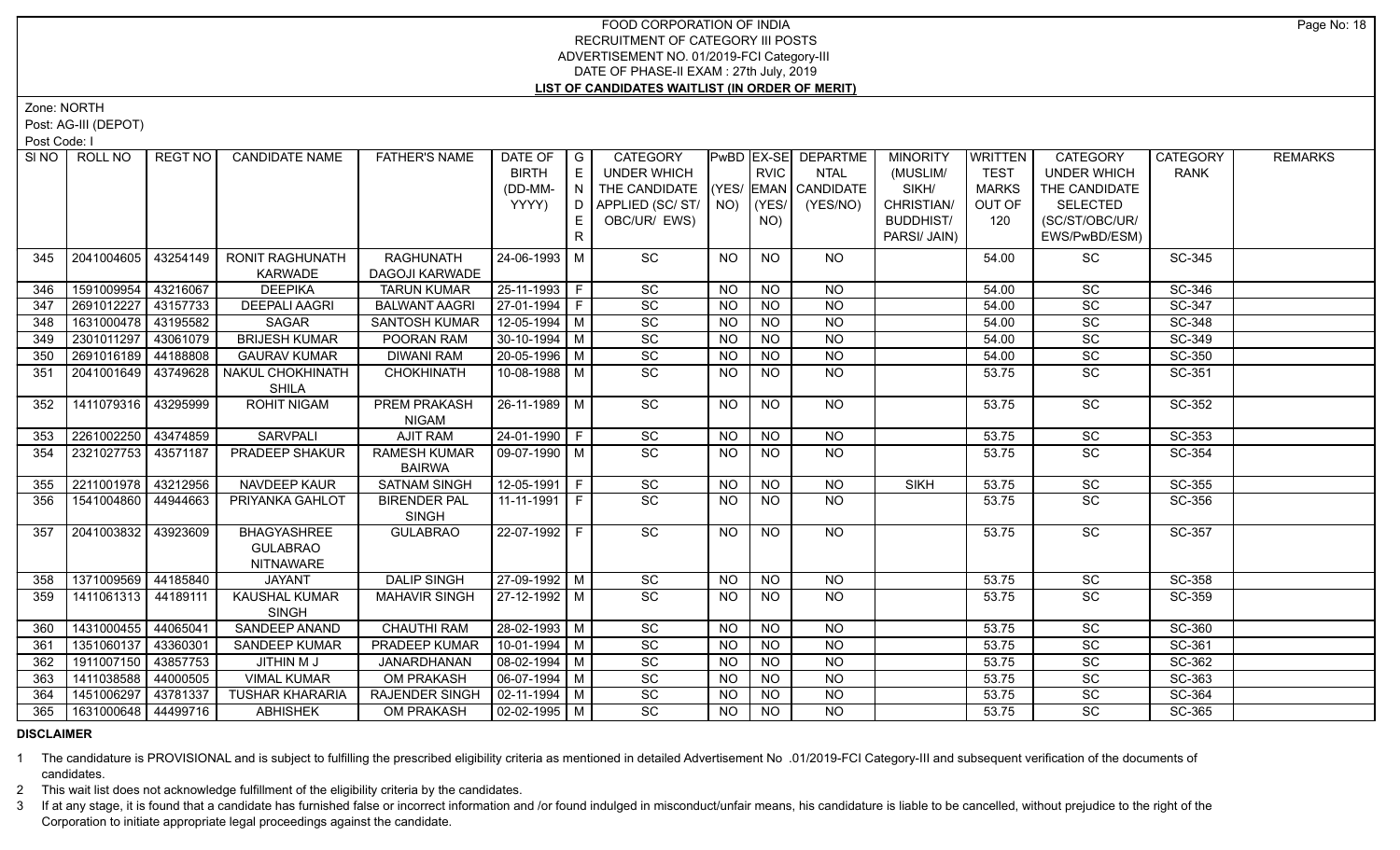Zone: NORTH

Post: AG-III (DEPOT)

Post Code: I

|     | SINO FROLL NO       | REGT NO  | <b>CANDIDATE NAME</b>               | <b>FATHER'S NAME</b>                      | DATE OF            | $\overline{\phantom{a}}$ G | <b>CATEGORY</b>                    |           |                | <b>PwBD EX-SE DEPARTME</b>  | <b>MINORITY</b>  | <b>WRITTEN</b> | CATEGORY           | <b>CATEGORY</b> | <b>REMARKS</b> |
|-----|---------------------|----------|-------------------------------------|-------------------------------------------|--------------------|----------------------------|------------------------------------|-----------|----------------|-----------------------------|------------------|----------------|--------------------|-----------------|----------------|
|     |                     |          |                                     |                                           | <b>BIRTH</b>       | E                          | <b>UNDER WHICH</b>                 |           | <b>RVIC</b>    | <b>NTAL</b>                 | (MUSLIM/         | <b>TEST</b>    | <b>UNDER WHICH</b> | <b>RANK</b>     |                |
|     |                     |          |                                     |                                           | (DD-MM-            | N                          | THE CANDIDATE (YES/ EMAN CANDIDATE |           |                |                             | SIKH/            | <b>MARKS</b>   | THE CANDIDATE      |                 |                |
|     |                     |          |                                     |                                           | YYYY)              | D                          | APPLIED (SC/ ST/   NO)             |           | (YES/          | (YES/NO)                    | CHRISTIAN/       | OUT OF         | <b>SELECTED</b>    |                 |                |
|     |                     |          |                                     |                                           |                    |                            | OBC/UR/ EWS)                       |           | NO)            |                             | <b>BUDDHIST/</b> | 120            | (SC/ST/OBC/UR/     |                 |                |
|     |                     |          |                                     |                                           |                    | R.                         |                                    |           |                |                             | PARSI/ JAIN)     |                | EWS/PwBD/ESM)      |                 |                |
| 366 | 1991005224          | 43148252 | PRITI ASHOK                         | <b>ASHOK RAMRAO</b>                       | 31-03-1995 F       |                            | <b>SC</b>                          | <b>NO</b> | <b>NO</b>      | <b>NO</b>                   | <b>BUDDHIST</b>  | 53.75          | <b>SC</b>          | SC-366          |                |
|     |                     |          | MESHRAM                             | <b>MESHRAM</b>                            |                    |                            |                                    |           |                |                             |                  |                |                    |                 |                |
| 367 | 2471003417 43318138 |          | NIHAL INAPANURI                     | <b>INAPANURI NEHRU</b>                    | 25-04-1995 M       |                            | SC                                 | NO.       | <b>NO</b>      | NO                          |                  | 53.75          | <b>SC</b>          | SC-367          |                |
|     |                     |          |                                     | <b>BABU</b>                               |                    |                            |                                    |           |                |                             |                  |                |                    |                 |                |
| 368 | 2621014957          | 43155819 | ANJALI KATHERIYA                    | <b>BALVEER</b>                            | $27-10-1995$ F     |                            | $\overline{SC}$                    | <b>NO</b> | <b>NO</b>      | NO                          |                  | 53.75          | $\overline{SC}$    | SC-368          |                |
|     |                     |          |                                     | <b>KATHERIYA</b>                          |                    |                            |                                    |           |                |                             |                  |                |                    |                 |                |
| 369 | 1411081107          | 43805217 | <b>DEEPAK KUMAR</b>                 | BHIKAM PAL SINGH   31-03-1996   M         |                    |                            | SC                                 | <b>NO</b> | <b>NO</b>      | <b>NO</b>                   |                  | 53.75          | SC                 | SC-369          |                |
| 370 | 1151010412          | 45036958 | <b>TADIPATRI</b>                    | T MUNIRAJULU                              | 08-08-1996   M     |                            | $\overline{SC}$                    | NO.       | <b>NO</b>      | <b>NO</b>                   |                  | 53.75          | $\overline{SC}$    | SC-370          |                |
|     |                     |          | MUNIRAJULU                          |                                           |                    |                            |                                    |           |                |                             |                  |                |                    |                 |                |
|     |                     |          | <b>VIGNESH</b>                      |                                           |                    |                            |                                    |           |                |                             |                  |                |                    |                 |                |
| 371 | 1921007828 44680737 |          | PRANAV KUMAR                        | SHRIRAM                                   | 14-08-1996 M       |                            | SC                                 | NO.       | <b>NO</b>      | NO                          |                  | 53.75          | SC                 | SC-371          |                |
|     | 2231003983 43130932 |          | <b>BINJHADE</b>                     | <b>BINJHADE</b>                           | $10-10-1996$ M     |                            | $\overline{SC}$                    |           | N <sub>O</sub> |                             |                  |                | $\overline{SC}$    |                 |                |
| 372 |                     |          | <b>KARAN BHAGAT</b>                 | <b>HAQEEQAT RAI</b><br><b>PUSHPAK RAJ</b> |                    |                            | $\overline{SC}$                    | <b>NO</b> |                | <b>NO</b><br>N <sub>O</sub> |                  | 53.75          |                    | SC-372          |                |
| 373 | 1411121090          | 44172825 | PARAMVEER RAJ                       |                                           | $04 - 12 - 1996$ M |                            |                                    | <b>NO</b> | N <sub>O</sub> |                             |                  | 53.75          | $\overline{SC}$    | SC-373          |                |
| 374 | 2221014093          | 43082657 | SANDEEP KUMAR                       | <b>DESA SINGH</b>                         | $10-12-1996$ M     |                            | SC                                 | <b>NO</b> | <b>NO</b>      | <b>NO</b>                   |                  | 53.75          | SC                 | SC-374          |                |
| 375 | 2041000065          | 43206707 | POONAM UTTAM                        | UTTAM YADAORAO                            | 25-09-1989 F       |                            | $\overline{SC}$                    | NO.       | <b>NO</b>      | N <sub>O</sub>              |                  | 53.50          | $\overline{SC}$    | SC-375          |                |
|     | 1191006838          | 43430993 | <b>PAKHMODE</b>                     | <b>PAKHMODE</b><br><b>PATURI DANIEL</b>   | $30-08-1990$ M     |                            |                                    |           |                |                             |                  |                |                    |                 |                |
| 376 |                     |          | PATURI ANIL KUMAR                   |                                           |                    |                            | SC                                 | NO.       | <b>NO</b>      | <b>NO</b>                   |                  | 53.50          | SC                 | SC-376          |                |
| 377 | 1541000669          | 44989234 | PINKY KUMARI                        | SURENDER KUMAR   28-10-1990   F           |                    |                            | SC                                 | <b>NO</b> | <b>NO</b>      | <b>NO</b>                   |                  | 53.50          | SC                 | SC-377          |                |
| 378 | 2631007214          | 44472125 | <b>DEEP PRAKASH</b>                 | R R VERMA                                 | 28-07-1991 M       |                            | $\overline{SC}$                    | NO.       | $N$ O          | N <sub>O</sub>              |                  | 53.50          | $\overline{SC}$    | SC-378          |                |
| 379 | 1411031993          | 43072918 | <b>VERMA</b><br><b>HIMANSHI RAJ</b> | <b>GAJENDER RAJ</b>                       | $04-03-1992$ F     |                            | SC                                 | NO.       | <b>NO</b>      | <b>NO</b>                   |                  | 53.50          | SC                 | SC-379          |                |
| 380 | 2261000134          |          | <b>MANOJ KUMAR</b>                  | <b>OM PARKASH</b>                         |                    |                            | SC                                 | <b>NO</b> | <b>NO</b>      | NO                          |                  |                | SC                 | SC-380          |                |
|     |                     | 44397818 |                                     |                                           | $ 05-05-1993 M$    |                            |                                    |           |                |                             |                  | 53.50          |                    |                 |                |
| 381 | 1411026262          | 43312439 | <b>ROBIN SINGH</b>                  | <b>VIJENDRA SINGH</b>                     | 28-07-1993 M       |                            | SC                                 | <b>NO</b> | NO             | NO                          |                  | 53.50          | SC                 | SC-381          |                |
| 382 | 2151011296          | 43294323 | <b>SATYABRATA</b>                   | NETRANANDA                                | 14-01-1994 M       |                            | SC                                 | NO.       | <b>NO</b>      | $N$ O                       |                  | 53.50          | <b>SC</b>          | SC-382          |                |
|     | 1411079207          |          | <b>BEHERA</b>                       | <b>BEHERA</b>                             |                    |                            |                                    |           |                |                             |                  |                |                    |                 |                |
| 383 |                     | 43229231 | OM PRAKASH                          | <b>JAGDISH KUMAR</b>                      | 16-01-1994 M       |                            | SC                                 | <b>NO</b> | <b>NO</b>      | <b>NO</b>                   |                  | 53.50          | SC                 | SC-383          |                |
| 384 | 2321021250 44912424 |          | AKASH                               | <b>BANWARI LAL</b>                        | 15-05-1994 M       |                            | $\overline{SC}$                    | NO.       | <b>NO</b>      | NO.                         |                  | 53.50          | <b>SC</b>          | SC-384          |                |

### **DISCLAIMER**

1 The candidature is PROVISIONAL and is subject to fulfilling the prescribed eligibility criteria as mentioned in detailed Advertisement No .01/2019-FCI Category-III and subsequent verification of the documents of candidates.

2 This wait list does not acknowledge fulfillment of the eligibility criteria by the candidates.

3 If at any stage, it is found that a candidate has furnished false or incorrect information and /or found indulged in misconduct/unfair means, his candidature is liable to be cancelled, without prejudice to the right of t Corporation to initiate appropriate legal proceedings against the candidate.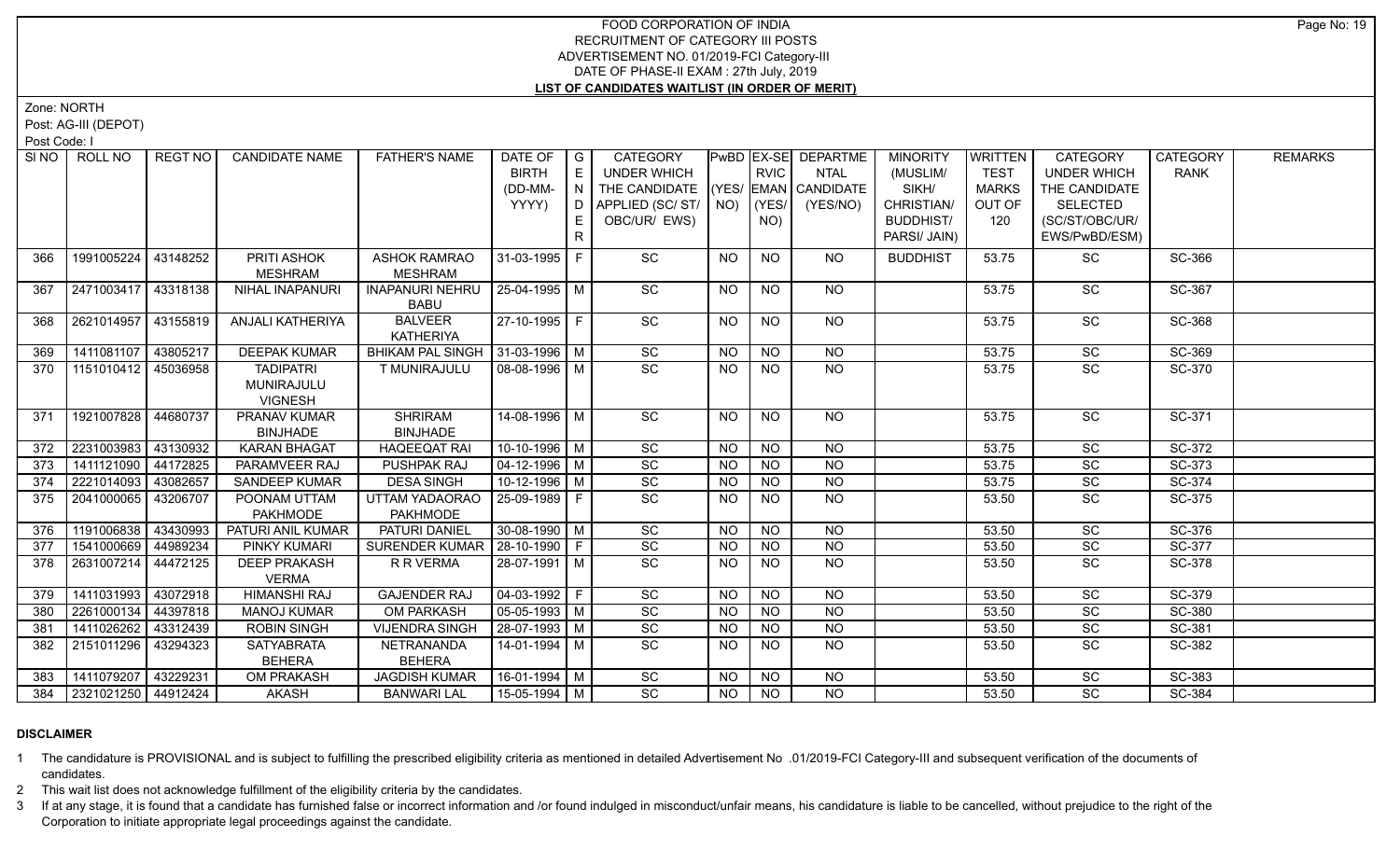Zone: NORTH

Post: AG-III (DEPOT)

Post Code: I

| SINO | ROLL NO             | REGT NO  | <b>CANDIDATE NAME</b>   | <b>FATHER'S NAME</b>                            | DATE OF                | $\overline{\phantom{a}}$ $\overline{\phantom{a}}$ | <b>CATEGORY</b>    |           |                 | PwBD   EX-SE   DEPARTME | <b>MINORITY</b>  | WRITTEN      | <b>CATEGORY</b>    | <b>CATEGORY</b> | <b>REMARKS</b> |
|------|---------------------|----------|-------------------------|-------------------------------------------------|------------------------|---------------------------------------------------|--------------------|-----------|-----------------|-------------------------|------------------|--------------|--------------------|-----------------|----------------|
|      |                     |          |                         |                                                 | <b>BIRTH</b>           | E                                                 | <b>UNDER WHICH</b> |           | <b>RVIC</b>     | <b>NTAL</b>             | (MUSLIM/         | <b>TEST</b>  | <b>UNDER WHICH</b> | <b>RANK</b>     |                |
|      |                     |          |                         |                                                 | (DD-MM-                | $\overline{N}$                                    | THE CANDIDATE      |           |                 | (YES/ EMAN CANDIDATE    | SIKH/            | <b>MARKS</b> | THE CANDIDATE      |                 |                |
|      |                     |          |                         |                                                 | YYYY)                  |                                                   |                    |           |                 | (YES/NO)                | CHRISTIAN/       | OUT OF       | SELECTED           |                 |                |
|      |                     |          |                         |                                                 |                        | E.                                                | OBC/UR/ EWS)       |           | NO)             |                         | <b>BUDDHIST/</b> | 120          | (SC/ST/OBC/UR/     |                 |                |
|      |                     |          |                         |                                                 |                        | $\mathsf{R}$                                      |                    |           |                 |                         | PARSI/ JAIN)     |              | EWS/PwBD/ESM)      |                 |                |
| 385  | 2291002631          | 44216140 | NIKHIL SANKHLA          | <b>HARISHANKAR</b>                              | 12-09-1994 M           |                                                   | <b>SC</b>          | <b>NO</b> | <b>NO</b>       | NO.                     |                  | 53.50        | SC                 | SC-385          |                |
|      |                     |          |                         | <b>SANKHLA</b>                                  |                        |                                                   |                    |           |                 |                         |                  |              |                    |                 |                |
| 386  | 2741025288          | 43015135 | <b>SOMESH SAHA</b>      | <b>RADHA KRISHNA</b>                            | 14-11-1994 M           |                                                   | SC                 | <b>NO</b> | <b>NO</b>       | NO                      |                  | 53.50        | SC                 | SC-386          |                |
|      |                     |          |                         | <b>SAHA</b>                                     |                        |                                                   |                    |           |                 |                         |                  |              |                    |                 |                |
| 387  | 1411054198          | 43081142 | <b>SOURABH KUMAR</b>    | <b>JASBIR SINGH</b>                             | 01-01-1995   M         |                                                   | SC                 | <b>NO</b> | $\overline{NO}$ | NO                      |                  | 53.50        | $\overline{SC}$    | SC-387          |                |
| 388  | 1991006927          | 44060504 | <b>DIKSHA</b>           | <b>SIDDHARTHA</b>                               | 18-05-1995 F           |                                                   | $\overline{SC}$    | <b>NO</b> | NO.             | NO                      | <b>BUDDHIST</b>  | 53.50        | SC                 | SC-388          |                |
|      |                     |          | SIDDHARTHA DEORE        |                                                 |                        |                                                   |                    |           |                 |                         |                  |              |                    |                 |                |
| 389  | 2631018836          | 43548703 | SANGEETA BHARTI         | <b>MANOJ KUMAR</b>                              | $\boxed{07-08-1995}$ F |                                                   | SC                 | <b>NO</b> | <b>NO</b>       | <b>NO</b>               |                  | 53.50        | SC                 | SC-389          |                |
| 390  | 1421005666          | 43819989 | <b>ASHUTOSH KUMAR</b>   | SANTOSH KUMAR                                   | $14 - 09 - 1995$ M     |                                                   | $\overline{SC}$    | NO.       | <b>NO</b>       | $\overline{NO}$         |                  | 53.50        | $\overline{SC}$    | SC-390          |                |
|      | 1351059947          | 43256959 | <b>KRISHNA KUMAR</b>    | <b>SINGH</b><br>GANOURI PRASAD   21-10-1995   M |                        |                                                   | SC                 | <b>NO</b> | <b>NO</b>       | $N$ O                   |                  | 53.50        | $\overline{SC}$    | SC-391          |                |
| 391  |                     | 43036750 |                         |                                                 | 29-12-1995   M         |                                                   | $\overline{SC}$    | <b>NO</b> | <b>NO</b>       | NO                      |                  |              | SC                 | SC-392          |                |
| 392  | 2231000013          |          | <b>RAJAT SHANDIL</b>    | <b>NARESH KUMAR</b><br><b>SHANDIL</b>           |                        |                                                   |                    |           |                 |                         |                  | 53.50        |                    |                 |                |
| 393  | 1411100747          | 43726565 | SALONI                  | <b>KRISHAN KUMAR</b>                            | $ 01-04-1997 F$        |                                                   | SC                 | <b>NO</b> | <b>NO</b>       | NO                      |                  | 53.50        | <b>SC</b>          | SC-393          |                |
| 394  | 2211002710          | 43610805 | <b>ARJUN KUMAR</b>      | <b>ASHOK KUMAR</b>                              | $11-07-1997$ M         |                                                   | SC                 | <b>NO</b> | <b>NO</b>       | <b>NO</b>               |                  | 53.50        | SC                 | SC-394          |                |
| 395  | 2361002124          | 43032055 | NISHEETH RAJ            | RAJESH RAJ                                      | 27-05-1987   M         |                                                   | SC                 | NO.       | <b>NO</b>       | NO                      |                  | 53.25        | SC                 | SC-395          |                |
|      |                     |          | SONWAL                  | SONWAL                                          |                        |                                                   |                    |           |                 |                         |                  |              |                    |                 |                |
| 396  | 2741021883 45106552 |          | SUBHENDU DAS            | <b>LATE PRASANTA</b>                            | 19-12-1987   M         |                                                   | SC                 | <b>NO</b> | <b>NO</b>       | <b>NO</b>               |                  | 53.25        | SC                 | SC-396          |                |
|      |                     |          |                         | <b>KUMAR DAS</b>                                |                        |                                                   |                    |           |                 |                         |                  |              |                    |                 |                |
| 397  | 1561003121          | 43918884 | <b>PRINCY</b>           | <b>KATAR SINGH</b>                              | 10-06-1989 F           |                                                   | $\overline{SC}$    | <b>NO</b> | <b>NO</b>       | NO                      |                  | 53.25        | $\overline{SC}$    | SC-397          |                |
| 398  | 2621015400          | 43364489 | <b>ABHISHEK BHASKER</b> | <b>RAM PAL BHASKER</b>                          | $26 - 06 - 1990$ M     |                                                   | SC                 | <b>NO</b> | <b>NO</b>       | <b>NO</b>               |                  | 53.25        | SC                 | SC-398          |                |
| 399  | 1431006698          | 43307553 | <b>SATISH</b>           | RAM BHAJAN                                      | 05-02-1992   M         |                                                   | SC                 | <b>NO</b> | <b>NO</b>       | <b>NO</b>               |                  | 53.25        | SC                 | SC-399          |                |
| 400  | 2321009220          | 44728883 | <b>MAHENDRA KUMAR</b>   | <b>MAHESH KUMAR</b>                             | 07-12-1992   M         |                                                   | $\overline{SC}$    | NO.       | <b>NO</b>       | NO                      |                  | 53.25        | <b>SC</b>          | <b>SC-400</b>   |                |
|      |                     |          | <b>MANOTH</b>           |                                                 |                        |                                                   |                    |           |                 |                         |                  |              |                    |                 |                |
| 401  | 2271002733          | 43741005 | <b>PRITIMA KATARIA</b>  | PHOOL CHAND                                     | 11-06-1993 F           |                                                   | SC                 | <b>NO</b> | <b>NO</b>       | N <sub>O</sub>          |                  | 53.25        | $\overline{SC}$    | SC-401          |                |
| 402  | 2321065979          | 44188844 | <b>TRILOK CHANDRA</b>   | INDRAJEET REGAR   30-06-1993   M                |                        |                                                   | $\overline{SC}$    | <b>NO</b> | <b>NO</b>       | NO                      |                  | 53.25        | $\overline{SC}$    | SC-402          |                |
|      |                     |          | <b>REGAR</b>            |                                                 |                        |                                                   |                    |           |                 |                         |                  |              |                    |                 |                |
| 403  | 1411075282 43929685 |          | <b>RENU KASHYAP</b>     | SURENDER KUMAR   08-09-1993   F                 |                        |                                                   | SC                 | <b>NO</b> | <b>NO</b>       | NO.                     |                  | 53.25        | SC                 | SC-403          |                |
| 404  | 1561004430 44597908 |          | PAWAN KUMAR             | RAMESH KUMAR   05-02-1995   M                   |                        |                                                   | $\overline{SC}$    | <b>NO</b> | <b>NO</b>       | <b>NO</b>               |                  | 53.25        | <b>SC</b>          | <b>SC-404</b>   |                |

### **DISCLAIMER**

1 The candidature is PROVISIONAL and is subject to fulfilling the prescribed eligibility criteria as mentioned in detailed Advertisement No .01/2019-FCI Category-III and subsequent verification of the documents of candidates.

2 This wait list does not acknowledge fulfillment of the eligibility criteria by the candidates.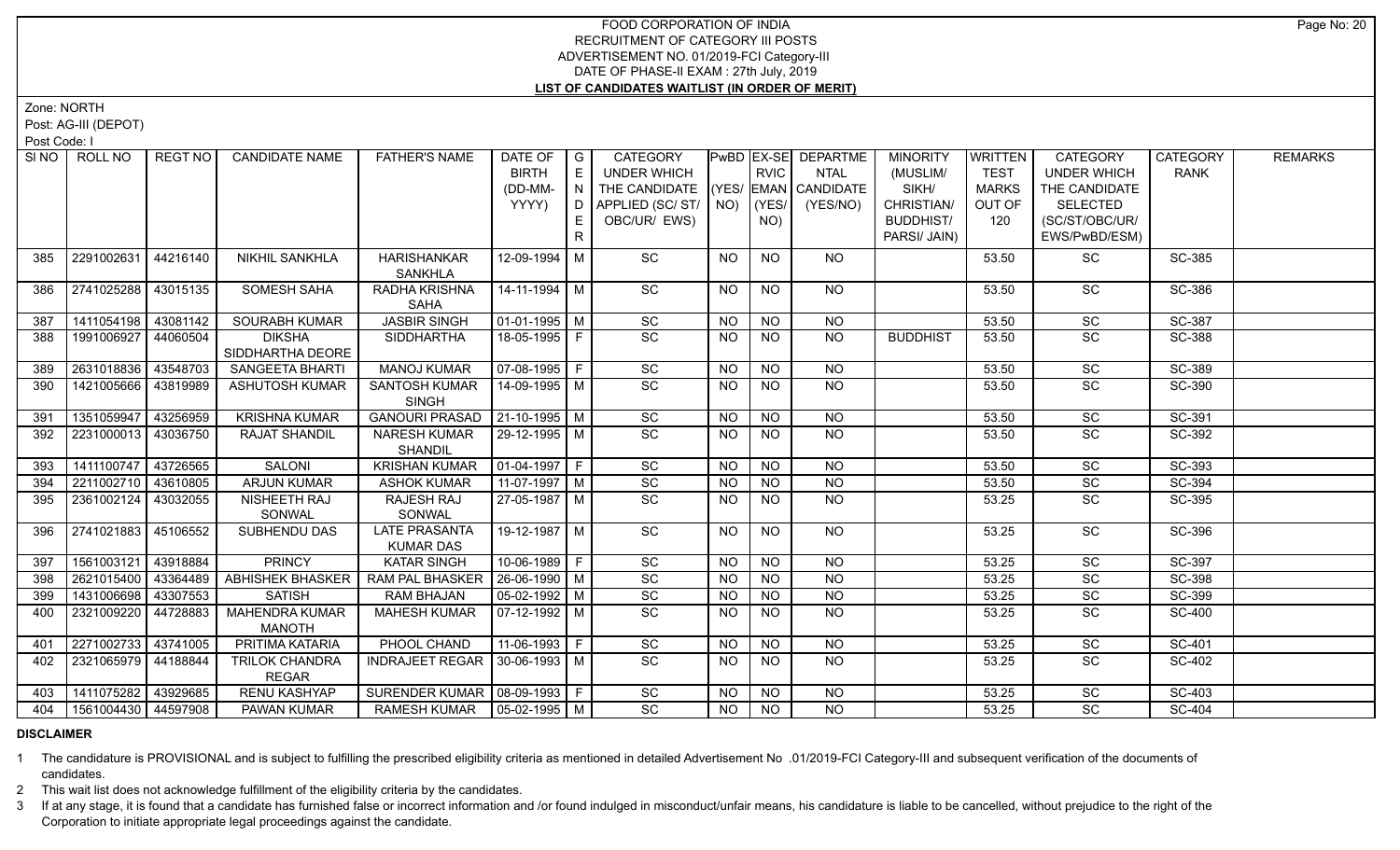Zone: NORTH

Post: AG-III (DEPOT)

Post Code: I

| SI NO 1 | ROLL NO               | REGT NO  | <b>CANDIDATE NAME</b>    | <b>FATHER'S NAME</b>  | DATE OF                | $\overline{\phantom{a}}$ G | <b>CATEGORY</b>                    |           |                | <b>PwBD EX-SE DEPARTME</b> | <b>MINORITY</b>  | <b>WRITTEN</b> | <b>CATEGORY</b>    | <b>CATEGORY</b> | <b>REMARKS</b> |
|---------|-----------------------|----------|--------------------------|-----------------------|------------------------|----------------------------|------------------------------------|-----------|----------------|----------------------------|------------------|----------------|--------------------|-----------------|----------------|
|         |                       |          |                          |                       | <b>BIRTH</b>           | E                          | UNDER WHICH                        |           | <b>RVIC</b>    | <b>NTAL</b>                | (MUSLIM/         | <b>TEST</b>    | <b>UNDER WHICH</b> | <b>RANK</b>     |                |
|         |                       |          |                          |                       | (DD-MM-                | N                          | THE CANDIDATE (YES/ EMAN CANDIDATE |           |                |                            | SIKH/            | <b>MARKS</b>   | THE CANDIDATE      |                 |                |
|         |                       |          |                          |                       | YYYY)                  |                            | $D$ APPLIED (SC/ST/ $N$ ) (YES/    |           |                | (YES/NO)                   | CHRISTIAN/       | OUT OF         | SELECTED           |                 |                |
|         |                       |          |                          |                       |                        | E.                         | OBC/UR/ EWS)                       |           | NO)            |                            | <b>BUDDHIST/</b> | 120            | (SC/ST/OBC/UR/     |                 |                |
|         |                       |          |                          |                       |                        | R                          |                                    |           |                |                            | PARSI/ JAIN)     |                | EWS/PwBD/ESM)      |                 |                |
| 405     | 2041013592   43687719 |          | <b>SHUBHANK</b>          | <b>BHASHKAR ARJUN</b> | 03-03-1995   M         |                            | SC                                 | <b>NO</b> | <b>NO</b>      | NO.                        |                  | 53.25          | SC                 | SC-405          |                |
|         |                       |          | <b>BHASHKAR</b>          | <b>BAMBOLE</b>        |                        |                            |                                    |           |                |                            |                  |                |                    |                 |                |
|         |                       |          | <b>BAMBOLE</b>           |                       |                        |                            |                                    |           |                |                            |                  |                |                    |                 |                |
| 406     | 1591013481            | 43656963 | <b>MONU</b>              | <b>RAMKUMAR</b>       | 18-04-1995 M           |                            | SC                                 | <b>NO</b> | <b>NO</b>      | <b>NO</b>                  |                  | 53.25          | SC                 | SC-406          |                |
| 407     | 1351077939   45135312 |          | <b>ANKIT ANAND</b>       | ANANDI PRASAD         | 05-07-1996 M           |                            | $\overline{SC}$                    | <b>NO</b> | <b>NO</b>      | <b>NO</b>                  |                  | 53.25          | SC                 | <b>SC-407</b>   |                |
|         |                       |          |                          | ANANDBARDHAN          |                        |                            |                                    |           |                |                            |                  |                |                    |                 |                |
| 408     | 2641002424            | 43028886 | <b>HIMANI SINGH</b>      | <b>SUKH PRAKASH</b>   | 10-06-1997 F           |                            | SC                                 | <b>NO</b> | <b>NO</b>      | <b>NO</b>                  |                  | 53.25          | SC                 | <b>SC-408</b>   |                |
| 409     | 1411097526            | 44780508 | <b>CHANDAN KUMAR</b>     | <b>CHUNAK DAS</b>     | 12-09-1988 M           |                            | SC                                 | <b>NO</b> | <b>NO</b>      | <b>NO</b>                  |                  | 53.00          | SC                 | SC-409          |                |
| 410     | 1551000212 43351399   |          | <b>VIKAS</b>             | <b>RAMESH LOURA</b>   | $ 04-01-1990 $ M       |                            | SC                                 | <b>NO</b> | N <sub>O</sub> | N <sub>O</sub>             |                  | 53.00          | SC                 | SC-410          |                |
| 411     | 2601007538 43244542   |          | <b>NIVEDITA</b>          | <b>CHHOTEY LAL</b>    | 17-07-1990 F           |                            | SC                                 | <b>NO</b> | $N$ O          | NO                         |                  | 53.00          | SC                 | SC-411          |                |
| 412     | 2061001999 43619373   |          | <b>DEEPAK KISHOR</b>     | <b>KISHOR</b>         | $06-09-1990$ M         |                            | SC                                 | NO.       | <b>NO</b>      | NO                         |                  | 53.00          | SC                 | SC-412          |                |
|         |                       |          | CHOUTHAMAL               |                       |                        |                            |                                    |           |                |                            |                  |                |                    |                 |                |
| 413     | 2041024152 43699320   |          | <b>NITIN JANUJI</b>      | <b>JANU SARVAJI</b>   | 03-10-1990   M         |                            | SC                                 | <b>NO</b> | <b>NO</b>      | NO.                        |                  | 53.00          | SC                 | SC-413          |                |
|         |                       |          | NANDESHWAR               | NANDESHWAR            |                        |                            |                                    |           |                |                            |                  |                |                    |                 |                |
| 414     | 2541013666 43730696   |          | AMIT KUMAR SINGH         | <b>BHAJAN LAL</b>     | $13 - 11 - 1990$ M     |                            | $\overline{SC}$                    | <b>NO</b> | <b>NO</b>      | NO.                        |                  | 53.00          | <b>SC</b>          | SC-414          |                |
|         |                       |          |                          | <b>BARUN</b>          |                        |                            |                                    |           |                |                            |                  |                |                    |                 |                |
| 415     | 2291006238 43298927   |          | <b>SACHIN KUMAR</b>      | <b>RAM ASHISH</b>     | 07-08-1991 M           |                            | $\overline{SC}$                    | NO.       | <b>NO</b>      | NO                         |                  | 53.00          | $\overline{SC}$    | SC-415          |                |
|         |                       |          |                          | PRASAD                |                        |                            |                                    |           |                |                            |                  |                |                    |                 |                |
| 416     | 2321038546 43445436   |          | PRAVEEN KUMAR            | <b>TARA CHAND</b>     | $\boxed{05-11-1991}$ M |                            | $\overline{SC}$                    | <b>NO</b> | <b>NO</b>      | NO                         |                  | 53.00          | SC                 | SC-416          |                |
|         |                       |          |                          | <b>KHORWAL</b>        |                        |                            |                                    |           |                |                            |                  |                |                    |                 |                |
| 417     | 2691015682 43085352   |          | <b>MANISH KUMAR</b>      | <b>ASHOK KUMAR</b>    | 18-02-1992 M           |                            | SC                                 | <b>NO</b> | <b>NO</b>      | N <sub>O</sub>             |                  | 53.00          | SC                 | SC-417          |                |
| 418     | 2321017962 43280360   |          | <b>ANIL KUMAR SAMRIA</b> | <b>KAMAL KISHORE</b>  | $20-03-1992$ M         |                            | SC                                 | <b>NO</b> | <b>NO</b>      | N <sub>O</sub>             |                  | 53.00          | SC                 | SC-418          |                |
| 419     | 1411036455 43263445   |          | PUNEET KUMAR             | PRADEEP KUMAR         | 24-05-1992 M           |                            | SC                                 | <b>NO</b> | $N$ O          | $N$ O                      |                  | 53.00          | SC                 | SC-419          |                |
| 420     | 2711005443            | 43816130 | SAWAN JOSHI              | MUKESH JOSHI          | 02-07-1992 M           |                            | SC                                 | <b>NO</b> | <b>NO</b>      | <b>NO</b>                  |                  | 53.00          | SC                 | SC-420          |                |
| 421     | 1411108374            | 44525580 | RAVI KUMAR SINGH         | <b>RAM JEEVAN</b>     | $\sqrt{03-07-1992}$ M  |                            | SC                                 | <b>NO</b> | $N$ O          | NO                         |                  | 53.00          | SC                 | <b>SC-421</b>   |                |
| 422     | 1421002879            | 44578586 | <b>MONIKA KAIM</b>       | RAVINDRA KUMAR        | $27-07-1992$ F         |                            | SC                                 | <b>NO</b> | <b>NO</b>      | <b>NO</b>                  |                  | 53.00          | SC                 | SC-422          |                |
| 423     | 2321004740            | 43993547 | <b>DEVESH ANAND</b>      | <b>RAM PRASAD</b>     | $13-09-1992$ M         |                            | SC                                 | NO.       | <b>NO</b>      | <b>NO</b>                  |                  | 53.00          | SC                 | SC-423          |                |
| 424     | 2601004277            | 44375578 | AMBRISH KUMAR            | <b>D H PRASAD</b>     | $15-12-1992$ M         |                            | SC                                 | <b>NO</b> | N <sub>O</sub> | $N$ O                      |                  | 53.00          | SC                 | <b>SC-424</b>   |                |
| 425     | 2221013629 43321394   |          | <b>VISHALDEEP SINGH</b>  | <b>JAGSEER SINGH</b>  | 15-12-1992   M         |                            | <b>SC</b>                          | NO.       | <b>NO</b>      | <b>NO</b>                  |                  | 53.00          | <b>SC</b>          | SC-425          |                |

#### **DISCLAIMER**

1 The candidature is PROVISIONAL and is subject to fulfilling the prescribed eligibility criteria as mentioned in detailed Advertisement No .01/2019-FCI Category-III and subsequent verification of the documents of candidates.

2 This wait list does not acknowledge fulfillment of the eligibility criteria by the candidates.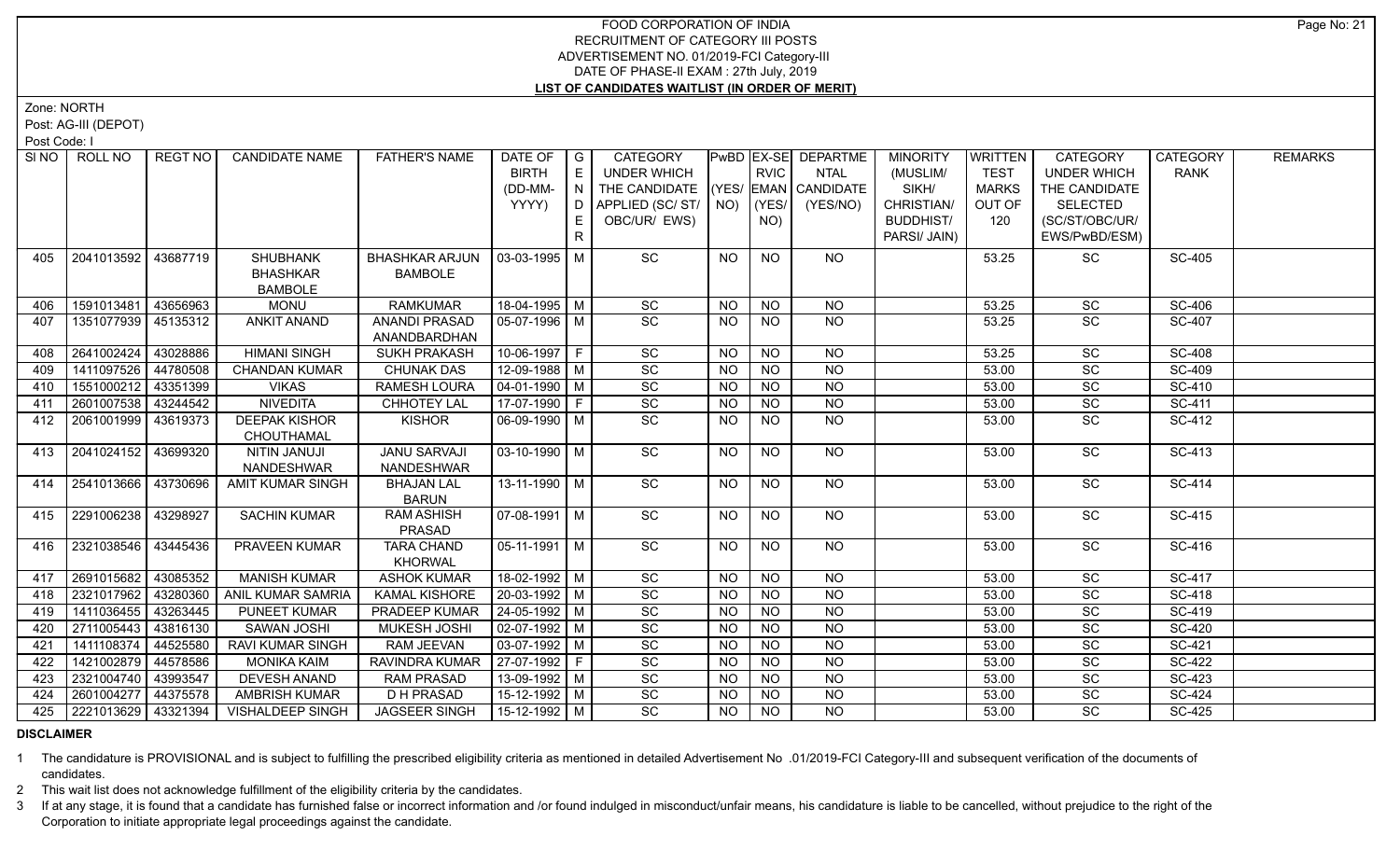Zone: NORTH

Post: AG-III (DEPOT)

Post Code: I

| SI NO | ROLL NO                     | <b>REGT NO</b> | <b>CANDIDATE NAME</b>                                     | <b>FATHER'S NAME</b>                             | DATE OF                   | $\overline{\phantom{a}}$ G | <b>CATEGORY</b>    |           |                 | <b>PwBD EX-SE DEPARTME</b> | <b>MINORITY</b>  | <b>WRITTEN</b> | <b>CATEGORY</b>    | <b>CATEGORY</b> | <b>REMARKS</b> |
|-------|-----------------------------|----------------|-----------------------------------------------------------|--------------------------------------------------|---------------------------|----------------------------|--------------------|-----------|-----------------|----------------------------|------------------|----------------|--------------------|-----------------|----------------|
|       |                             |                |                                                           |                                                  | <b>BIRTH</b>              | E                          | <b>UNDER WHICH</b> |           | <b>RVIC</b>     | <b>NTAL</b>                | (MUSLIM/         | <b>TEST</b>    | <b>UNDER WHICH</b> | <b>RANK</b>     |                |
|       |                             |                |                                                           |                                                  | (DD-MM-                   | $\overline{N}$             | THE CANDIDATE      |           |                 | (YES/ EMAN CANDIDATE       | SIKH/            | <b>MARKS</b>   | THE CANDIDATE      |                 |                |
|       |                             |                |                                                           |                                                  | YYYY)                     | D.                         | APPLIED (SC/ST/    | NO)       | (YES/           | (YES/NO)                   | CHRISTIAN/       | OUT OF         | <b>SELECTED</b>    |                 |                |
|       |                             |                |                                                           |                                                  |                           | E.                         | OBC/UR/ EWS)       |           | NO)             |                            | <b>BUDDHIST/</b> | 120            | (SC/ST/OBC/UR/     |                 |                |
|       |                             |                |                                                           |                                                  |                           | R                          |                    |           |                 |                            | PARSI/ JAIN)     |                | EWS/PwBD/ESM)      |                 |                |
| 426   | 1571007405                  | 43764356       | <b>RAVINDER</b><br>CHAUHAN                                | <b>CHHAJU RAM</b>                                | 06-01-1993 M              |                            | SC                 | NO        | <b>NO</b>       | NO                         |                  | 53.00          | SC                 | SC-426          |                |
| 427   | 1641000018 43239069         |                | <b>AKHIL PRATAP</b><br><b>SINGH</b>                       | <b>SATYA PRAKASH</b>                             | 27-06-1993 M              |                            | SC                 | <b>NO</b> | <b>NO</b>       | NO                         |                  | 53.00          | SC                 | <b>SC-427</b>   |                |
| 428   | 1411010795                  | 44785949       | <b>DHEERAJ KUMAR</b><br><b>NIM</b>                        | <b>LEELU RAM</b>                                 | $\overline{04-07-1993}$ M |                            | $\overline{SC}$    | NO.       | <b>NO</b>       | $\overline{NQ}$            |                  | 53.00          | $\overline{SC}$    | <b>SC-428</b>   |                |
| 429   | 2681005452 43128752         |                | <b>PRASHANT KUMAR</b>                                     | <b>RAJENDRA</b><br>PRASAD                        | $21-07-1993$ M            |                            | $\overline{SC}$    | <b>NO</b> | $\overline{NO}$ | N <sub>O</sub>             |                  | 53.00          | $\overline{SC}$    | SC-429          |                |
| 430   | 2561011515   43582146       |                | <b>AJAY KUMAR</b>                                         | <b>RAM PRASAD</b>                                | 15-01-1994 M              |                            | $\overline{SC}$    | NO.       | <b>NO</b>       | $N$ O                      |                  | 53.00          | $\overline{SC}$    | SC-430          |                |
|       |                             |                | <b>GAUTAM</b>                                             | <b>GAUTAM</b>                                    |                           |                            |                    |           |                 |                            |                  |                |                    |                 |                |
| 431   | 2291001122                  | 43771456       | <b>AMIT KUMAR</b>                                         | <b>KARAN SINGH</b>                               | $03-04-1994$ M            |                            | SC                 | NO        | N <sub>O</sub>  | <b>NO</b>                  |                  | 53.00          | SC                 | SC-431          |                |
| 432   | 2331001015                  | 43491825       | <b>GAURAV GOYAL</b>                                       | <b>PRAMOD GOYAL</b>                              | 27-09-1994 M              |                            | SC                 | <b>NO</b> | <b>NO</b>       | N <sub>O</sub>             |                  | 53.00          | SC                 | SC-432          |                |
| 433   | 1591014652 3306229          |                | AKSHAY SAROHA                                             | <b>RAMMEHAR</b><br><b>SAROHA</b>                 | $12 - 11 - 1994$ M        |                            | $\overline{SC}$    | NO.       | <b>NO</b>       | $N$ O                      |                  | 53.00          | SC                 | SC-433          |                |
| 434   | 2711005841                  | 43565902       | <b>ANURAG MAURYA</b>                                      | <b>BIJENDRA SINGH</b><br><b>MAURYA</b>           | 27-05-1995 M              |                            | SC                 | NO.       | <b>NO</b>       | <b>NO</b>                  |                  | 53.00          | SC                 | SC-434          |                |
| 435   | 2561030500 43535941         |                | <b>VIVEK KUMAR</b>                                        | <b>RADHEY SHYAM</b>                              | 10-07-1996 M              |                            | SC                 | NO        | <b>NO</b>       | <b>NO</b>                  |                  | 53.00          | SC                 | SC-435          |                |
| 436   | 2041015491                  | 44207981       | PRATIKSHA RAJESH<br>LANJEWAR                              | <b>RAJESH</b>                                    | 25-03-1997 F              |                            | SC                 | NO.       | <b>NO</b>       | $\overline{NQ}$            |                  | 53.00          | SC                 | SC-436          |                |
| 437   | 2041023608   43433151       |                | <b>ASHISH PRATAP</b><br><b>GAIKWAD</b>                    | <b>PRATAP</b>                                    | $03-04-1987$ M            |                            | $\overline{SC}$    | NO        | N <sub>O</sub>  | <b>NO</b>                  |                  | 52.75          | $\overline{SC}$    | SC-437          |                |
| 438   | 2631032027                  | 43183237       | <b>JAIVINDRA PRATAP</b><br><b>SINGH</b>                   | OM PRAKASH                                       | 29-08-1989 M              |                            | $\overline{SC}$    | NO        | <b>NO</b>       | NO                         |                  | 52.75          | SC                 | SC-438          |                |
| 439   | 2341001529 44033900         |                | PARAS CHANDEL                                             | <b>RAMSWAROOP</b><br><b>CHANDEL</b>              | $05-07-1991$ M            |                            | SC                 | <b>NO</b> | N <sub>O</sub>  | NO                         |                  | 52.75          | $\overline{SC}$    | SC-439          |                |
| 440   | 1471001233 44323886         |                | <b>VASANTKUMAR</b><br><b>HASMUKHBHAI</b><br><b>PARMAR</b> | <b>HASMUKHBHAI</b><br>PUNJABHAI<br><b>PARMAR</b> | 20-12-1991 M              |                            | SC                 | NO.       | <b>NO</b>       | <b>NO</b>                  |                  | 52.75          | SC                 | <b>SC-440</b>   |                |
|       | 441   1591001341   43246703 |                | <b>VIKAS</b>                                              | MAHAVEER ATKAN   15-05-1992   M                  |                           |                            | SC                 | NO        | <b>NO</b>       | NO.                        |                  | 52.75          | <b>SC</b>          | SC-441          |                |

### **DISCLAIMER**

1 The candidature is PROVISIONAL and is subject to fulfilling the prescribed eligibility criteria as mentioned in detailed Advertisement No .01/2019-FCI Category-III and subsequent verification of the documents of candidates.

2 This wait list does not acknowledge fulfillment of the eligibility criteria by the candidates.

3 If at any stage, it is found that a candidate has furnished false or incorrect information and /or found indulged in misconduct/unfair means, his candidature is liable to be cancelled, without prejudice to the right of t Corporation to initiate appropriate legal proceedings against the candidate.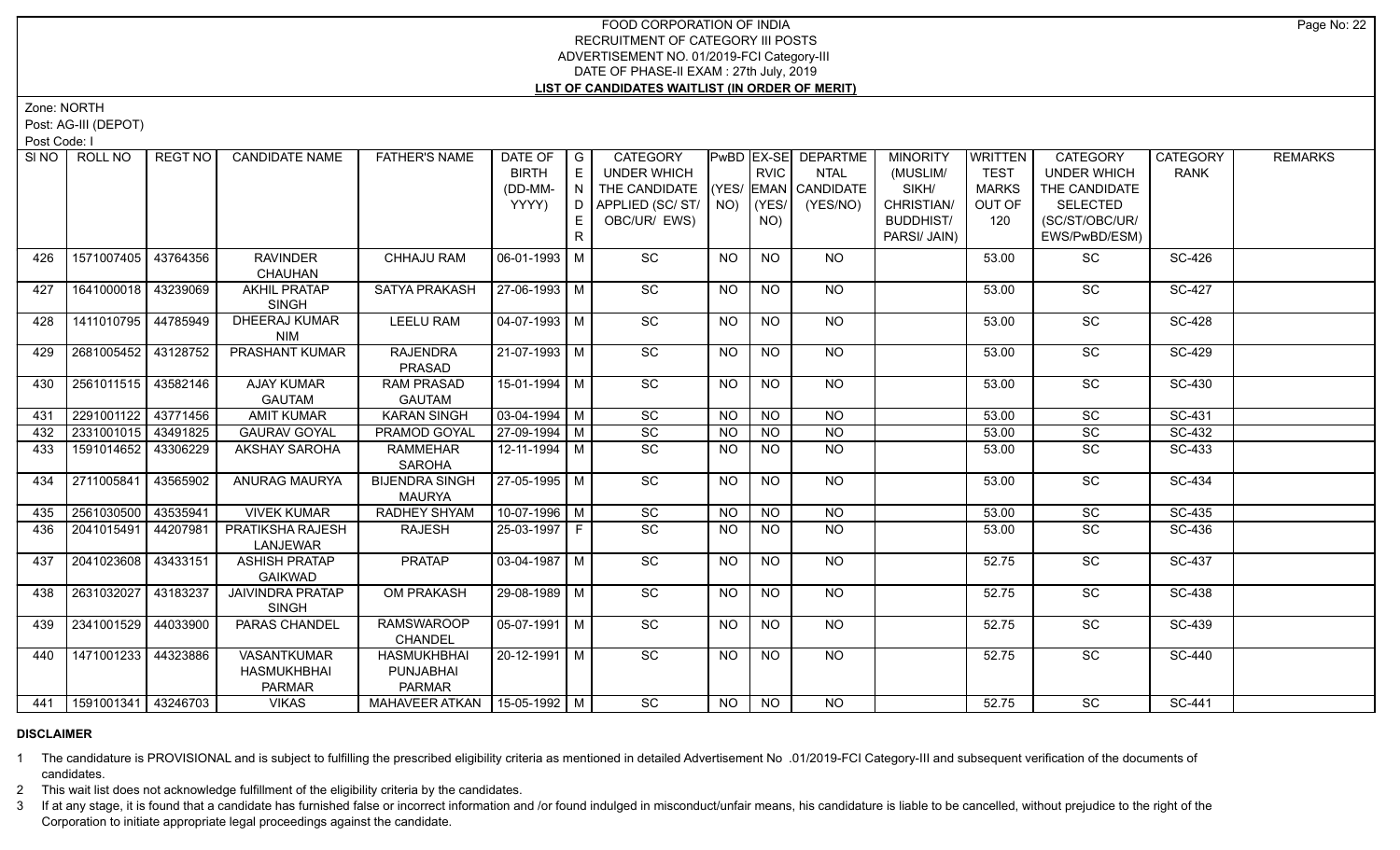Zone: NORTH

Post: AG-III (DEPOT)

Post Code: I

|     | SINO   ROLL NO        | REGT NO  | <b>CANDIDATE NAME</b>                 | <b>FATHER'S NAME</b>  | DATE OF                      | $\overline{G}$ | <b>CATEGORY</b>              |           |                 | <b>PwBD EX-SE DEPARTME</b> | <b>MINORITY</b>  | <b>WRITTEN</b> | CATEGORY           | <b>CATEGORY</b>      | <b>REMARKS</b> |
|-----|-----------------------|----------|---------------------------------------|-----------------------|------------------------------|----------------|------------------------------|-----------|-----------------|----------------------------|------------------|----------------|--------------------|----------------------|----------------|
|     |                       |          |                                       |                       | <b>BIRTH</b>                 | E              | <b>UNDER WHICH</b>           |           | <b>RVIC</b>     | <b>NTAL</b>                | (MUSLIM/         | <b>TEST</b>    | <b>UNDER WHICH</b> | <b>RANK</b>          |                |
|     |                       |          |                                       |                       | (DD-MM-                      | N              | THE CANDIDATE                |           |                 | $ (YES/ EMAN )$ CANDIDATE  | SIKH/            | <b>MARKS</b>   | THE CANDIDATE      |                      |                |
|     |                       |          |                                       |                       | YYYY)                        | D              | APPLIED (SC/ST/              | NO)       | $ $ (YES/       | (YES/NO)                   | CHRISTIAN/       | OUT OF         | <b>SELECTED</b>    |                      |                |
|     |                       |          |                                       |                       |                              | E.             | OBC/UR/ EWS)                 |           | NO)             |                            | <b>BUDDHIST/</b> | 120            | (SC/ST/OBC/UR/     |                      |                |
|     |                       |          |                                       |                       |                              | R              |                              |           |                 |                            | PARSI/ JAIN)     |                | EWS/PwBD/ESM)      |                      |                |
| 442 | 1871006726            | 45089387 | ANILA S                               | SADANANDAN R          | 25-05-1992 F                 |                | SC                           | <b>NO</b> | <b>NO</b>       | <b>NO</b>                  |                  | 52.75          | SC                 | <b>SC-442</b>        |                |
| 443 | 2041019779   43184096 |          | <b>VISHWAS</b>                        | <b>RAJNIKANT MATE</b> | 25-05-1992 M                 |                | $\overline{SC}$              | <b>NO</b> | N <sub>O</sub>  | NO.                        |                  | 52.75          | <b>SC</b>          | SC-443               |                |
|     |                       |          | RAJNIKANT MATE                        |                       |                              |                |                              |           |                 |                            |                  |                |                    |                      |                |
| 444 | 2741010466 43273649   |          | <b>DEBDULAL MANDAL</b>                | <b>DURGADAS</b>       | 09-03-1993 M                 |                | SC                           | <b>NO</b> | <b>NO</b>       | <b>NO</b>                  |                  | 52.75          | <b>SC</b>          | <b>SC-444</b>        |                |
|     |                       |          |                                       | MANDAL                |                              |                |                              |           |                 |                            |                  |                |                    |                      |                |
| 445 | 1411014883            | 43001869 | NITIN CHAUDHARY                       | <b>ATUL KUMAR</b>     | 20-03-1993 M                 |                | SC                           | <b>NO</b> | <b>NO</b>       | <b>NO</b>                  |                  | 52.75          | $\overline{SC}$    | $\overline{SC}$ -445 |                |
| 446 | 2471001251            | 44198608 | <b>SWARNA ANOOK</b>                   | <b>SWARNA PERAIAH</b> | 22-03-1993 M                 |                | $\overline{SC}$              | <b>NO</b> | <b>NO</b>       | <b>NO</b>                  |                  | 52.75          | $\overline{SC}$    | SC-446               |                |
| 447 | 2231003401            | 43939486 | <b>DHEERAJ DHANDA</b>                 | <b>BHAGWANT RAI</b>   | $05-03-1994$ M               |                | SC                           | <b>NO</b> | $\overline{NO}$ | $\overline{NO}$            |                  | 52.75          | SC                 | <b>SC-447</b>        |                |
| 448 | 2331000793            | 43340917 | <b>JAYANTI LAL</b>                    | <b>THANA RAM</b>      | $01-07-1994$ M               |                | SC                           | <b>NO</b> | <b>NO</b>       | $\overline{NO}$            |                  | 52.75          | $\overline{SC}$    | <b>SC-448</b>        |                |
| 449 | 2561010505            | 43865615 | <b>VANDANA SINGH</b>                  | <b>BALRAM SINGH</b>   | 08-08-1994   F               |                | SC                           | <b>NO</b> | <b>NO</b>       | $\overline{NO}$            |                  | 52.75          | SC                 | <b>SC-449</b>        |                |
| 450 | 2321020616            | 43935053 | RAVI UCHENIYA                         | <b>RAMJILAL</b>       | 11-09-1994 M                 |                | SC                           | <b>NO</b> | <b>NO</b>       | $\overline{NQ}$            |                  | 52.75          | SC                 | SC-450               |                |
| 451 | 2741004567            | 43603469 | <b>SUSMITA NASKAR</b>                 | <b>KANAI CHANDRA</b>  | $30-10-1994$ F               |                | $\overline{SC}$              | <b>NO</b> | <b>NO</b>       | <b>NO</b>                  |                  | 52.75          | SC                 | SC-451               |                |
|     |                       |          |                                       | <b>NASKAR</b>         |                              |                |                              |           |                 |                            |                  |                |                    |                      |                |
| 452 | 2221010798 44256518   |          | <b>SULANDA RANI</b>                   | <b>BAHADUR SINGH</b>  | 29-12-1994 F                 |                | $\overline{SC}$              | <b>NO</b> | <b>NO</b>       | <b>NO</b>                  | <b>SIKH</b>      | 52.75          | SC                 | SC-452               |                |
| 453 | 2331005423            | 43263800 | <b>MANISH SONGARA</b>                 | OM PRAKASH            | $07-01-1995$ M               |                | $\overline{SC}$              | <b>NO</b> | <b>NO</b>       | N <sub>O</sub>             |                  | 52.75          | $\overline{SC}$    | SC-453               |                |
| 454 | 2311002378            | 43249430 | <b>RAJAT MORYA</b>                    | <b>OM PRAKASH</b>     | 12-02-1995   M               |                | $\overline{SC}$              | <b>NO</b> | $\overline{NO}$ | $\overline{NO}$            |                  | 52.75          | <b>SC</b>          | SC-454               |                |
|     |                       |          |                                       | <b>MORYA</b>          |                              |                |                              |           |                 |                            |                  |                |                    |                      |                |
| 455 | 1151008901            | 43707036 | <b>JONNALAGADDA</b>                   | <b>JAMES</b>          | 17-03-1995 M                 |                | $\overline{SC}$              | <b>NO</b> | <b>NO</b>       | NO                         |                  | 52.75          | $\overline{SC}$    | SC-455               |                |
|     |                       |          | DEVADANAM                             |                       |                              |                |                              |           |                 |                            |                  |                |                    |                      |                |
| 456 | 1921004024            | 44580723 | <b>FALGUNI BOHAT</b>                  | <b>KAMAL KISHORE</b>  | $21-04-1995$   F             |                | SC                           | NO.       | <b>NO</b>       | NO                         |                  | 52.75          | SC                 | SC-456               |                |
|     |                       |          |                                       | <b>BOHAT</b>          |                              |                |                              |           |                 |                            |                  |                |                    |                      |                |
| 457 | 2231002230            | 43727424 | PANKAJ ATWAL                          | <b>RAMESH KUMAR</b>   | 11-12-1995 M                 |                | SC                           | <b>NO</b> | <b>NO</b>       | <b>NO</b>                  |                  | 52.75          | SC                 | SC-457               |                |
| 458 | 1371011829            | 43209826 | <b>ANKIT</b>                          | RAKESH                | 30-12-1995   M               |                | $\operatorname{\textsf{SC}}$ | <b>NO</b> | <b>NO</b>       | <b>NO</b>                  |                  | 52.75          | SC                 | SC-458               |                |
| 459 | 2601009767            | 44300117 | PRANAY KUMAR DAS                      | <b>PRABHAT</b>        | 06-03-1996 M                 |                | SC                           | NO.       | <b>NO</b>       | <b>NO</b>                  |                  | 52.75          | SC                 | SC-459               |                |
|     |                       |          |                                       | <b>CHANDRA DAS</b>    |                              |                |                              |           |                 |                            |                  |                |                    |                      |                |
| 460 | 2361000217            | 43967381 | SHEKHAR MUCHHAL                       | <b>AMRIT LAL</b>      | $01-01-1988$ M               |                | $\overline{SC}$              | <b>NO</b> | <b>NO</b>       | NO                         |                  | 52.50          | $\overline{SC}$    | <b>SC-460</b>        |                |
|     |                       |          |                                       | <b>MUCHHAL</b>        |                              |                |                              |           |                 |                            |                  |                |                    |                      |                |
|     |                       |          | 461 2541005676 43253563 PRAVEEN KUMAR | <b>OM PRAKASH</b>     | $\vert$ 06-04-1988 $\vert$ M |                | $\overline{SC}$              | <b>NO</b> | N               | N <sub>O</sub>             |                  | 52.50          | $\overline{SC}$    | SC-461               |                |

### **DISCLAIMER**

1 The candidature is PROVISIONAL and is subject to fulfilling the prescribed eligibility criteria as mentioned in detailed Advertisement No .01/2019-FCI Category-III and subsequent verification of the documents of candidates.

2 This wait list does not acknowledge fulfillment of the eligibility criteria by the candidates.

3 If at any stage, it is found that a candidate has furnished false or incorrect information and /or found indulged in misconduct/unfair means, his candidature is liable to be cancelled, without prejudice to the right of t Corporation to initiate appropriate legal proceedings against the candidate.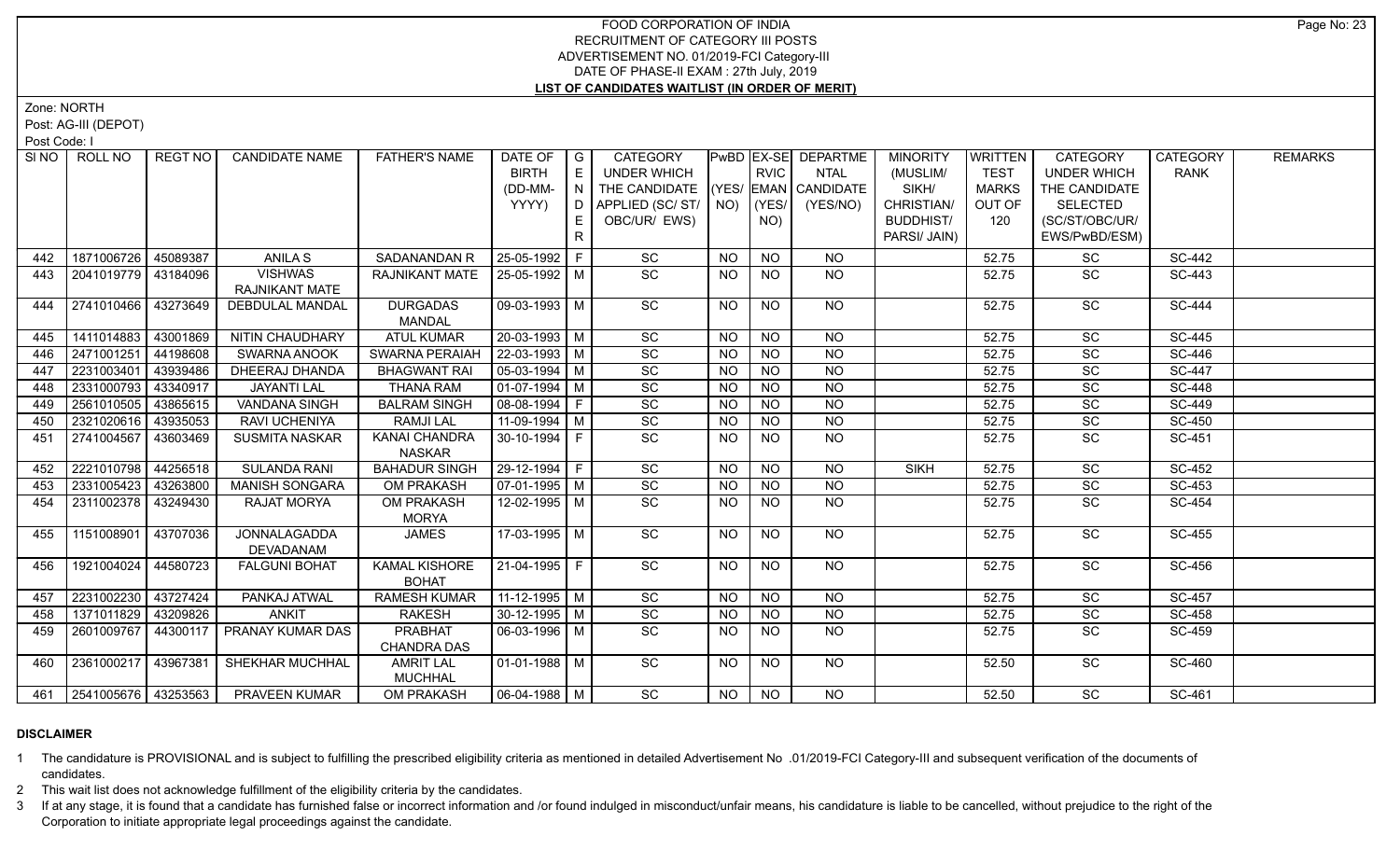Zone: NORTH

Post: AG-III (DEPOT)

Post Code: I

| SINO I | ROLL NO             | <b>REGT NO</b> | <b>CANDIDATE NAME</b>               | <b>FATHER'S NAME</b>                  | DATE OF<br><b>BIRTH</b><br>(DD-MM- | I G<br>E<br>IN. | <b>CATEGORY</b><br>UNDER WHICH<br>THE CANDIDATE (YES/ EMAN CANDIDATE |                | <b>RVIC</b>     | PwBD EX-SE DEPARTME<br><b>NTAL</b> | <b>MINORITY</b><br>(MUSLIM/<br>SIKH/ | <b>WRITTEN</b><br><b>TEST</b><br><b>MARKS</b> | <b>CATEGORY</b><br><b>UNDER WHICH</b><br>THE CANDIDATE | <b>CATEGORY</b><br><b>RANK</b> | <b>REMARKS</b> |
|--------|---------------------|----------------|-------------------------------------|---------------------------------------|------------------------------------|-----------------|----------------------------------------------------------------------|----------------|-----------------|------------------------------------|--------------------------------------|-----------------------------------------------|--------------------------------------------------------|--------------------------------|----------------|
|        |                     |                |                                     |                                       | YYYY)                              |                 | D APPLIED (SC/ ST/ NO)                                               |                | (YES/           | (YES/NO)                           | CHRISTIAN/                           | OUT OF                                        | SELECTED                                               |                                |                |
|        |                     |                |                                     |                                       |                                    | E.              | OBC/UR/ EWS)                                                         |                | NO)             |                                    | <b>BUDDHIST/</b>                     | 120                                           | (SC/ST/OBC/UR/                                         |                                |                |
|        |                     |                |                                     |                                       |                                    | R               |                                                                      |                |                 |                                    | PARSI/ JAIN)                         |                                               | EWS/PwBD/ESM)                                          |                                |                |
| 462    | 2071017554          | 43749647       | <b>PRASHANT</b>                     | <b>SURYAKANT</b>                      | 19-02-1989 M                       |                 | SC                                                                   | <b>NO</b>      | <b>NO</b>       | NO                                 |                                      | 52.50                                         | SC                                                     | SC-462                         |                |
|        |                     |                | <b>SURYAKANT</b>                    |                                       |                                    |                 |                                                                      |                |                 |                                    |                                      |                                               |                                                        |                                |                |
|        |                     |                | <b>WAGHMARE</b>                     |                                       |                                    |                 |                                                                      |                |                 |                                    |                                      |                                               |                                                        |                                |                |
| 463    | 1411046442 43170051 |                | <b>PRANAV KUMAR</b>                 |                                       |                                    |                 | <b>SC</b>                                                            | NO.            | NO              | NO                                 |                                      | 52.50                                         | <b>SC</b>                                              | SC-463                         |                |
|        |                     |                | PRIYADERSHI                         | <b>RAJAK</b>                          |                                    |                 |                                                                      |                |                 |                                    |                                      |                                               |                                                        |                                |                |
| 464    | 2541015691 45045301 |                | <b>MANISH KUMAR</b>                 | <b>MAHESH CHAND</b>                   | $18-08-1989$ M                     |                 | SC                                                                   | <b>NO</b>      | <b>NO</b>       | NO                                 |                                      | 52.50                                         | SC                                                     | SC-464                         |                |
|        |                     |                | <b>SHAKYA</b>                       |                                       |                                    |                 |                                                                      |                |                 |                                    |                                      |                                               |                                                        |                                |                |
| 465    | 2591002785          | 43227033       | <b>VARUN KUMAR</b>                  | PRADEEP KUMAR                         | 15-11-1989   M                     |                 | SC                                                                   | <b>NO</b>      | NO.             | NO                                 |                                      | 52.50                                         | SC                                                     | SC-465                         |                |
|        |                     |                | <b>SINGH</b>                        |                                       |                                    |                 |                                                                      |                |                 |                                    |                                      |                                               |                                                        |                                |                |
| 466    | 2071015609 43788204 |                | <b>SHRIKANT</b>                     | <b>VITTHALRAO</b>                     | 02-07-1990   M                     |                 | $\overline{SC}$                                                      | NO             | <b>NO</b>       | NO                                 |                                      | 52.50                                         | $\overline{SC}$                                        | SC-466                         |                |
|        |                     |                | <b>VITTHALRAO</b>                   | <b>LOKHANDE</b>                       |                                    |                 |                                                                      |                |                 |                                    |                                      |                                               |                                                        |                                |                |
|        |                     |                | <b>LOKHANDE</b>                     |                                       |                                    |                 |                                                                      |                |                 |                                    |                                      |                                               |                                                        |                                |                |
| 467    | 2291005341          | 43446534       | AMIT MEGHWANSHI                     | RAJA RAM                              | $03-07-1990$ M                     |                 | SC                                                                   | <b>NO</b>      | <b>NO</b>       | <b>NO</b>                          |                                      | 52.50                                         | SC                                                     | SC-467                         |                |
| 468    | 1411068508          | 43086868       | <b>EKTA KUNDLA</b>                  | <b>KRISHAN KUMAR</b>                  | 05-12-1990 F                       |                 | SC                                                                   | <b>NO</b>      | <b>NO</b>       | <b>NO</b>                          |                                      | 52.50                                         | SC                                                     | SC-468                         |                |
| 469    | 1411054831          | 43326162       | <b>JITENDER KUMAR</b>               | <b>VIRENDER</b>                       | 12-01-1991 M                       |                 | $\overline{SC}$                                                      | <b>NO</b>      | <b>NO</b>       | <b>NO</b>                          |                                      | 52.50                                         | SC                                                     | <b>SC-469</b>                  |                |
| 470    | 1411054149 43012501 |                | <b>SURAJ KUMAR</b>                  | SHATRUGHAN                            | $11-10-1991$ M                     |                 | SC                                                                   | <b>NO</b>      | <b>NO</b>       | <b>NO</b>                          |                                      | 52.50                                         | SC                                                     | <b>SC-470</b>                  |                |
| 471    | 2221008817 43818760 |                | <b>HARPREET SINGH</b>               | <b>GURMEL SINGH</b>                   | 06-04-1992 M                       |                 | SC                                                                   | <b>NO</b>      | <b>NO</b>       | <b>NO</b>                          |                                      | 52.50                                         | $\overline{SC}$                                        | SC-471                         |                |
| 472    | 1531000072          | 43338177       | <b>MONIKA VERMA</b>                 | RAVINDRA VERMA                        | 08-04-1992 F                       |                 | SC                                                                   | <b>NO</b>      | <b>NO</b>       | <b>NO</b>                          |                                      | 52.50                                         | <b>SC</b>                                              | SC-472                         |                |
| 473    | 1411042902          | 43291584       | <b>NEHA</b>                         | <b>DHANPAT SINGH</b>                  | 20-09-1992 F                       |                 | SC                                                                   | <b>NO</b>      | <b>NO</b>       | <b>NO</b>                          |                                      | 52.50                                         | SC                                                     | SC-473                         |                |
| 474    | 2621004046 43281388 |                | <b>DEVESH KUMAR</b>                 | <b>GANGA PRASAD</b><br><b>DOHAREY</b> | $11-10-1992$ M                     |                 | <b>SC</b>                                                            | <b>NO</b>      | <b>NO</b>       | <b>NO</b>                          |                                      | 52.50                                         | SC                                                     | <b>SC-474</b>                  |                |
| 475    | 2261000183 43445752 |                | <b>ROSY BALA</b>                    | <b>AMARNATH</b>                       | 23-11-1992 F                       |                 | SC                                                                   | N <sub>O</sub> | $\overline{NQ}$ | $\overline{NQ}$                    |                                      | 52.50                                         | $\overline{SC}$                                        | SC-475                         |                |
| 476    | 1441002338 43438431 |                | <b>ANIRUDH</b>                      | SURESH CHAND                          | $10-02-1993$ M                     |                 | SC                                                                   | <b>NO</b>      | <b>NO</b>       | $\overline{NQ}$                    |                                      | 52.50                                         | SC                                                     | SC-476                         |                |
| 477    | 2471026468          | 43234138       | <b>ALKA AMBAL</b>                   | <b>SHREEPAL</b>                       | $10-05-1993$ F                     |                 | SC                                                                   | <b>NO</b>      | <b>NO</b>       | $\overline{NQ}$                    |                                      | 52.50                                         | SC                                                     | <b>SC-477</b>                  |                |
| 478    | 2321088741 45140101 |                | <b>SAHAS KUMAR</b>                  | CHIRANJIV LAL                         | 16-05-1993 M                       |                 | SC                                                                   | NO.            | <b>NO</b>       | $\overline{NO}$                    |                                      | 52.50                                         | $\overline{SC}$                                        | SC-478                         |                |
|        |                     |                | <b>BAIRWA</b>                       | <b>BAIRWA</b>                         |                                    |                 |                                                                      |                |                 |                                    |                                      |                                               |                                                        |                                |                |
| 479    | 1411028032          | 43934140       | <b>MOHIT</b>                        | <b>BIR SINGH</b>                      | 29-05-1993 M                       |                 | $\overline{SC}$                                                      | <b>NO</b>      | <b>NO</b>       | <b>NO</b>                          |                                      | 52.50                                         | SC                                                     | <b>SC-479</b>                  |                |
| 480    | 2321062359 43804684 |                | <b>GAGAN KUMAR</b><br><b>BAIRWA</b> | <b>GORDHAN BAIRWA</b>                 | 10-03-1994   M                     |                 | $\overline{SC}$                                                      | <b>NO</b>      | NO.             | <b>NO</b>                          |                                      | 52.50                                         | SC                                                     | <b>SC-480</b>                  |                |

## **DISCLAIMER**

1 The candidature is PROVISIONAL and is subject to fulfilling the prescribed eligibility criteria as mentioned in detailed Advertisement No .01/2019-FCI Category-III and subsequent verification of the documents of candidates.

2 This wait list does not acknowledge fulfillment of the eligibility criteria by the candidates.

3 If at any stage, it is found that a candidate has furnished false or incorrect information and /or found indulged in misconduct/unfair means, his candidature is liable to be cancelled, without prejudice to the right of t Corporation to initiate appropriate legal proceedings against the candidate.